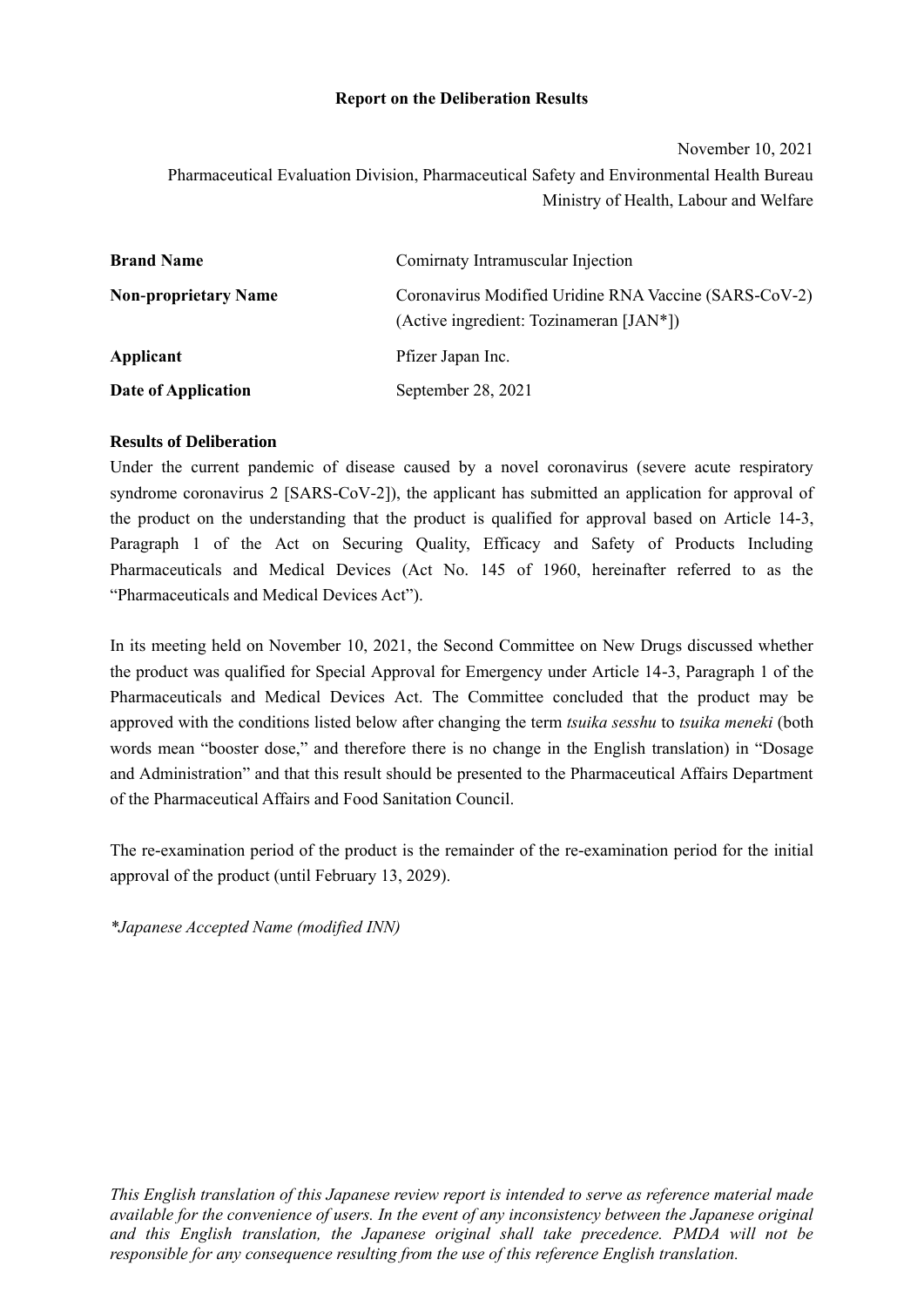### **Approval Conditions**

- 1. The applicant is required to develop and appropriately implement a risk management plan.
- 2. Since there is limited information on the product at the current moment, the applicant is required to promptly collect the safety data of the product, such as information on adverse reactions, after the market launch based on the pre-designed schedule, submit the data to the Pharmaceuticals and Medical Devices Agency (PMDA), and take necessary actions to ensure the proper use of the product. Information obtained from the national health survey, etc., should be reflected appropriately.
- 3. Results of the ongoing or planned Japanese and foreign clinical studies should be submitted to PMDA promptly whenever they become available. The most updated information on the efficacy and safety of the product should be made easily accessible to healthcare professionals and vaccine recipients. The applicant is required to appropriately assist the government in disseminating information on the efficacy and safety of the product.
- 4. The efficacy and safety data of the product will be accumulated with the progress of the vaccination program. The applicant is required to give physicians appropriate instructions to ensure that they administer the product to vaccine recipients who, or whose legally acceptable representatives, have been provided with the most updated efficacy and safety information of the product in written form and have provided written informed consent through the vaccine screening questionnaire in advance.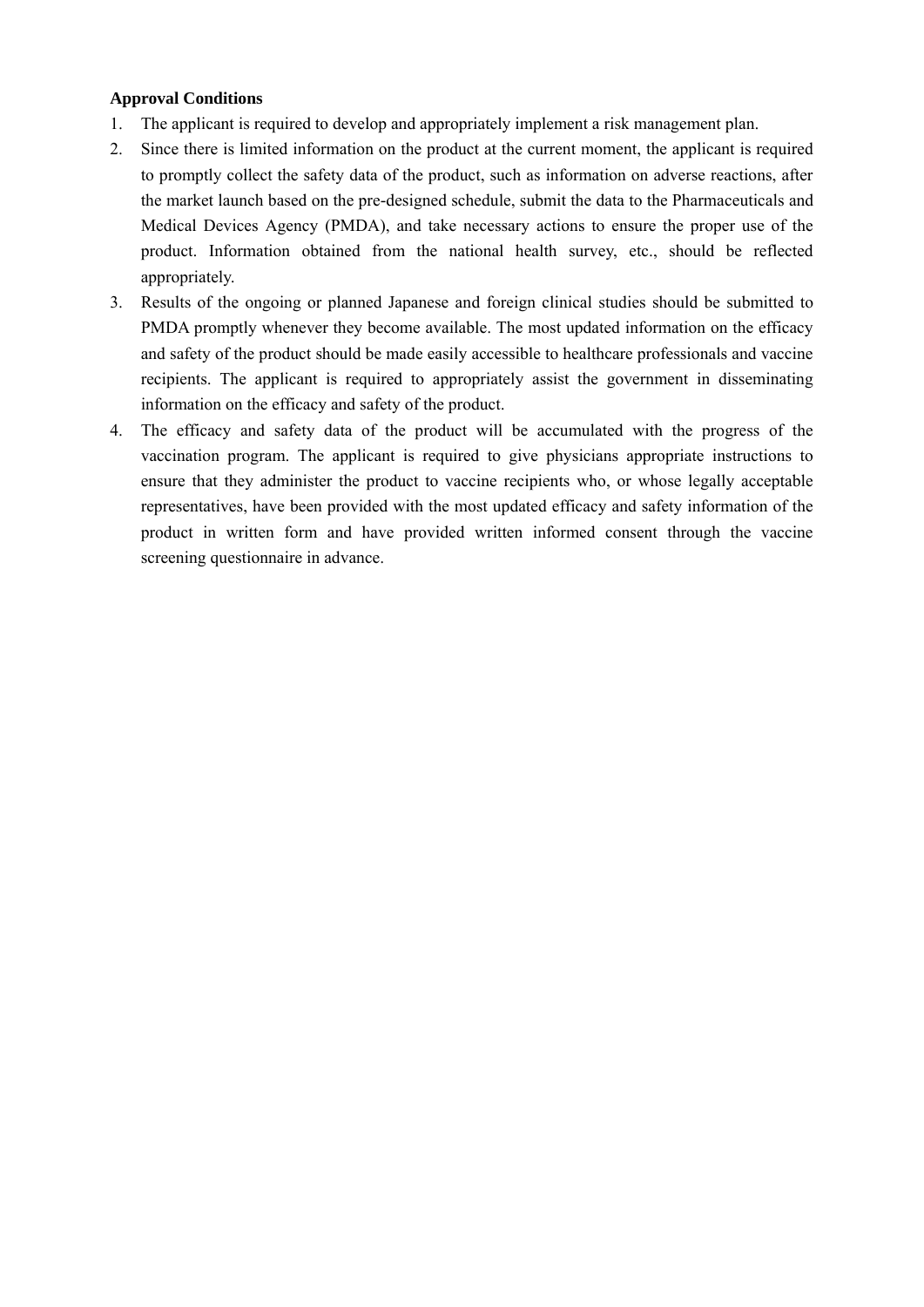### **Report on Special Approval for Emergency**

November 2, 2021 Pharmaceuticals and Medical Devices Agency

The following are the results of the review of the following pharmaceutical product submitted for marketing approval conducted by the Pharmaceuticals and Medical Devices Agency (PMDA).

| <b>Brand Name</b>                       | Comirnaty Intramuscular Injection                                                                                                                                                                                                                                                                                                                                                                                                        |  |
|-----------------------------------------|------------------------------------------------------------------------------------------------------------------------------------------------------------------------------------------------------------------------------------------------------------------------------------------------------------------------------------------------------------------------------------------------------------------------------------------|--|
| Non-proprietary name                    | Coronavirus Modified Uridine RNA Vaccine (SARS-CoV-2)<br>(Active ingredient: Tozinameran)                                                                                                                                                                                                                                                                                                                                                |  |
| Applicant                               | Pfizer Japan Inc.                                                                                                                                                                                                                                                                                                                                                                                                                        |  |
| Date of Application                     | September 28, 2021                                                                                                                                                                                                                                                                                                                                                                                                                       |  |
| <b>Dosage Form/Strength</b>             | Injection: Each vial contains 0.225 mg of Tozinameran                                                                                                                                                                                                                                                                                                                                                                                    |  |
| <b>Application Classification</b>       | Prescription drug, (6) Drug with a new dosage                                                                                                                                                                                                                                                                                                                                                                                            |  |
| <b>Items Warranting Special Mention</b> | The product is handled as a product that requires approval<br>from the Minister of Health, Labour and Welfare prescribed<br>in Article 14, Paragraph 1 of the Pharmaceuticals and<br>Medical Devices Act, pursuant to the provisions of Article<br>14-3, Paragraph 1 of the Act. ("Handling of Drugs Submitted<br>Approval for Emergency (Request)"<br>for<br>Special<br>[PSEHB/PED Notification 1011-1, dated October 11,<br>$2021$ ]). |  |
| <b>Reviewing Office</b>                 | Office of Vaccines and Blood Products                                                                                                                                                                                                                                                                                                                                                                                                    |  |

#### **Results of Review**

On the basis of the data submitted, PMDA has concluded that the booster dose has efficacy in the prevention of disease caused by SARS-CoV-2 infection (COVID-19) and that the product has acceptable safety with no serious concerns about the safety profile.

As a result of its review, PMDA has concluded that the product may be approved for the indication and dosage and administration shown below, with the following approval conditions.

#### **Indication**

Prevention of disease caused by SARS-CoV-2 infection (COVID-19)

(No change)

*This English translation of this Japanese review report is intended to serve as reference material made available for the convenience of users. In the event of any inconsistency between the Japanese original and this English translation, the Japanese original shall take precedence. PMDA will not be responsible for any consequence resulting from the use of this reference English translation.*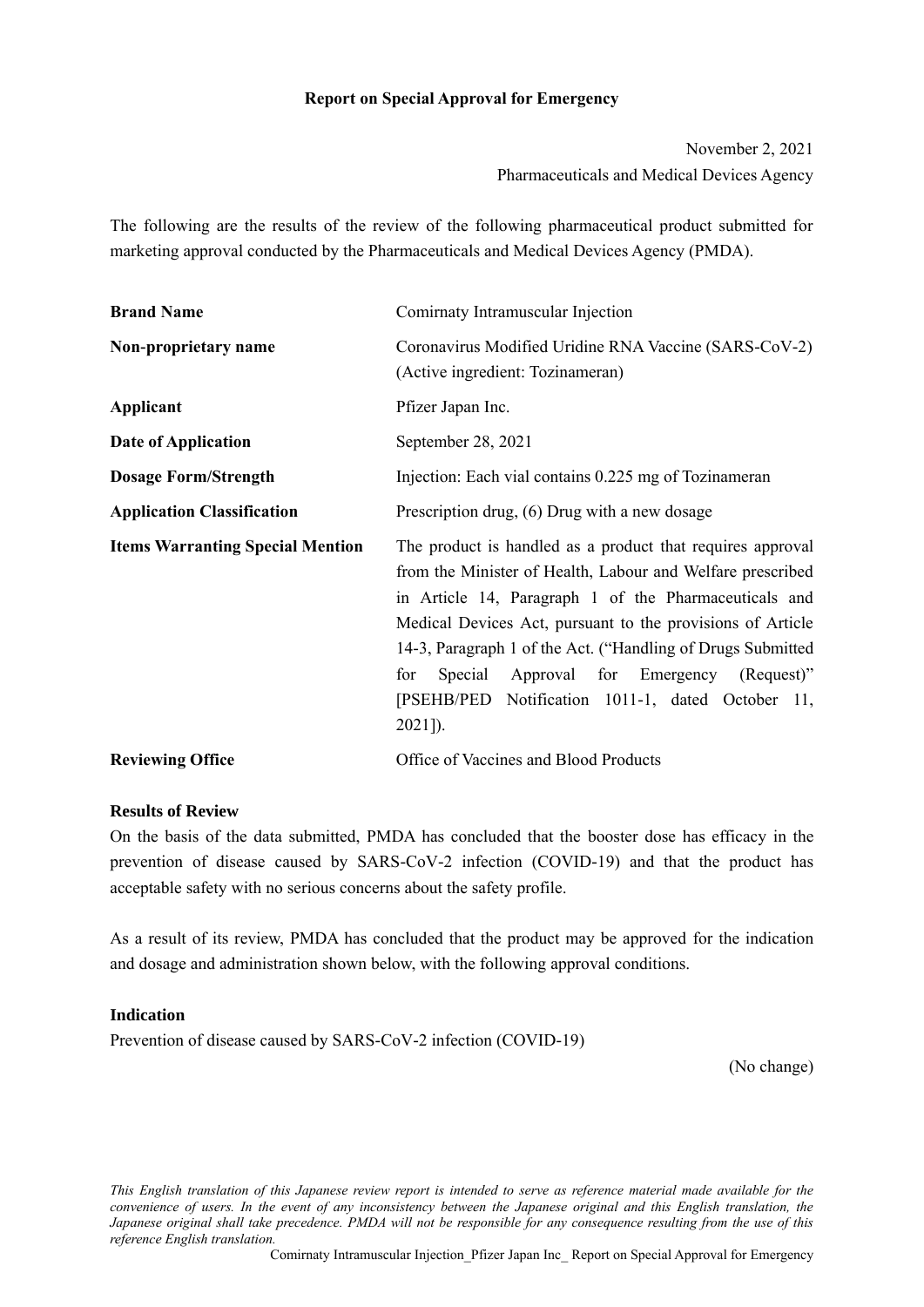#### **Dosage and Administration**

The product is diluted with 1.8 mL of physiological saline (Japanese Pharmacopoeia grade). For the primary series, 2 doses (0.3 mL each) are injected intramuscularly, usually 3 weeks apart. For a booster dose, a single dose of 0.3 mL is injected intramuscularly.

(Underlines donate additions)

#### **Approval Conditions and Other Requirements**

- 1. The applicant is obliged to fulfill the following duties set forth in each Item of Article 28, Paragraph 3 of the Cabinet Order for Enforcement of Pharmaceuticals and Medical Devices Act, pursuant to the provisions of Article 14-3, Paragraph 2 of the Pharmaceuticals and Medical Devices Act.
	- (1) Matters related to Item 2

When learning about diseases, disorders, or death suspected to be caused by the product, the applicant is required to report them promptly.

(2) Matters related to Item 3

The applicant is required to take necessary actions to ensure that healthcare professionals who use the product can understand, and appropriately explain to patients (or their legally acceptable representatives), that the product has been granted Special Approval for Emergency and the objectives of said approval.

- (3) Matters related to Item 4 The applicant is required to report the quantity of the product sold or provided, as necessary.
- 2. The product is approved with the following conditions, based on the provisions of Article 79, Paragraph 1 of the Pharmaceuticals and Medical Devices Act:
	- (1) The applicant is required to develop and appropriately implement a risk management plan.
	- (2) Since there is limited information on the product at the current moment, the applicant is required to promptly collect the safety data of the product, such as information on adverse reactions, after the market launch based on the pre-designed schedule, submit the data to the Pharmaceuticals and Medical Devices Agency (PMDA), and take necessary actions to ensure the proper use of the product. Information obtained from the national health survey, etc., should be reflected appropriately.
	- (3) Results of the ongoing or planned Japanese and foreign clinical studies should be submitted to PMDA promptly whenever they become available. The most updated information on the efficacy and safety of the product should be made easily accessible to healthcare professionals and vaccine recipients. The applicant is required to appropriately assist the government in disseminating information on the efficacy and safety of the product.
	- (4) The efficacy and safety data of the product will be accumulated with the progress of the vaccination program. The applicant is required to give physicians appropriate instructions to ensure that they administer the product to vaccine recipients who, or whose legally acceptable representatives, have been provided with the most updated efficacy and safety information of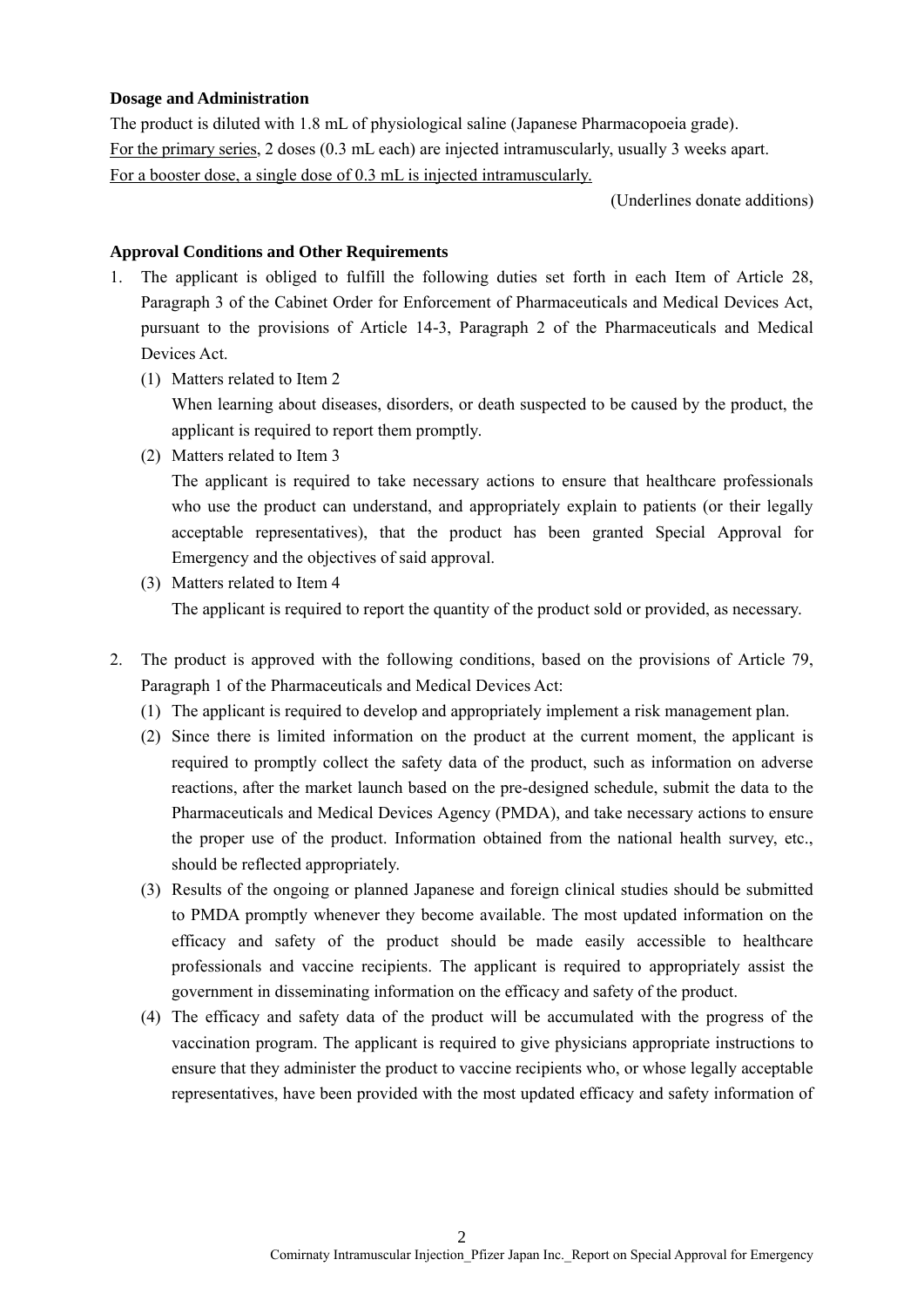the product in written form and have provided written informed consent through the vaccine screening questionnaire in advance.

3. The product is approved based on Article 14-3, Paragraph 1 of the Pharmaceuticals and Medical Devices Act. The approval may be withdrawn in accordance with the provision in Article 75-3 of the Act in a case where (1) the product does not conform to any Item of Article 14-3, Paragraph 1 of the Act or (2) the withdrawal is necessary to prevent the emergence or expansion of public health risks.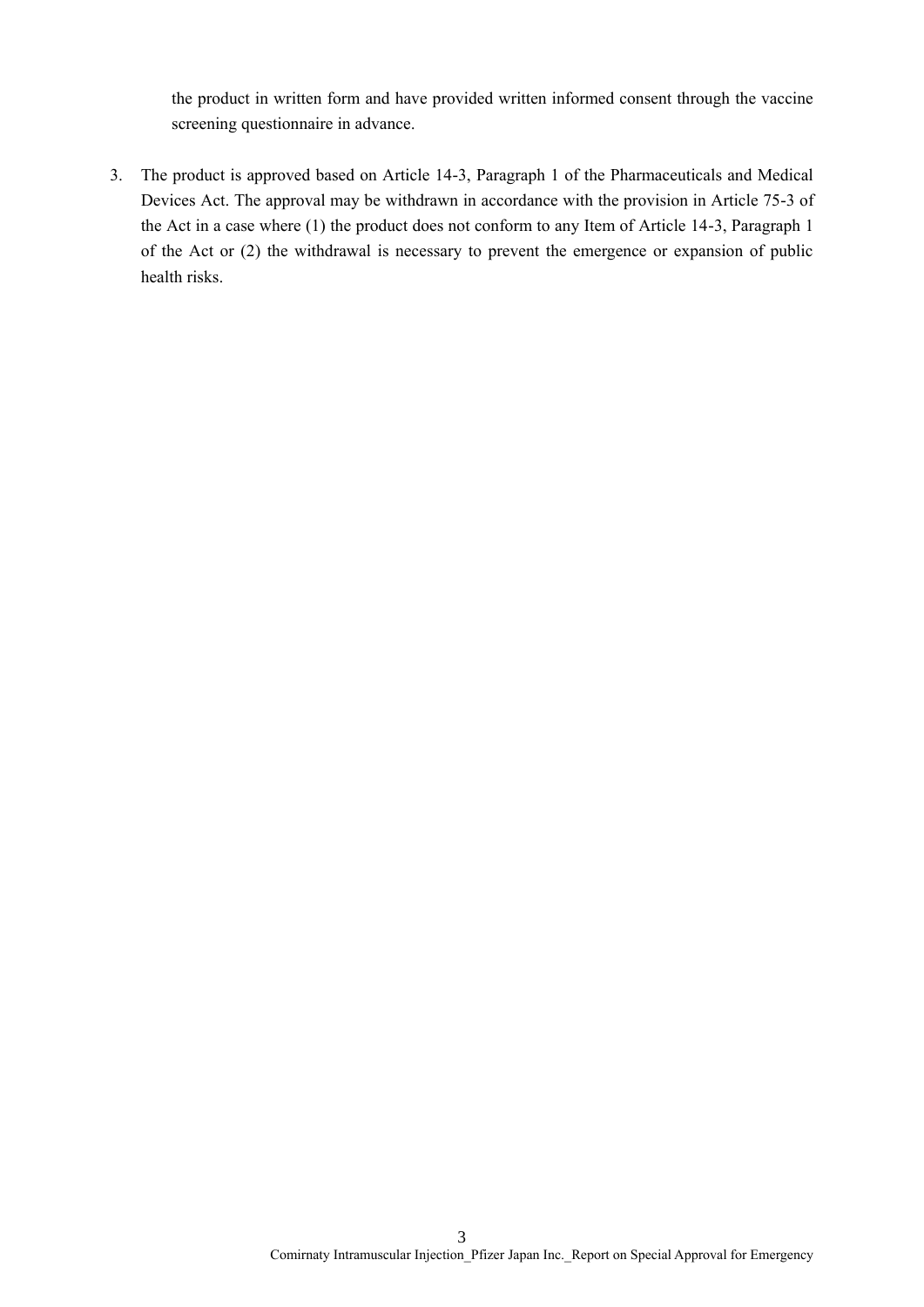### **Attachment**

### **Report on Special Approval for Emergency (1)**

October 20, 2021

The following is an outline of the data submitted by the applicant and content of the review conducted by the Pharmaceuticals and Medical Devices Agency (PMDA).

**Product Submitted for Approval**

| <b>Brand Name</b>           | Comirnaty Intramuscular Injection                                                         |  |
|-----------------------------|-------------------------------------------------------------------------------------------|--|
| <b>Non-proprietary Name</b> | Coronavirus Modified Uridine RNA Vaccine (SARS-CoV-2)<br>(Active ingredient: Tozinameran) |  |
| Applicant                   | Pfizer Japan Inc.                                                                         |  |
| Date of Application         | September 28, 2021                                                                        |  |
| <b>Dosage Form/Strength</b> | Injection: Each vial contains 0.225 mg of Tozinameran                                     |  |

#### **Proposed Indication**

Prevention of disease caused by SARS-CoV-2 infection (COVID-19)

(No change)

### **Proposed Dosage and Administration**

The product is diluted with 1.8 mL of physiological saline (Japanese Pharmacopoeia grade). Usually 2 doses (0.3 mL each) are injected intramuscularly, 3 weeks apart. For a booster dose, a single dose of 0.3 mL is injected intramuscularly.

(Underlines donate additions)

### **Table of Contents**

| 4. Non-clinical Pharmacokinetics and Outline of the Review Conducted by PMDA                    |  |
|-------------------------------------------------------------------------------------------------|--|
|                                                                                                 |  |
| 6. Summary of Biopharmaceutic Studies and Associated Analytical Methods, Clinical               |  |
|                                                                                                 |  |
|                                                                                                 |  |
| 8. Results of Compliance Assessment Concerning the New Drug Application Data and                |  |
|                                                                                                 |  |
| 9. Overall Evaluation during Preparation of the Report on Special Approval for Emergency (1) 29 |  |

### **List of Abbreviations**

See Appendix.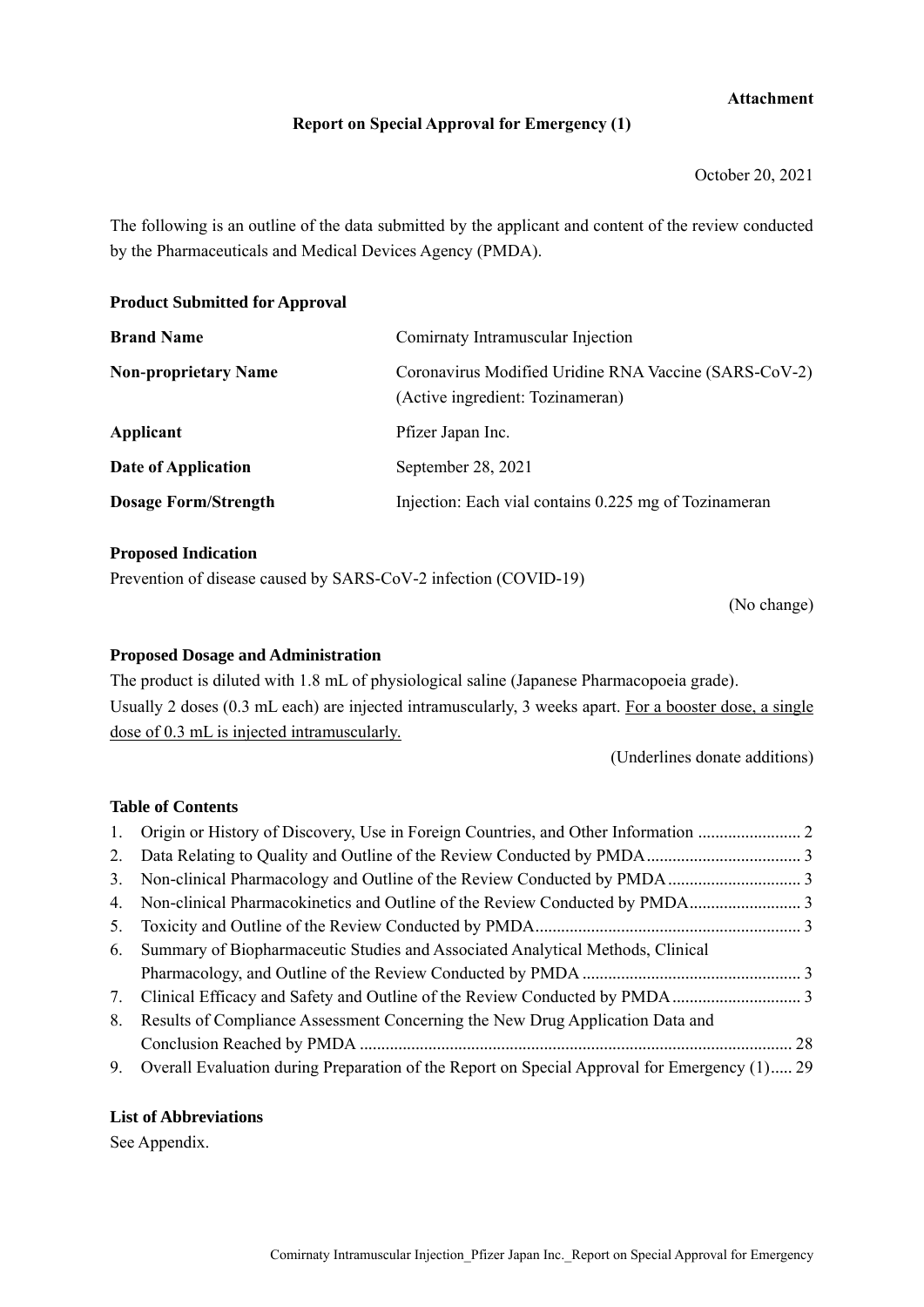### <span id="page-6-0"></span>**1. Origin or History of Discovery, Use in Foreign Countries, and Other Information**

Comirnaty is a vaccine containing messenger RNA (mRNA) encoding the spike protein of SARS-CoV-2 as the active ingredient. In February 2021, it was granted marketing approval for the "prevention of disease caused by SARS-CoV-2 infection (COVID-19)." In Japan, vaccination with Comirnaty in healthcare professionals was started in February 2021, followed by vaccination in elderly people and other populations. As of October 19, 2021,  $\geq 60\%$  of all Japanese population have received 2 doses of SARS-CoV-2 vaccine.

(https://www.kantei.go.jp/jp/headline/kansensho/vaccine.html [last accessed on October 19, 2021])

While vaccination against SARS-CoV-2 was ongoing worldwide, SARS-CoV-2 infection started to resurge in many parts of the world around the summer of 2021.

(https://www.who.int/publications/m/item/weekly-epidemiological-update-on-covid-19---13-october-2 021 [last accessed on October 19, 2021]).

The resurgence was caused by the following factors:

- (a) Relaxation of social activities such as lifting of coronavirus restrictions.
- (b) Emergence of a highly infectious and transmissible Delta variant as the dominant strain (https://www.niid.go.jp/niid/ja/2019-ncov/2484-idsc/10623-covid19-57.html [last accessed on October 19, 2021]).
- (c) Reduced preventive effect of SARS-CoV-2 vaccines, as suggested by breakthrough infection in some of the fully vaccinated people.

(https://www.cdc.gov/vaccines/covid-19/health-departments/breakthrough-cases.html [last accessed on October 19, 2021]).

In response to these situations, some countries or regions in the world are giving a booster dose to individuals who have completed a primary series of a vaccine against SARS-CoV-2, as a hygienic measure against the resurgence. In Israel, for example, booster vaccination with Comirnaty was initiated at the end of July 2021 in elderly people who had completed the second dose of Comirnaty ≥5 months previously, and is being expanded to other age groups (*N Engl J Med.* 2021;385:1393-400).

The applicant amended the protocol of the then ongoing Study C4591001, which was initiated in April 2020 to investigate the efficacy and safety of the primary series of Comirnaty, and started a sub-study in February 2021 to investigate the immunogenicity and safety of a booster dose of Comirnaty in subjects who had completed the second dose of Comirnaty approximately 6 months previously. In September 22, 2021, based on the results of this study and other data, emergency use authorization was granted in the United States for a booster dose in populations at high risk of severe COVID-19. In EU, an extension of the conditional marketing authorization to introduce a booster dose was approved in October 5, 2021. In Japan, in addition to Comirnaty, COVID-19 Vaccine Moderna Intramuscular Injection (Takeda Pharmaceutical Co., Ltd.) and Vaxzevria Intramuscular Injection (AstraZeneca K.K.) are approved for marketing as vaccines against SARS-CoV-2; however, as of October 19, 2021, there is no SARS-CoV-2 vaccine approved for a booster dose.

In Japan, the applicant has submitted a partial change application for introducing a dosage and administration of a booster dose of Comirnaty, based on the results of Study C4591001.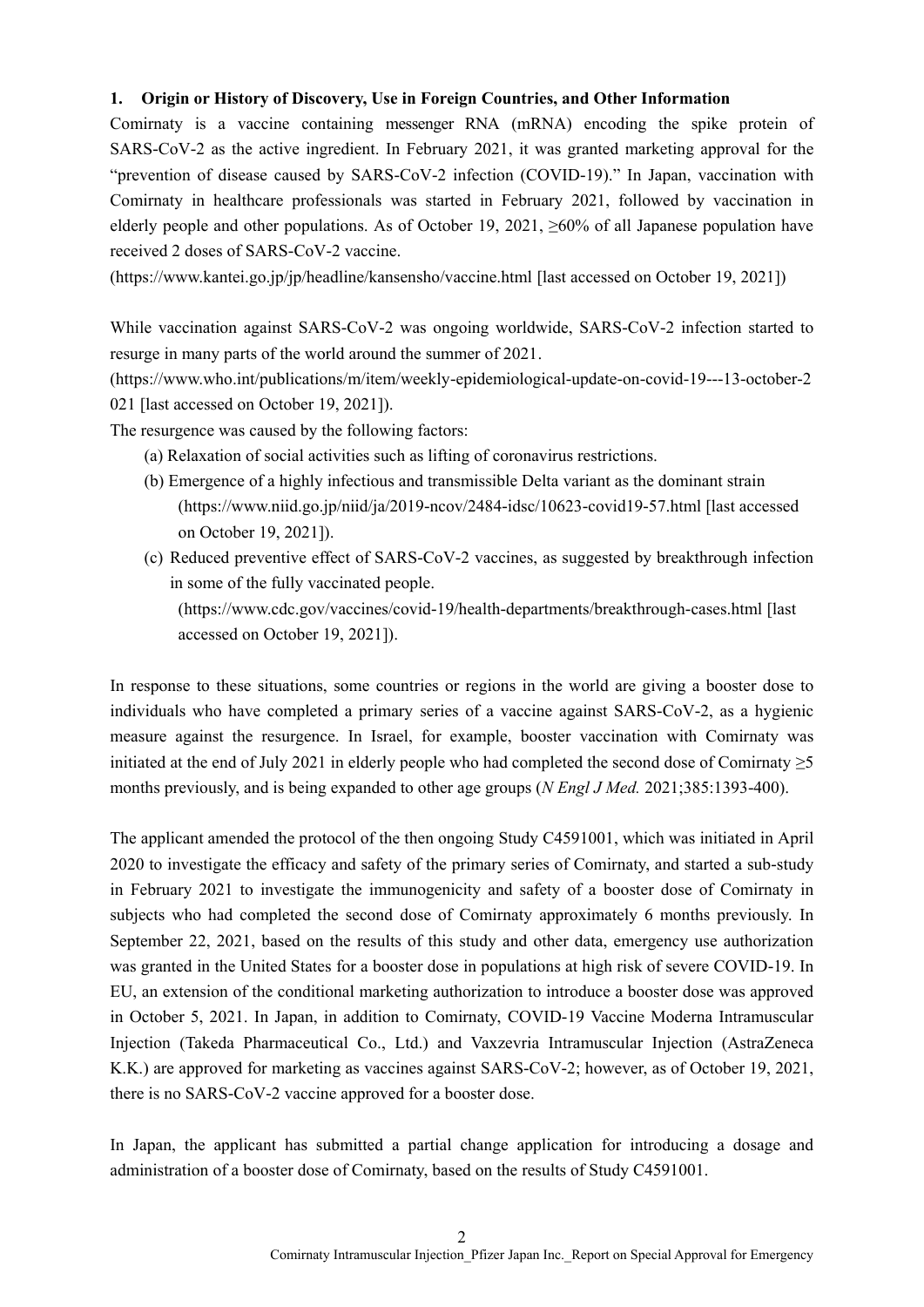In this report, 2 doses of Comirnaty administered to SARS-CoV-2-unvaccinated individuals is referred to as "primary series," and the third dose approximately 6 months after completing the primary series as "a booster dose."

This report contains the results of review conducted based on the data submitted by the applicant, in accordance with the "Handling of Drugs Submitted for Special Approval for Emergency (Request)" (PSEHB/PED Notification 1011-1, dated October 11, 2021).

### <span id="page-7-0"></span>**2. Data Relating to Quality and Outline of the Review Conducted by PMDA**

Since the present application relates to a new dosage, "Data Relating to Quality" were not submitted.

## <span id="page-7-1"></span>**3. Non-clinical Pharmacology and Outline of the Review Conducted by PMDA**

Although the present application relates to a new dosage, no new data were submitted under this section, because the non-clinical pharmacology data had been evaluated during the review process for the initial approval.

### <span id="page-7-2"></span>**4. Non-clinical Pharmacokinetics and Outline of the Review Conducted by PMDA**

Although the present application relates to a new dosage, no new data were submitted under this section, because the non-clinical pharmacokinetic data had been evaluated during the review process for the initial approval.

### <span id="page-7-3"></span>**5. Toxicity and Outline of the Review Conducted by PMDA**

Since the present application relates to a new dosage, no data relating to toxicity were submitted.

# <span id="page-7-4"></span>**6. Summary of Biopharmaceutic Studies and Associated Analytical Methods, Clinical Pharmacology, and Outline of the Review Conducted by PMDA**

## **6.1 Biopharmaceutic Studies and Associated Analytical Methods**

Neutralizing antibody in serum was measured by a neutralization using SARS-CoV-2 (reference strain) transfected with fluorescent protein reporter gene (phase II/III part of Study C4591001).

#### **6.2 Clinical pharmacology**

No data relating to clinical pharmacology were submitted in the present application.

#### <span id="page-7-5"></span>**7. Clinical Efficacy and Safety and Outline of the Review Conducted by PMDA**

The applicant submitted the results of a clinical study (Table 1) as the efficacy and safety evaluation data. Study C4591001 data related to the 2 dose-primary series of Comirnaty had been evaluated during the review process for the initial approval. For the present application, the applicant submitted results of the sub-study related to the booster dose after the primary series.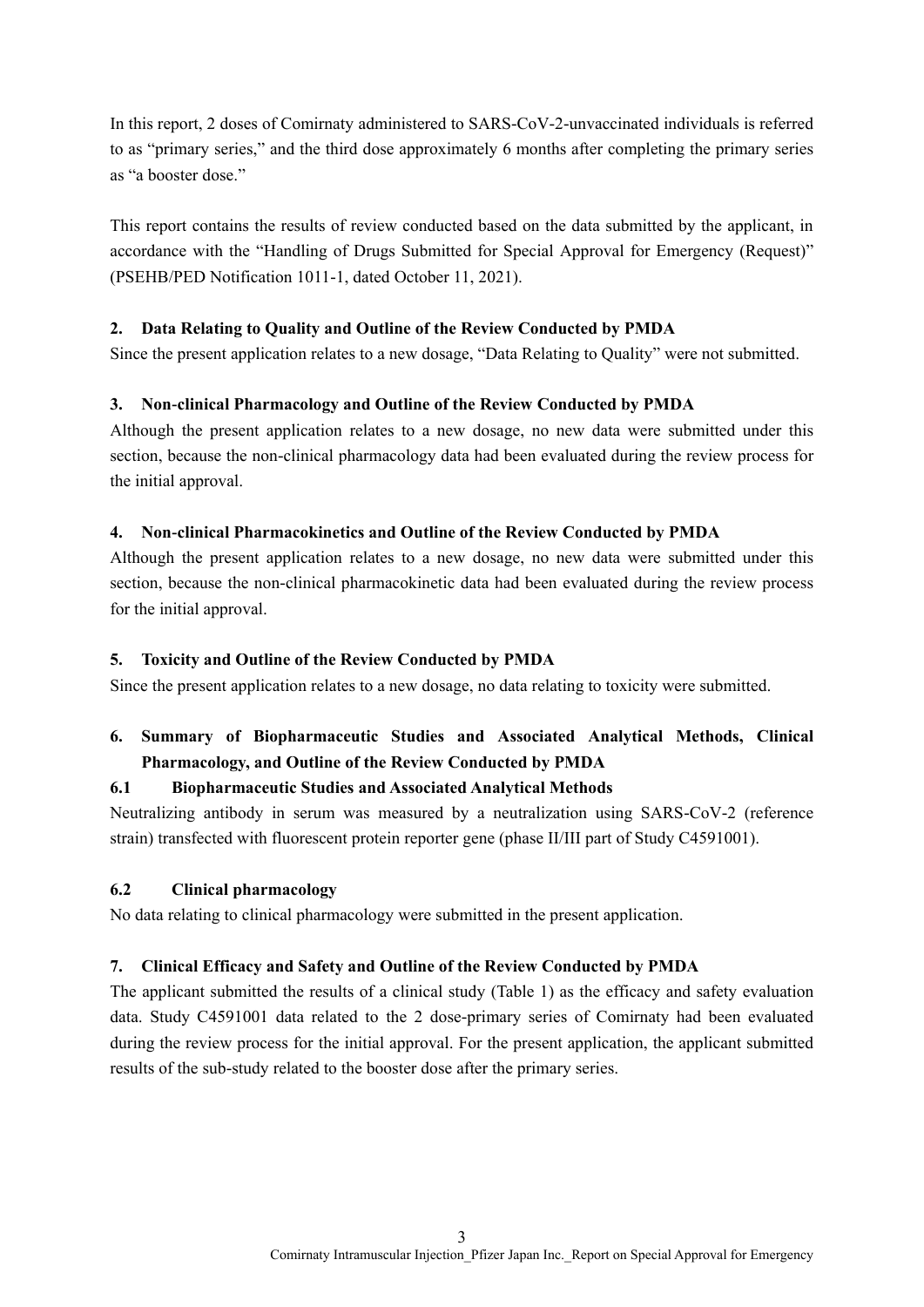| Country    | Phase                                                 | Population                                                                                                                                                                                                                                                                 | No. of subjects<br>enrolled                                                                                                                                  | Dosage regimen                                                                                                                                                                                                                                                                                                                    | Main evaluation<br>items                 |
|------------|-------------------------------------------------------|----------------------------------------------------------------------------------------------------------------------------------------------------------------------------------------------------------------------------------------------------------------------------|--------------------------------------------------------------------------------------------------------------------------------------------------------------|-----------------------------------------------------------------------------------------------------------------------------------------------------------------------------------------------------------------------------------------------------------------------------------------------------------------------------------|------------------------------------------|
| <b>USA</b> | C4591001<br>sub-study<br>(phase)<br>$I/II/III$ parts) | Phase I part:<br>Healthy adults 18-55<br>and 65-85 years of<br>age who had<br>completed a 2-dose<br>primary series of<br>Comirnaty or<br>BNT162b1 $a$ )<br>Phase II/III part:<br>Healthy subjects 18 to<br>55 years of age who<br>had completed a<br>2-dose primary series | Phase I part:<br>23 subjects who had<br>received Comirnaty<br>$30 \mu g$ in the primary<br>series<br>Phase II/III part:<br>312 subjects<br>(Comirnaty group) | Phase I part:<br>A single dose of Comirnaty<br>$30 \mu$ g was administered<br>intramuscularly 6 to 12<br>months after the primary<br>series.<br>Phase II/III part:<br>A single dose of Comirnaty<br>30 µg or BNT162b2 <sub>SA</sub> b)<br>30 µg was administered<br>intramuscularly 5 to 7<br>months after the primary<br>series. | Immunogenicity<br>Safety<br>Tolerability |
|            |                                                       | of Comirnaty                                                                                                                                                                                                                                                               |                                                                                                                                                              |                                                                                                                                                                                                                                                                                                                                   |                                          |

a) BNT162b1: A vaccine candidate containing mRNA that encodes RBD of SARS-CoV-2 spike protein

b) BNT162b2<sub>SA</sub>: A vaccine candidate targeted at Beta variant

-

# **7.1 Foreign Phase I/II/III Study (CTD 5.3.5.1.1: Study C4591001; study period - Phase I**  Part, ongoing since April 2020 [data cutoff date, May 13, 2021]); Phase II/III Part, **ongoing since July 2020 [data cutoff date, June 17, 2021])**

Study C4591001 was initiated as a randomized, observer-blind, placebo-controlled, parallel-group study to investigate the efficacy, safety, etc., of the primary series of Comirnaty. Table 2 shows the outline of the study plan for the primary series. Data on the efficacy, safety, etc., of the primary series (data cut-off date: November 14, 2021) were evaluated during the review process for the initial approval of Comirnaty (Comirnaty Intramuscular Injection: Report on Special Approval for Emergency [dated February 8, 2021]).

| Country              | Part   | Population         | Target sample size<br>Dosage regimen |                                   | Objectives   |
|----------------------|--------|--------------------|--------------------------------------|-----------------------------------|--------------|
| <b>United States</b> |        | Healthy            | Combination of each dose of          | Comirnaty $(10, 20, 30 \mu g)$ ,  | Safety       |
|                      |        | subjects 18-55     | Comirnaty or BNT162b1 $^{a)}$ and    | BNT162b1 (10, 20, 30,             | Tolerability |
|                      |        | and $65-85$        | age ranges (18-55, 65-85): 12 in     | $100 \mu g$ , or placebo was      |              |
|                      |        | years of age       | each group $\frac{b}{c}$             | administered intramuscularly      |              |
|                      |        |                    | Placebo: $3$ in each group b)        | twice, 21 days apart.             |              |
| Six foreign          |        | Healthy            | Comirnaty: 21,999                    | Two doses of Comirnaty 30 $\mu$ g | Efficacy     |
| counties             | II/III | subjects $\geq$ 12 |                                      | or placebo were administered      |              |
| including US         |        | years of age       | Placebo: 21,999                      | intramuscularly, 21 days apart.   | Safety       |

a) BNT162b1: A vaccine candidate containing mRNA that encodes RBD of SARS-CoV-2 spike protein

Treatment groups consisted of subjects 18 to 55 years of age receiving Comirnaty or BNT162b1 at 10, 20, or 30 µg; subjects 65 to 85 years of age receiving Comirnaty or BNT162b1 at 10, 20, or 30 µg; and subjects 18 to 55 years of age receiving BNT162b1 100 µg.

The study protocol included a 24-month observation period after a 2-dose primary series of the study vaccine. During the observation period, the protocol was amended to add a sub-study to evaluate a booster dose administered approximately 6 months after completion of the primary series (protocol amendment date: phase I part on  $\left( \begin{array}{c} 20 \\ 0 \end{array} \right)$ ; phase II/III part on  $\left( \begin{array}{c} 20 \\ 0 \end{array} \right)$ .<sup>1)</sup>

<sup>1)</sup> In addition to the sub-study of a booster dose of Comirnaty 30 µg, the following plans were added to Phase II/III part: (a) 2 booster doses of BNT162b2<sub>SA</sub> and a 2-dose primary series of BNT162b2<sub>SA</sub> (protocol amendment date:  $\Box$ ,  $\Box$ , 20  $\Box$ ) and (b) a single booster dose of Comirnaty at a low dose (5 or 10 µg) (protocol amendment date:  $\Box$ ,  $\Box$ , 20  $\Box$ ). Results of (a) and (b) were not submitted in the present application.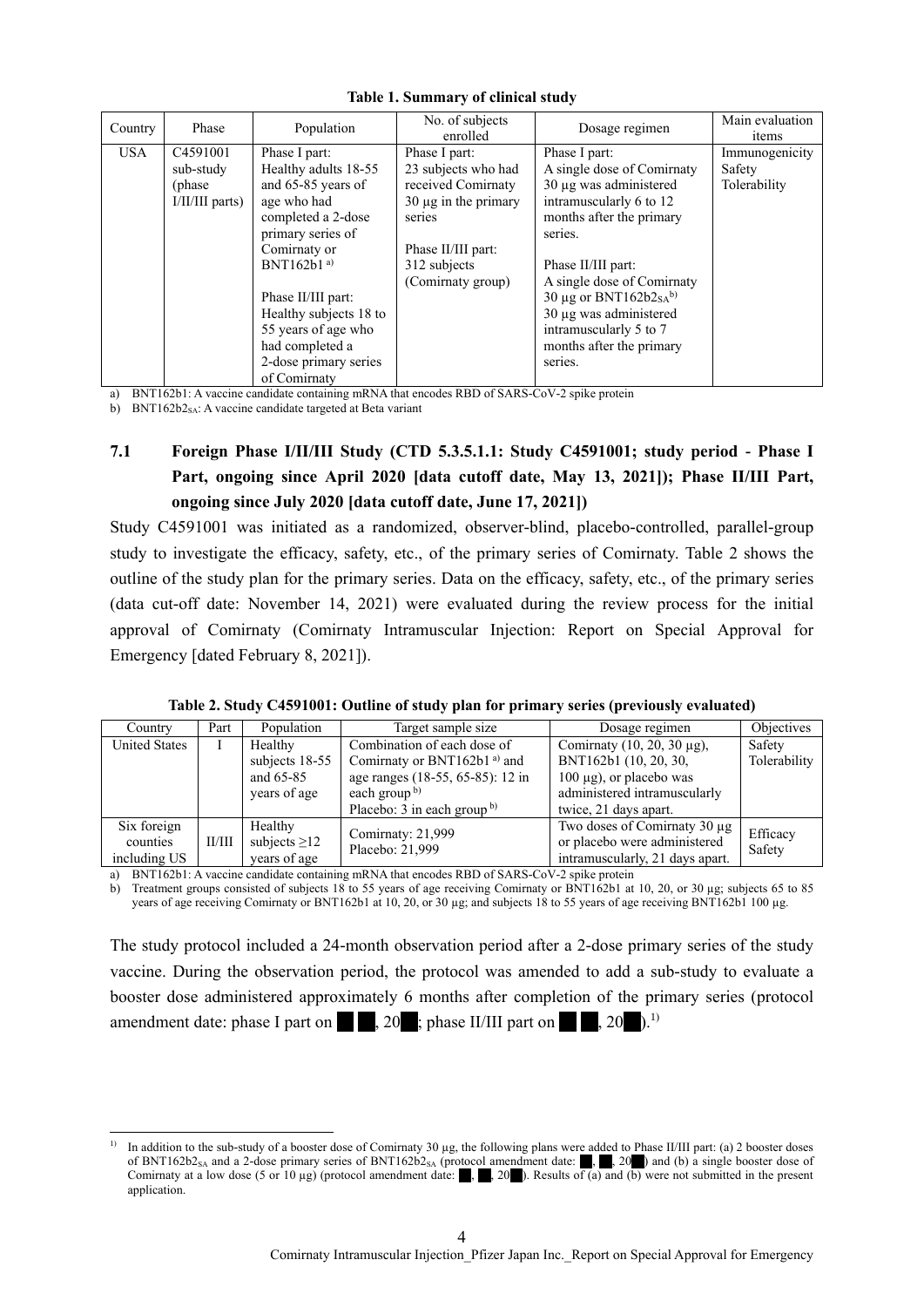# **7.1.1 Sub-study in phase I part**

In the phase I part of Study C4591001, the safety of Comirnaty administered 6 to 12 months after the primary series was investigated in an exploratory manner in subjects 18 to 55 years and 65 to 85 years of age who had received a 2-dose primary series of Comirnaty or BNT162b1. The investigation was conducted at 2 study sites in the United States.

A single dose of Comirnaty 30 µg was administered intramuscularly.

For the present application, the applicant submitted data regarding a booster dose of Comirnaty in subjects who had been assigned to receive a primary series of Comirnaty 30 µg.

Of the 24 subjects assigned to the Comirnaty 30 µg group who received a 2-dose primary series of Comirnaty, 23 (11 subjects 18 to 55 years old and 12 subjects 65 to 85 years old) received a booster dose of Comirnaty, and the remaining 1 subject did not consent to receive a booster dose. All of the 23 subjects were included in the safety analysis population.

The severity of adverse events were evaluated according to the Food and Drug Administration (FDA) Guidance "Guidance for Industry: Toxicity Grading Scale for Healthy Adult and Adolescent Volunteers Enrolled in Preventive Vaccine Clinical Trials" (September 2007).<sup>2)</sup>

The definition of observation periods:

- Reactogenicity events (local reactions [injection site pain, redness, and swelling] and systemic events [pyrexia (≥38°C), fatigue, headache, chills, vomiting, diarrhoea, myalgia, and arthralgia]) were collected by the subject diary for 7 days after the booster dose.
- Adverse events (excluding reactogenicity events collected by the subject diary for 7 days after the booster dose) and serious adverse events were collected for 1 month after the booster dose.

Table 3 shows reactogenicity events that occurred within 7 days after the booster dose of Comirnaty.

**Table 3. Reactogenicity events occurring within 7 days after booster dose (safety analysis population)**

| Event terms             | $\overline{18-55}$ years of age (N = 11) | $\overline{65-85}$ years of age (N = 12) |
|-------------------------|------------------------------------------|------------------------------------------|
|                         | $n$ (%)                                  | $n$ (%)                                  |
| Local reactions (total) | 9(81.8)                                  | 8(66.7)                                  |
| Injection site pain     | 9(81.8)                                  | 8(66.7)                                  |
| Swelling                |                                          |                                          |
| Redness                 | 0                                        |                                          |
| Systemic events (total) | 10(90.9)                                 | 8(66.7)                                  |
| Fatigue                 | 7(63.6)                                  | 5(41.7)                                  |
| Myalgia                 | 7(63.6)                                  | 4(33.3)                                  |
| Chills                  | 7(63.6)                                  | 2(16.7)                                  |
| Headache                | 6(54.5)                                  | 5(41.7)                                  |
| Pyrexia                 | 3(27.3)                                  |                                          |
| Arthralgia              | 2(18.2)                                  | 2(16.7)                                  |
| Diarrhoea               | 1(9.1)                                   |                                          |
| Vomiting                |                                          |                                          |

 $N =$  number of subjects analyzed,  $n =$  number of subjects with events

<sup>-</sup>2) https://www.fda.gov/regulatory-information/search-fda-guidance-documents/toxicity-grading-scale-healthy-adult-and-adolescentvolunteers-enrolled-preventive-vaccine-clinical (last accessed on October 19, 2021)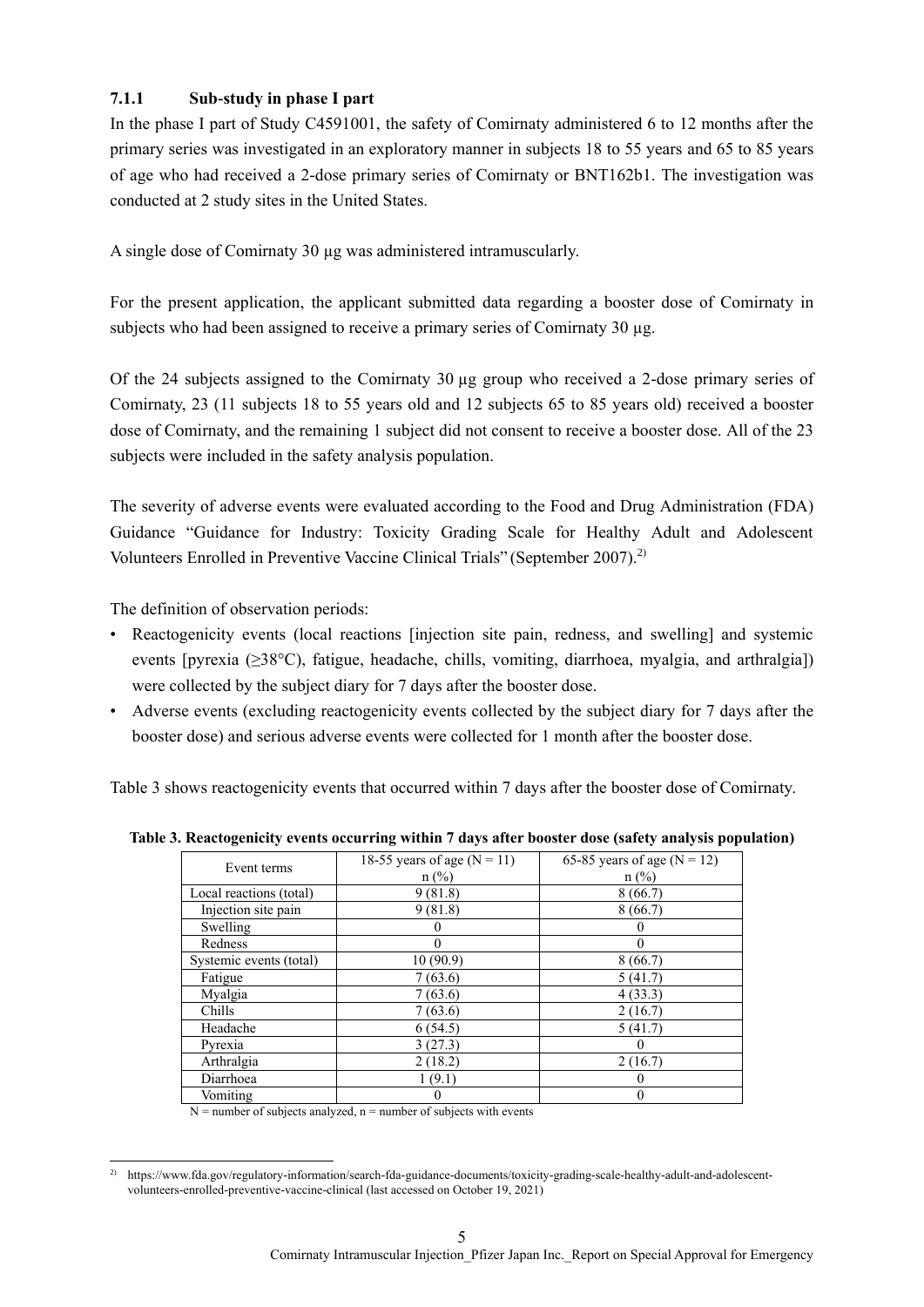No adverse events were reported up to 1 month after the booster dose of Comirnaty.

### **7.1.2 Sub-study in phase II/III part**

1

In phase II/III part of Study C4591001, the safety and immunogenicity of a booster dose of Comirnaty or BNT162b2<sub>SA</sub> administered 5 to 7 months after the second dose of the primary series were investigated in part of 18- to 55-year-old subjects<sup>3)</sup> (approximately 600 subjects)<sup>4)</sup> who had completed a 2-dose primary series of Comirnaty 30 µg and consented to receive a booster dose. The investigation was conducted at 24 study sites in the United States. For the study of the booster dose, subjects were randomized to the Comirnaty group and the  $BNT162b2_{SA}$  group at a 1:1 ratio (300 subjects each). The subjects, the investigators, and other study staff (except for study vaccine storage manager, and those who prepared or injected the study vaccine) and the sponsor (except for prespecified staff members independent of the study) were blinded to the study.

A single dose of Comirnaty 30 µg or  $BNT162b2_{SA}$  30 µg was administered intramuscularly.

In the present application, the applicant submitted only data from the Comirnaty group and did not submitted data from the BNT162b2 $_{SA}$  group.

Of 312 subjects randomized to the Comirnaty group, 306 who received the booster dose of Comirnaty were included in the safety analysis population. A total of 306 subjects with at least 1 valid immunogenicity result after the booster dose of Comirnaty were included in the all-available immunogenicity population. Of the above 312 subjects, 268 were included in the evaluable immunogenicity population, and the remaining 44 were excluded (30 with serious protocol deviation within 1 month after the booster dose, 15 without a valid immunogenicity result within the specified period after the booster dose, 6 not receiving the booster dose of Comirnaty, 1 not complying with the specified interval between the first and second doses of the primary series [some had more than 1 deviation]). Both the all-available immunogenicity population and the evaluable immunogenicity population were included in the primary immunogenicity analysis set.

The following 2 primary endpoints were used to evaluate immunogenicity, based on the 50% neutralizing antibody titer in serum against SARS-CoV-2 (reference strain) in subjects without serological or virological evidence of SARS-CoV-2 infection up to 1 month after the booster dose:

- (a) Geometric mean ratio (GMR) of the neutralizing antibody titer at 1 month after the booster dose to the titer at 1 month after the second dose
- (b) Difference in the neutralizing antibody response rate between 1 month after the booster dose and 1 month after the second dose. (The neutralizing antibody response rate means "the percentage of subjects who showed a  $\geq$ 4-fold increase in the neutralizing antibody titer from

<sup>3)</sup> Subjects at some of the study sites in the United States who met the criterion "serum sample at 1 month after the second dose is available" in addition to the same inclusion/exclusion criteria used for the primary series.

<sup>4)</sup> By assuming that GMR of the neutralizing antibody titer after the booster dose of Comirnaty to that after the second dose to be 1 and the logarithmically transformed standard deviation to be 0.7.4, the statistical power with 240 subjects in each group is >99.9%, with 1-sided significance level of 0.0125 and the non-inferiority margin of 0.67. By assuming the antibody response rate after the second dose and after the booster dose to be 90% and the percentage of different antibody response at the 2 time points to be 10%, the statistical power is 99% with 240 subjects in each group, with 1-sided significance level of 0.0125 and non-inferiority margin of −10%. The target sample size was set at 300 subjects in each group by assuming the percentage of unevaluable subjects to be 20%.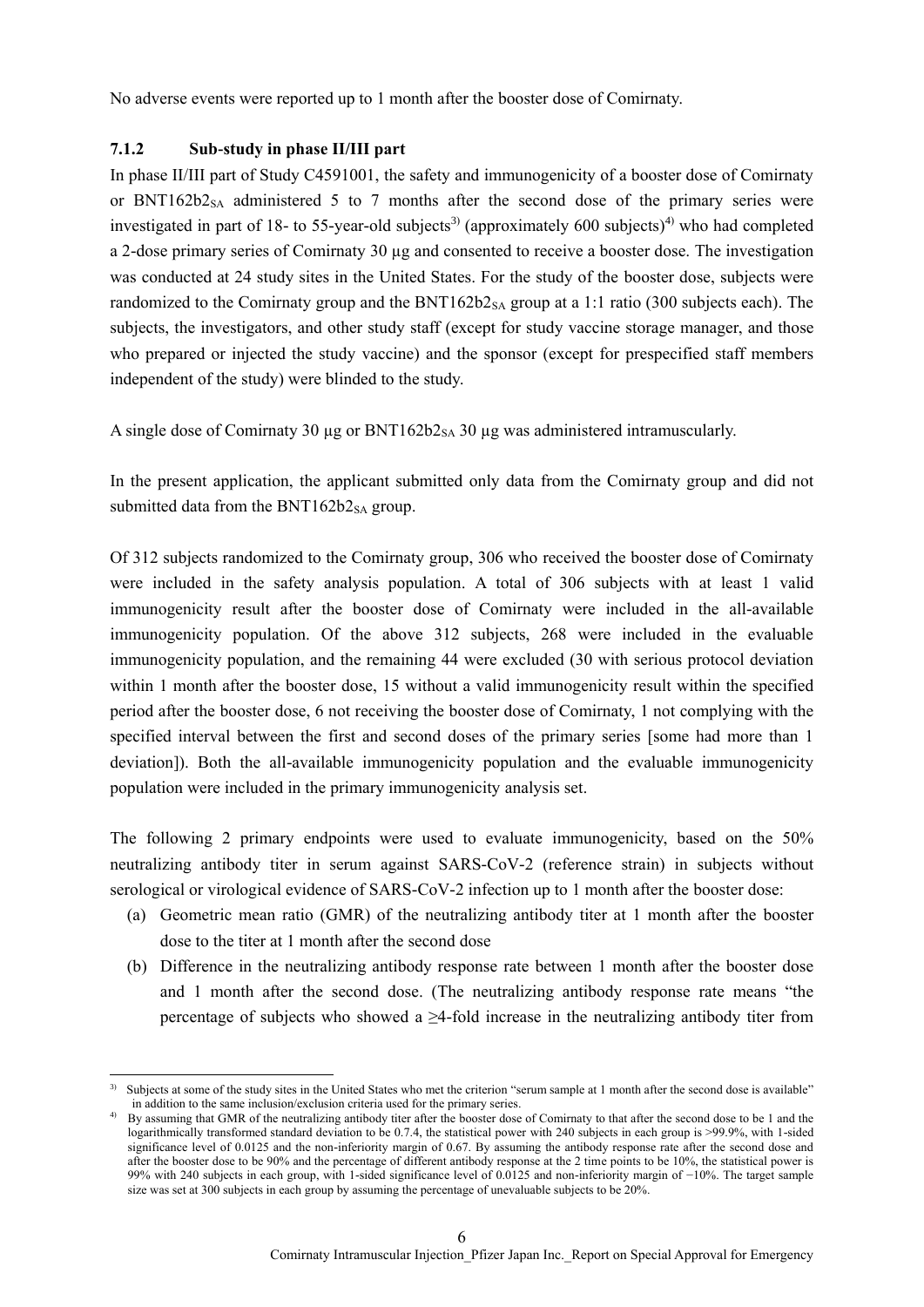the titer before the first dose" [the titer below the lower quantitation limit was regarded as the lower limit of quantitation.])

The non-inferiority of the booster dose to the second dose was evaluated based on these endpoints.

Different regulatory agencies required, as a prerequisite condition for approval, that the test be confirmed either by (a) the non-inferiority test of GMR alone or (b) the non-inferiority test of both GMR and the difference in the neutralizing antibody response rate. Therefore the one-sided significance level of 0.0125 was used for each endpoint to evaluate the endpoints separately.

Table 4 shows neutralizing antibody titer in serum at 1 month after the booster dose and at 1 month after the second dose of Comirnaty. The lower limit of the 2-sided 97.5% confidence interval (CI) of GMR exceeded the lower non-inferiority margin of 0.67, with the point estimate of  $\geq$ 0.8. Thus the prespecified non-inferiority criterion was met.

|                           | Number of | GMT [2-sided 95%CI]     |                      | GMR [2-sided 97.5%CI] |
|---------------------------|-----------|-------------------------|----------------------|-----------------------|
| Analysis set              | subjects  | After booster dose      | After second dose    | (after booster dose/  |
|                           | analyzed  |                         |                      | after second dose)    |
| All-available             | $236^{a}$ | 2382.4 [2140.8, 2651.3] | 764.9 [670.4, 872.6] | $3.11$ [2.63, 3.68]   |
| immunogenicity population |           |                         |                      |                       |
| Evaluable immunogenicity  | $210^{a}$ | 2476.4 [2210.1, 2774.9] | 753.7 [658.2, 863.1] | $3.29$ [2.76, 3.91]   |
| population                |           |                         |                      |                       |

**Table 4. Serum anti-SARS-CoV-2 neutralizing antibody titer**

a) Subjects who had no serological or virological evidence of SARS-CoV-2 infection within 1 month after a booster dose, and were tested for neutralizing antibody at 1 month after the second dose and at 1 month after the booster dose.

Table 5 shows the serum neutralizing antibody response rate at 1 month after the booster dose and at 1 month after the second dose.

The lower limit of the 2-sided 97.5% CI of the difference in the antibody response rate exceeded the non-inferiority margin of -10%, meeting the prespecified non-inferiority criterion.

|                                            | Number<br>of subjects<br>analyzed | Antibody response rate<br>(number of subjects) |                    | Difference in antibody response<br>rate [2-sided 97.5% CI] <sup>b)</sup> |  |
|--------------------------------------------|-----------------------------------|------------------------------------------------|--------------------|--------------------------------------------------------------------------|--|
| Analysis set                               |                                   | After booster dose                             | After second dose  | (after booster dose/<br>after second dose)                               |  |
| All-available<br>immunogenicity population | $224^{a}$                         | 99.6% (223 of 224)                             | 98.2% (220 of 224) | $1.3\%$ [-0.6, 3.3]                                                      |  |
| Evaluable immunogenicity<br>population     | 198 <sup>a</sup>                  | 99.5% (197 of 198)                             | 98.0% (194 of 198) | $1.5\%$ [-0.7, 3.7]                                                      |  |

**Table 5. Serum anti-SARS-CoV-2 neutralizing antibody response rate**

a) Subjects who had no serological or virological evidence of SARS-CoV-2 infection within 1 month after a booster dose, and were tested for neutralizing antibody before the first dose, at 1 month after the second dose, and at 1 month after the booster dose.

b) Adjusted Wald test (*Stat Med.* 2005;24:729-40)

The severity of adverse events was graded based on the same grading scale used in phase I part [see Section 7.1.1].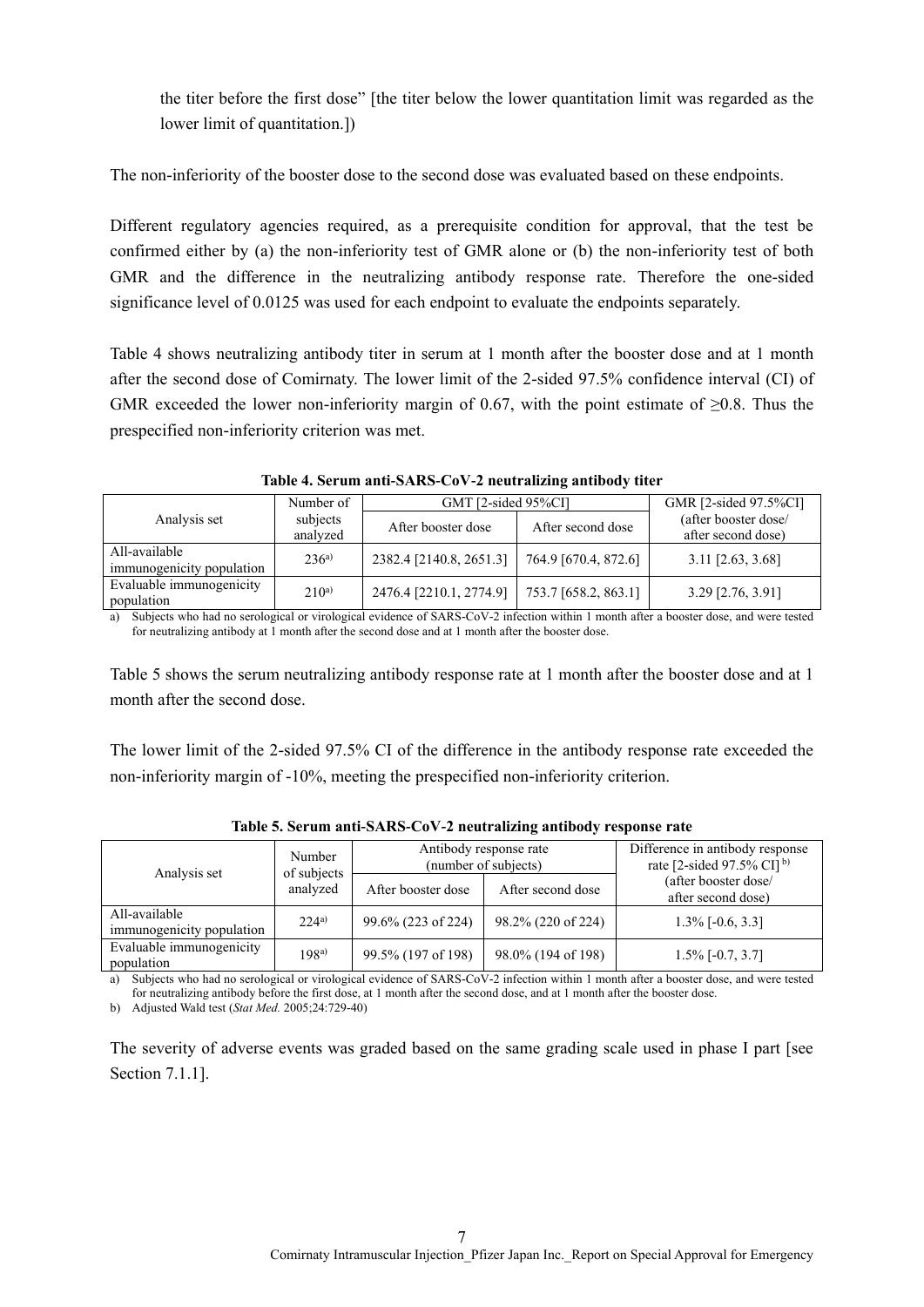The definition of observation periods:

- Reactogenicity events (local reactions [injection site pain, redness, and swelling] and systemic events [pyrexia (≥38°C), fatigue, headache, chills, vomiting, diarrhoea, myalgia, and arthralgia]) were collected by the subject diary for 7 days after the booster dose.
- Adverse events (excluding reactogenicity events collected by the subject diary for 7 days after the booster dose) were collected for 1 month after the booster dose.
- Serious adverse events were collected for 6 months after the booster dose.

In the safety analysis population, the median follow-up period between the booster dose and the data cut-off date (June 17, 2021) was 2.6 months (range, 1.1 to 2.8 months; <2 months in 1 subject and  $\geq$ 2 months in 305 subjects).

Table 6 shows reactogenicity events occurring within 7 days after the booster dose of Comirnaty in 289 subjects who provided the subject diary.

| Event terms               | Comirnaty (N=289) |
|---------------------------|-------------------|
|                           | $n$ (%)           |
| Local reactions (total)   | 240 (83.0)        |
| Injection site pain       | 240 (83.0)        |
| Swelling                  | 23(8.0)           |
| Redness                   | 17(5.9)           |
| Systemic reaction (total) | 223(77.2)         |
| Fatigue                   | 184 (63.7)        |
| Headache                  | 140 (48.4)        |
| Myalgia                   | 113(39.1)         |
| Chills                    | 84 (29.1)         |
| Arthralgia                | 73(25.3)          |
| Diarrhoea                 | 25(8.7)           |
| Pyrexia                   | 25(8.7)           |
| Vomiting                  | 5(1.7)            |

| Table 6. Reactogenicity events occurring within 7 days after booster dose (safety analysis population) |  |  |
|--------------------------------------------------------------------------------------------------------|--|--|
|                                                                                                        |  |  |

 $N =$  number of subjects analyzed, n = number of subjects with events (%)

The incidences of adverse events and adverse reactions (adverse events for which causal relationship to the study vaccine could not be ruled out) within 1 month after the booster dose were 14.4% (44 of 306 subjects) and 7.8% (24 of 306 subjects), respectively. Table 7 shows adverse events and adverse reactions observed in  $\geq$ 2 subjects.

| Table 7. Adverse events and adverse reactions observed in $\geq 2$ subjects within 1 month after booster dose |  |  |
|---------------------------------------------------------------------------------------------------------------|--|--|
|                                                                                                               |  |  |
|                                                                                                               |  |  |

| Event terms                       | Comirnaty $(N=306)$ |                   |  |  |
|-----------------------------------|---------------------|-------------------|--|--|
| (preferred term: MedDRA ver.24.0) | Adverse events      | Adverse reactions |  |  |
|                                   | $n$ (%)             | $n$ (%)           |  |  |
| All events                        | 44 (14.4)           | 24(7.8)           |  |  |
| Lymphadenopathy                   | 16(5.2)             | 16 (5.2)          |  |  |
| Nausea                            | 2(0.7)              | 2(0.7)            |  |  |
| Injection site pain               | 2(0.7)              | 2(0.7)            |  |  |
| Pain                              | 2(0.7)              | 2(0.7)            |  |  |
| Back pain                         | 2(0.7)              |                   |  |  |
| Neck pain                         | 2(0.7)              | 1(0.3)            |  |  |
| Headache                          | 2(0.7)              | 1(0.3)            |  |  |
| Anxiety                           | 2(0.7)              |                   |  |  |
| Dermatitis contact                | 2(0.7)              |                   |  |  |

 $N =$  number of subjects analyzed, n = number of subjects with events (%)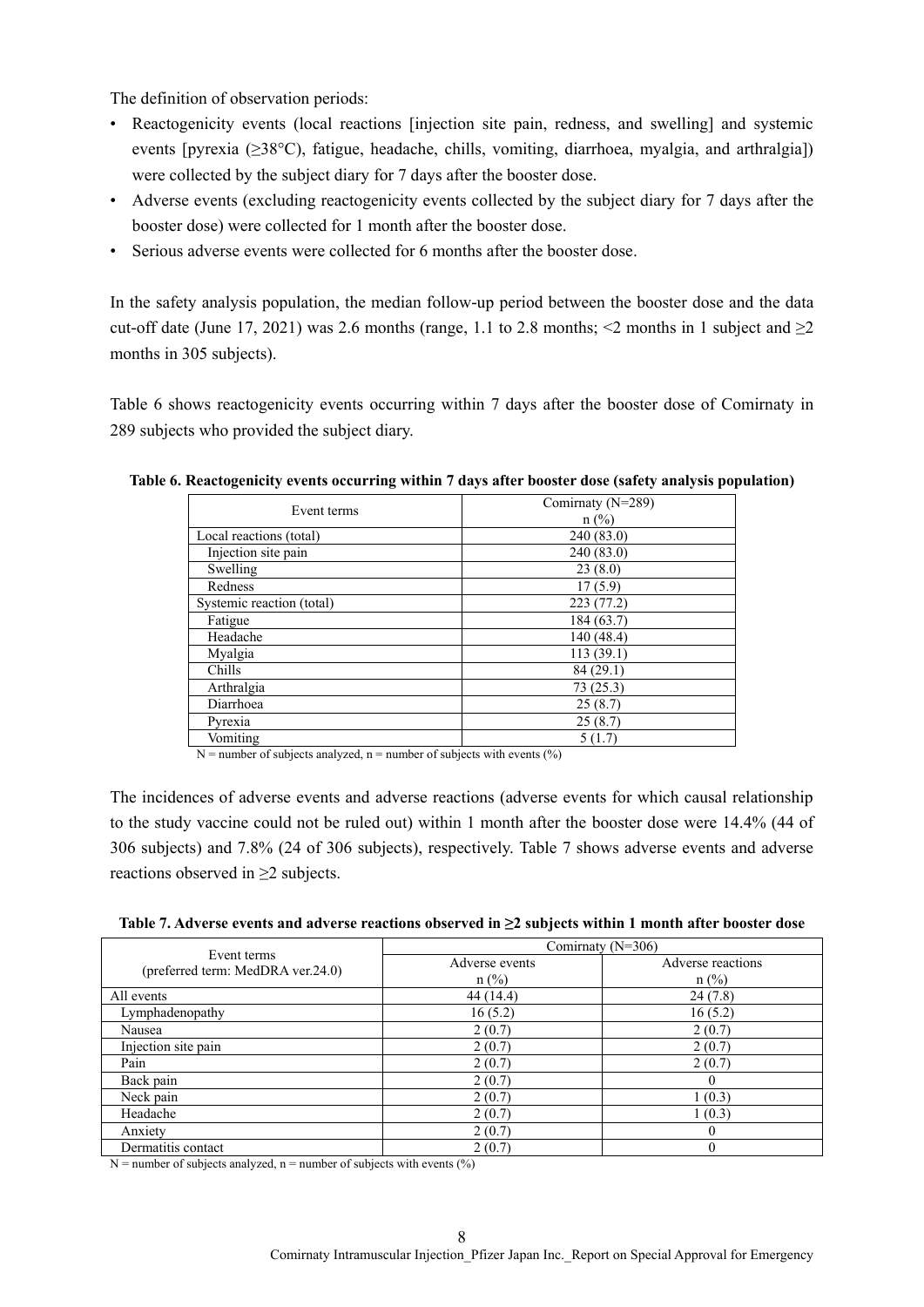A serious adverse event (acute myocardial infarction) was observed in 1 subject on or before the data cut-off date (June 17, 2021). The outcome was reported as recovered/resolved with sequelae, and its causal relationship to Comirnaty was ruled out.

There were no death or adverse events leading to study discontinuation on or before the data cut-off date (June 17, 2021).

### **7.R Outline of the review conducted by PMDA**

### **7.R.1 Clinical significance of booster dose**

The applicant's explanation about the clinical significance of the booster dose of Comirnaty: After the initial approval of Comirnaty, the following information on the efficacy of the primary series of Comirnaty was obtained from clinical studies and reports from foreign countries.

### **(a) Results of Study C4591001**

Efficacy and immunogenicity data approximately 6 months after the primary series became available (data cut-off date: March 13, 2021, CTD 5.3.5.1.2).

## Efficacy results:

-

The results of analysis at approximately 6 months (median) after the second dose of the study vaccine in the evaluable efficacy population (the primary efficacy population for the primary series in phase II/III part)<sup>5)</sup>, showed that vaccine efficacy (VE) [2-sided 95% CI] against COVID-19<sup>6)</sup> was 91.3% [89.0, 93.2] in subjects without prior SARS-CoV-2 infection<sup>7)</sup> (20,998 in the Comirnaty group, 21,096 in the placebo group) and 91.1% [88.8, 93.0] in subjects with and without evidence of prior SARS-CoV-2 infection (22,166 in the Comirnaty group, 22,320 in the placebo group). VE [2-sided 95%CI], classified by the period between the second dose and the onset of COVID-19, was 96.2% [93.3, 98.1] for  $\geq$  days to <2 months, 90.1% [86.6, 92.9] for  $\geq$  months to <4 months, and 83.7% [74.7, 89.9] for  $\geq$ 4 months (in the population receiving at least 1 dose of the study vaccine [23,040 in the Comirnaty group, 23,037 in the placebo group]). VE against severe COVID-19<sup>8)</sup> [2-sided 95%CI] in the evaluable efficacy population was 95.3% [71.0, 99.9] in subjects without prior SARS-CoV-2 infection and 95.3% [70.9, 99.9] in subjects with and without evidence of prior SARS-CoV-2 infection. At the initial approval, VE against severe COVID-19 [95%CI] was 95.0% [90.3, 97.6] in subjects without prior SARS-CoV-2 infection and 94.6% [89.9, 97.3] in subjects with and without evidence of prior SARS-CoV-2 infection, and VE [95%CI] against severe COVID-19 was 66.4% [-124.8, 96.3] and 66.3% [-125.5, 96.3], respectively (Comirnaty Intramuscular Injection: Report on Special Approval for Emergency [dated February 8, 2021]).

<sup>&</sup>lt;sup>5)</sup> Defined as subjects who received the second dose of study vaccine between 19 and 42 days after the first dose without any significant protocol deviation until 7 days after the second dose.

<sup>6)</sup> A confirmed COVID-19 case was defined as a subject who has at least 1 of the following symptoms with a positive SARSCoV-2 result by nasopharyngeal swab nucleic acid amplification testing: (a) Pyrexia, (b) new onset or worsening of cough, (c) new onset or worsening of shortness of breath, (d) chills, (e) new onset or worsening of myalgia, (f) new loss of taste or smell, (g) sore throat, (h) diarrhoea, and (i) vomiting

<sup>&</sup>lt;sup>7)</sup> "Prior SARS-CoV-2 infection" is defined as SARS-CoV-2 infection confirmed before the first dose until 7 days after the second dose of study vaccine.

Severe COVID-19 was defined as having at least 1 of the following conditions in subjects with symptoms meeting the definition of COVID-19: (a) Clinical signs at rest suggesting severe systemic disease (respiratory rate ≥30/min, heart rate ≥125/min, SpO<sub>2</sub> ≤93% or PaO<sub>2</sub>/FiO<sub>2</sub> <300 mmHg), (b) respiratory failure (requiring high-flow oxygen, noninvasive ventilation, mechanical ventilation or extracorporeal membrane oxygenation [ECMO]), (c) shock (systolic blood pressure <90 mmHg, diastolic blood pressure <60 mmHg, or requiring vasopressors), (d) acute renal, hepatic, or neurologic dysfunction, (e) admission to an ICU, and (f) death.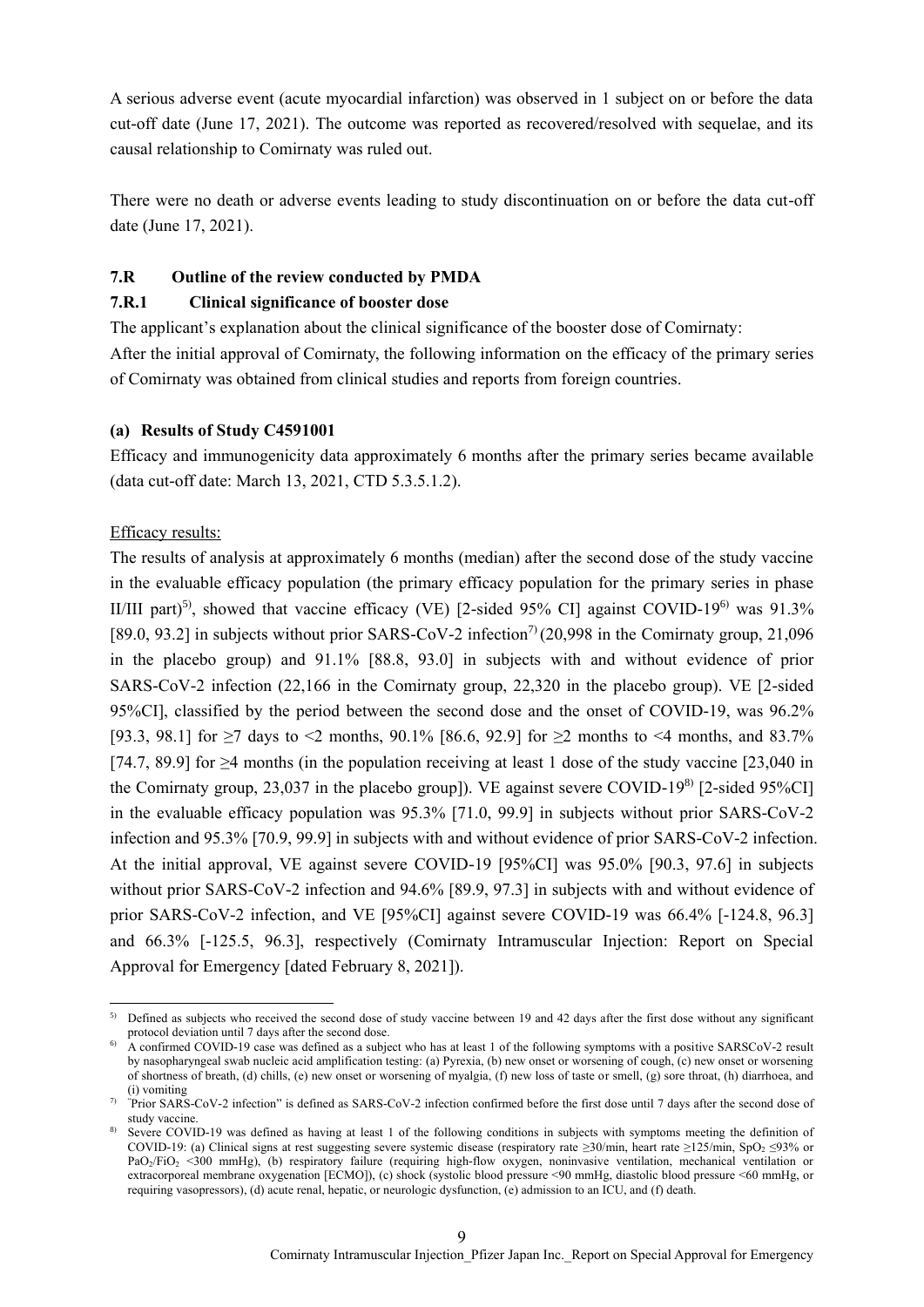#### Immunogenicity results:

Geometric mean titer (GMT) [2-sided 95% CI] of the neutralizing antibody at 6 months after the second dose of Comirnaty 30  $\mu$ g in the phase I part was 54.7 [24.7, 121.1] in subjects 18 to 55 years of age (N  $= 10$ ) and 29.0 [19.4, 43.5] in subjects 65 to 85 years of age (N = 11). These values were lower than the GMTs at 1 month after the second dose (179.2 [102.3, 313.8] in subjects 18 to 55 years of age [N = 11] and 151.6 [58.6, 392.1] in subjects 65 to 85 years of age [N = 11]).

Furthermore, the relationship between the timing of Comirnaty vaccination and occurrence of COVID-19 was investigated during the upsurge of Delta variant (July 1, 2021 through August 31, 2021). In Study C4591001, subjects were randomized to receive the primary series of Comirnaty or placebo. Subjects in the placebo group who wished to receive, and were eligible for, Comirnaty were allowed to receive Comirnaty in an unblinded manner if either of the following occurred: (a) Comirnaty or any other SARS-CoV-2 vaccine was approved in the country or region of the subject during the follow-up period after the second dose of the study vaccine; or (b) 6 months had passed since the second dose of the study vaccine. Using the data from ≥16 year-old subjects extracted on September 2, 2021, a post hoc analysis was conducted to compare the incidence rate of COVID-19 between the population receiving 2 doses of Comirnaty during the early period of the study (18,727 subjects who were randomized to Comirnaty group and thus received Comirnaty) and the population receiving 2 doses of Comirnaty at a later stage of the study (17,748 subjects who were randomized to the placebo group and later received Comirnaty). The median duration between the second dose of Comirnaty and July 1, 2021 was 10.1 months ( $\geq 8$  months in approximately 97% of subjects) in the "early" vaccine recipients and 4.8 months (<6 months in approximately 90% of subjects) in the "late" vaccine recipients. The incidence rate of COVID-19 was higher in the "early" vaccine recipients (70.3/1,000 person years) than in the "late" vaccine recipients (51.6/1,000 person years). Severe COVID-19 was observed in 3 subjects, all of whom were "early" vaccine recipients.

#### **(b) Reports from foreign countries**

In the United States and Israel, the primary vaccination with Comirnaty was started in December 2020, and, as of October 19, 2021, 56% and 64%, respectively, of the entire population have completed a primary series of a SARS-CoV-2 vaccine

(https://ourworldindata.org/covid-vaccinations#frequently-asked-questions [last accessed on October 19, 2021]). However, the effectiveness against SARS-CoV-2 infection and against COVID-19 waned approximately 6 to 8 months after the second dose in both countries. (*MMWR Morb Mortal Wkly Rep.* 2021;70:1163-6, medRxiv preprint doi: https://doi.org/10.1101/2021.07.29.21261317,

https://www.gov.il/BlobFolder/reports/vaccine-efficacy-safety-follow-up-committee/he/files\_publicati ons corona two-dose-vaccination-data.pdf [last accessed on October 19, 2021]).

Comirnaty has been reported to remain highly effective against COVID-19-associated hospitalization and severe COVID-19 (*MMWR Morb Mortal Wkly Rep.* 2021;70:1306-11, *MMWR Morb Mortal Wkly Rep.* 2021;70:1156-62), whereas its effectiveness against severe COVID-19 in people ≥65 years of age has been reported to decline over time.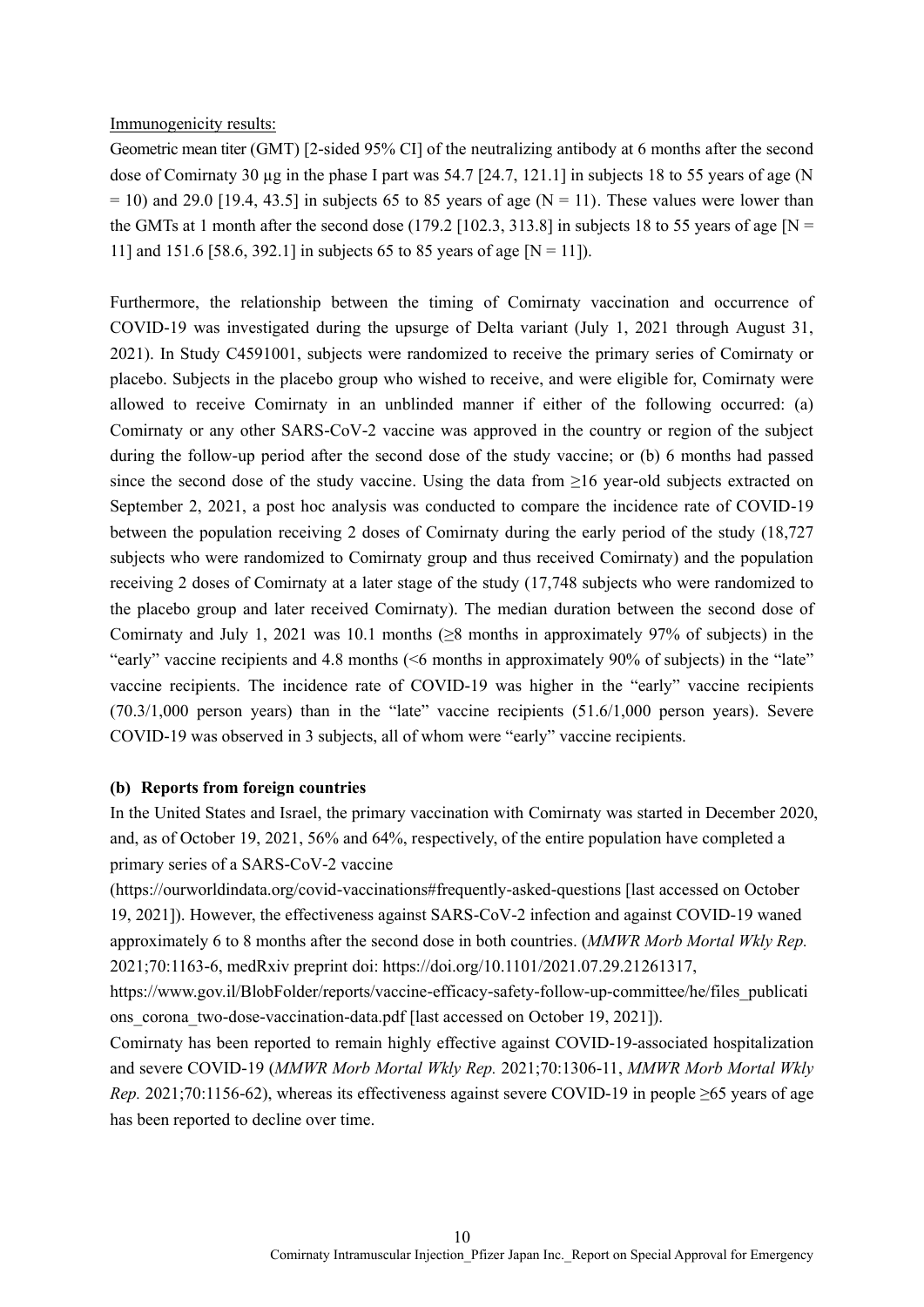(COVID-19 Weekly Data. Division of Epidemiology Public Health Services 11/08/2021 (https://www.gov.il/BlobFolder/reports/vpb-12082021/he/files\_publications\_corona\_vpb-12082021-01 .pdf [last accessed on October 19, 2021]).

Although several therapeutic agents are currently available for the treatment of COVID-19, disease prevention by SARS-CoV-2 vaccines continues to have an important role under the current situation of persistent COVID-19 pandemic.

It is unknown how long the efficacy of the primary series of Comirnaty against COVID-19 lasts, but the post hoc analysis of Study C4591001 and reports from foreign countries suggest that the efficacy of Comirnaty wanes over time. Also, the follow-up data of Study C4591001 shows a decrease in the neutralizing antibody titer over time. A survey of healthcare professionals showed that the decrease in the neutralizing antibody titer was correlated with SARS-CoV-2 infections (breakthrough infections) in those who have been vaccinated with Comirnaty (*N Engl J Med.* 2021;385:1474-84). This suggests that restoring the declined neutralizing antibody titer by a booster dose may enhance the preventive effect against COVID-19.

In order to evaluate the usefulness of a booster dose of Comirnaty, a sub-study of Study C4591001 was conducted to investigate the immunogenicity and safety of the booster dose in subjects who had received the primary series approximately 6 months previously [see Section 7.1]. Results confirmed that the booster dose elicited a high neutralizing antibody titer against SARS-CoV-2. These results, together with the already demonstrated efficacy of primary series of Comirnaty and foreign reports on neutralizing antibody titers against Delta variant and on booster dose, show that the booster dose of Comirnaty is expected to be effective [see Section 7.R.2]. Further, the safety profile of the booster dose in the sub-study of Study C4591001 was similar to that of the primary series, with no serious safety concerns [see Section 7.R.3].

These findings show the clinical significance of providing a booster dose of Comirnaty to individuals who received the primary series of Comirnaty approximately 6 months previously, because it prevents COVID-19 caused by breakthrough infection, thereby providing a high preventive effect against COVID-19 even in the midst of prevalence of Delta variant.

#### PMDA's view:

At the Expert Discussion during the review process for the initial approval of Comirnaty, the expert advisers commented that the necessity of a booster dose should be investigated when the duration of vaccine efficacy is established based on the post-marketing data [Comirnaty Intramuscular Injection: Report on Special Approval for Emergency [dated February 8, 2021]). At the current moment, there is neither established index for judging the duration of the preventive effect of Comirnaty nor an established threshold of the neutralizing antibody titer with a preventive effect. The follow-up data from Study C4591001 showed a decrease in the neutralizing antibody titer at 6 months after the primary series of Comirnaty, but whether the decreased level is insufficient for preventing COVID-19 remains unknown. How long the primary series of Comirnaty remains effective is also unclear. Nevertheless, a post hoc analysis during the period of Delta predominance in Study C4591001 showed,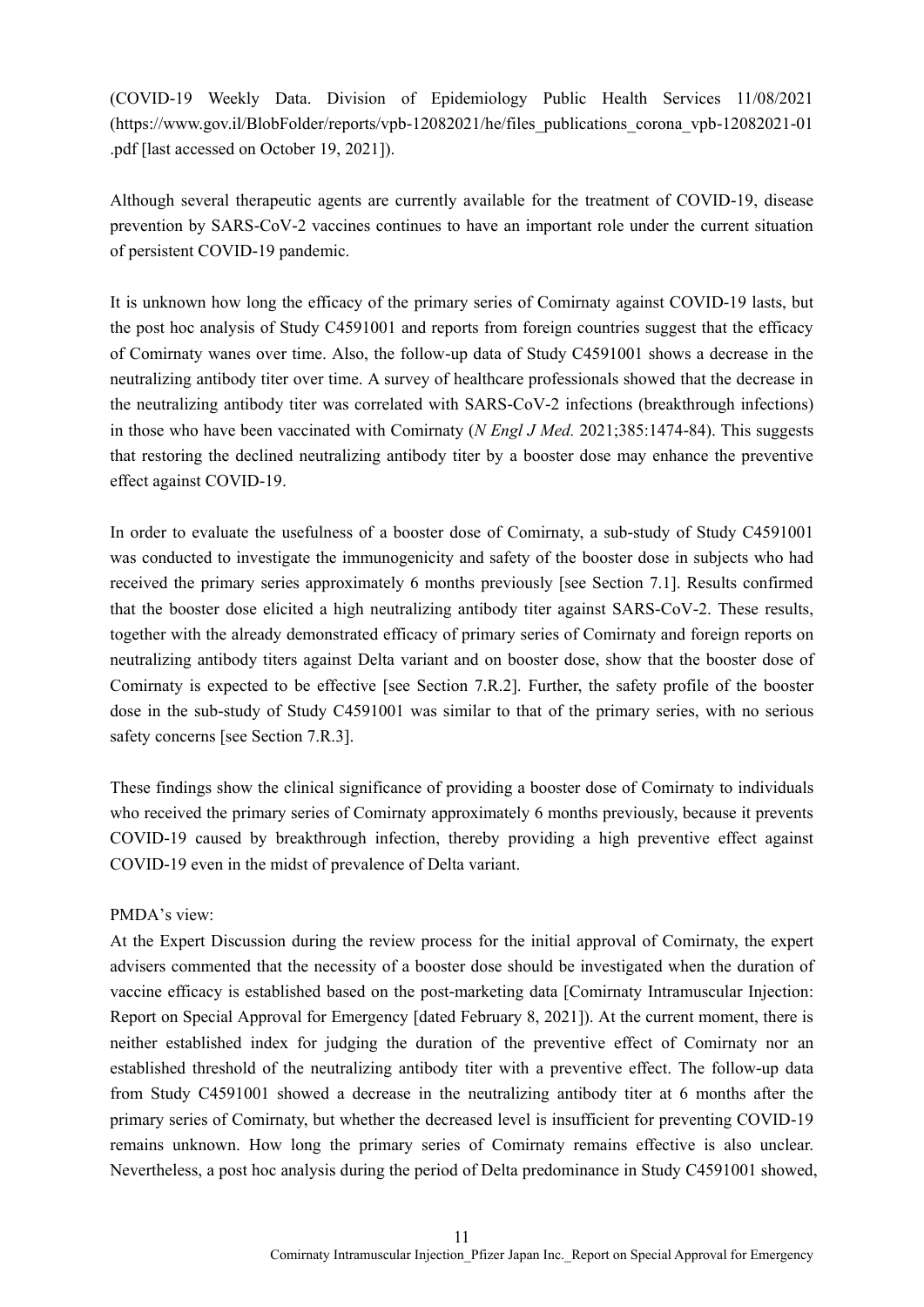albeit as a preliminary result, that the incidence rate of COVID-19 was higher in the "early" vaccine recipients than in the "late" vaccine recipients, possibly partly due to the decline in the neutralizing antibody titer over time.

Some foreign countries or regions are introducing a booster dose after the primary series of SARS-CoV-2 vaccine as a public health measure. The status of the booster dose of Comirnaty in major countries and regions is as follows:

# Israel:

On July 30, 2021, a booster dose was started in elderly people who had received the second dose of Comirnaty at least 5 months previously, and the age range for the booster dose is being expanded (*N Engl J Med.* 2021;385:1393-400).

# United States:

On September 22, 2021, emergency use authorization was granted for a booster dose of Comirnaty administered at ≥6 months after the second dose of the primary series of Comirnaty in the following populations: (a) ≥65 years of age, (b) 18 to 64 years of age at a high risk of severe COVID-19, and (c) 18 to 64 years of age who are frequently exposed to SARS-CoV-2 because of occupational or institutional setting, with a resultant increased risk of severe COVID-19 and other serious COVID-19-associated complications.

Taking into account that Delta variant is the predominant strain and that cases of COVID-19 are increasing in the United States, Centers for Disease Control and Prevention (CDC) recommends a booster dose in the following populations because it is consider to help enhance the preventive effect against severe COVID-19 in those with high risk of exposure to SARS-CoV-2 or with high risk of complications associated with severe SARS-CoV-2

(https://www.cdc.gov/media/releases/2021/p0924-booster-recommendations-.html [last accessed on October 19, 2021]):

- People aged 65 years and older and residents in long-term care settings should receive a booster dose of Comirnaty.
- People aged 50–64 years with underlying medical conditions should receive a booster dose of Comirnaty.
- People aged 18–49 years with underlying medical conditions may receive a booster dose of Comirnaty, based on their individual benefits and risks
- People aged 18-64 years who are at increased risk for COVID-19 exposure and transmission because of occupational or institutional setting may receive a booster dose of Comirnaty, based on their individual benefits and risks.

## EU:

On October 5, 2021, an extension of the conditional marketing approval was granted to allow individuals ≥18 years of age who have completed the primary series to receive a booster dose at least 6 months after the second dose of Comirnaty. European Medicines Agency (EMA) states that each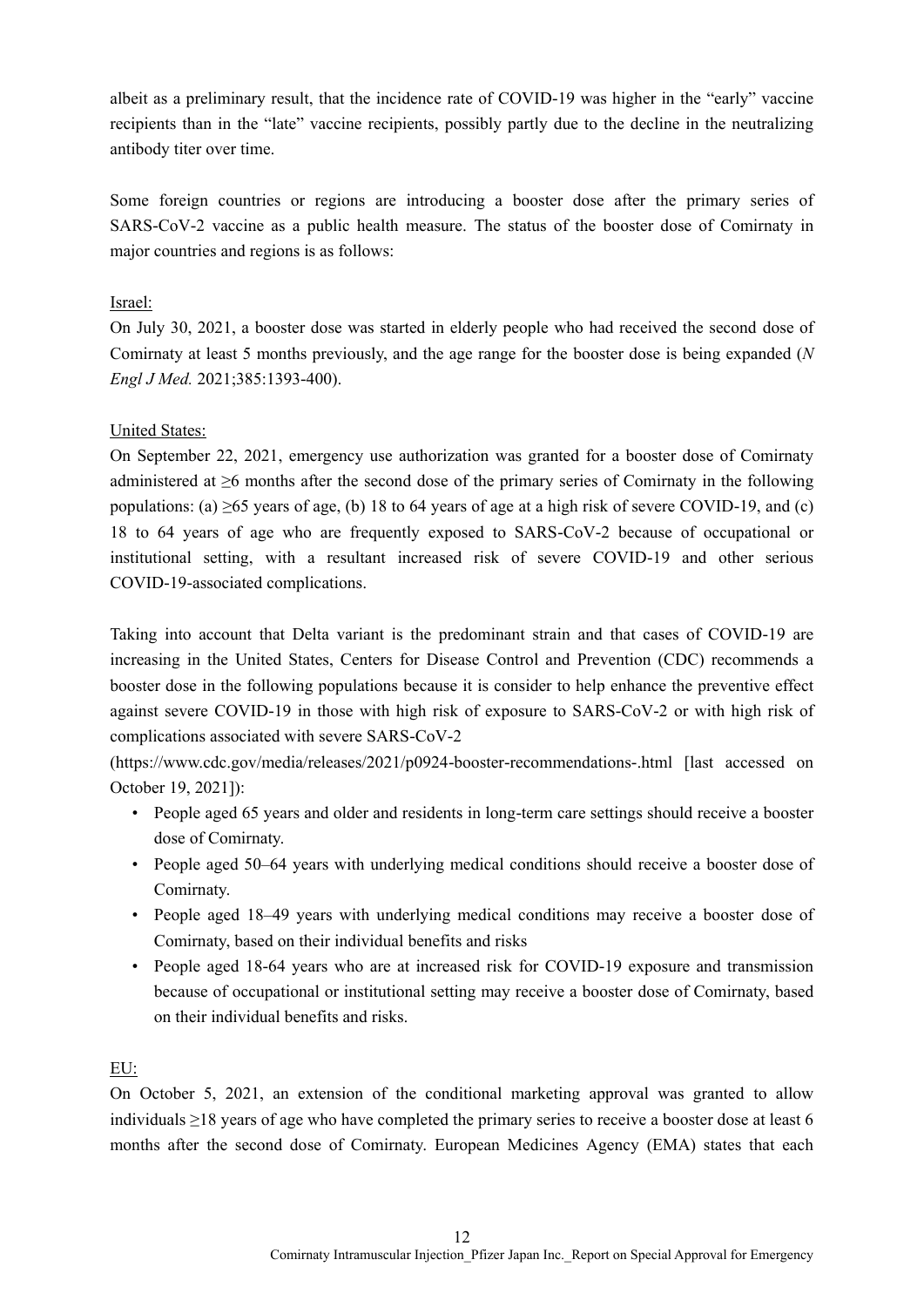country may issue official recommendations on the use of booster dose, based on the efficacy and safety data.

(https://www.ema.europa.eu/en/news/comirnaty-

spikevax-ema-recommendations-extra-doses-boosters [last accessed on October 19, 2021]).

In Japan, the vaccination program of the primary series of SARS-CoV-2 vaccines has been implemented rapidly and, as of October 19, 2021, the number of newly infected people are decreasing (https://www.mhlw.go.jp/stf/covid-19/kokunainohasseijoukyou.html [last accessed on October 19, 2021]). However, the recent resurgence of SARS-CoV-2 infection in foreign countries that had started a SARS-CoV-2 vaccination program ahead of Japan, suggests that a large scale outbreak of SARS-CoV-2 infection may occur and put the medical system under heavy strain in Japan even after most of the Japanese people have completed the primary series of a SARS-CoV-2 vaccine and several treatment options against COVID-19 have become available. A booster dose may restore the declined preventive effect against the onset of COVID-19 due to various causes, such as the decreased neutralizing antibody titer over time and the prevalence of new variants. Therefore, a booster dose should be considered as a measure for protecting the medical system against the potential outbreak of SARS-CoV-2 in Japan.

Results of the clinical studies, etc., suggest that the booster dose of Comirnaty provides a certain degree of effectiveness [see Section 7.R.2], with the acceptable safety profile [see Section 7.R.3]. However, the benefit/risk balance of the booster dose varies depending on the epidemic situation of COVID-19, the prevalent strain, and the presence of risk factors for severe COVID-19 in individuals; it is also different from the benefit/risk balance of the primary series, which is basically indicated for all individuals  $\geq$ 12 years of age.

The effectiveness of the primary series in preventing SARS-CoV-2 infection and COVID-19 has been reported to wane over time, but the effectiveness in preventing severe COVID-19 has been reported to last at a high level regardless of variants (*Lancet.* 2021;398:1377-80). In the population ≥65 years of age, however, the preventive effect against severe COVID-19 has been reported to wane. (COVID-19 Weekly Data. Division of Epidemiology Public Health Services 11/08/2021 (https://www.gov.il/BlobFolder/reports/vpb-12082021/he/files\_publications\_

corona\_vpb-12082021-01.pdf [last accessed on October 19, 2021]).

A booster dose will have a certain clinical significance for preventing severe COVID-19 and serious outcomes in individuals at high risk of severe COVID-19, including elderly people. However, given the current status of SARS-CoV-2 vaccination, SARS-CoV-2 epidemic, etc., in Japan, it is not urgently needed to give a booster dose to all of those who have completed the primary series.

Thus, the necessity of a booster dose should be judged by taking into account the epidemic status of SARS-CoV-2, the prevalent strain, risk factors of severe COVID-19 in each individual, the extent of exposure to SARS-CoV-2, etc., based on the benefit/risk balance of the booster dose.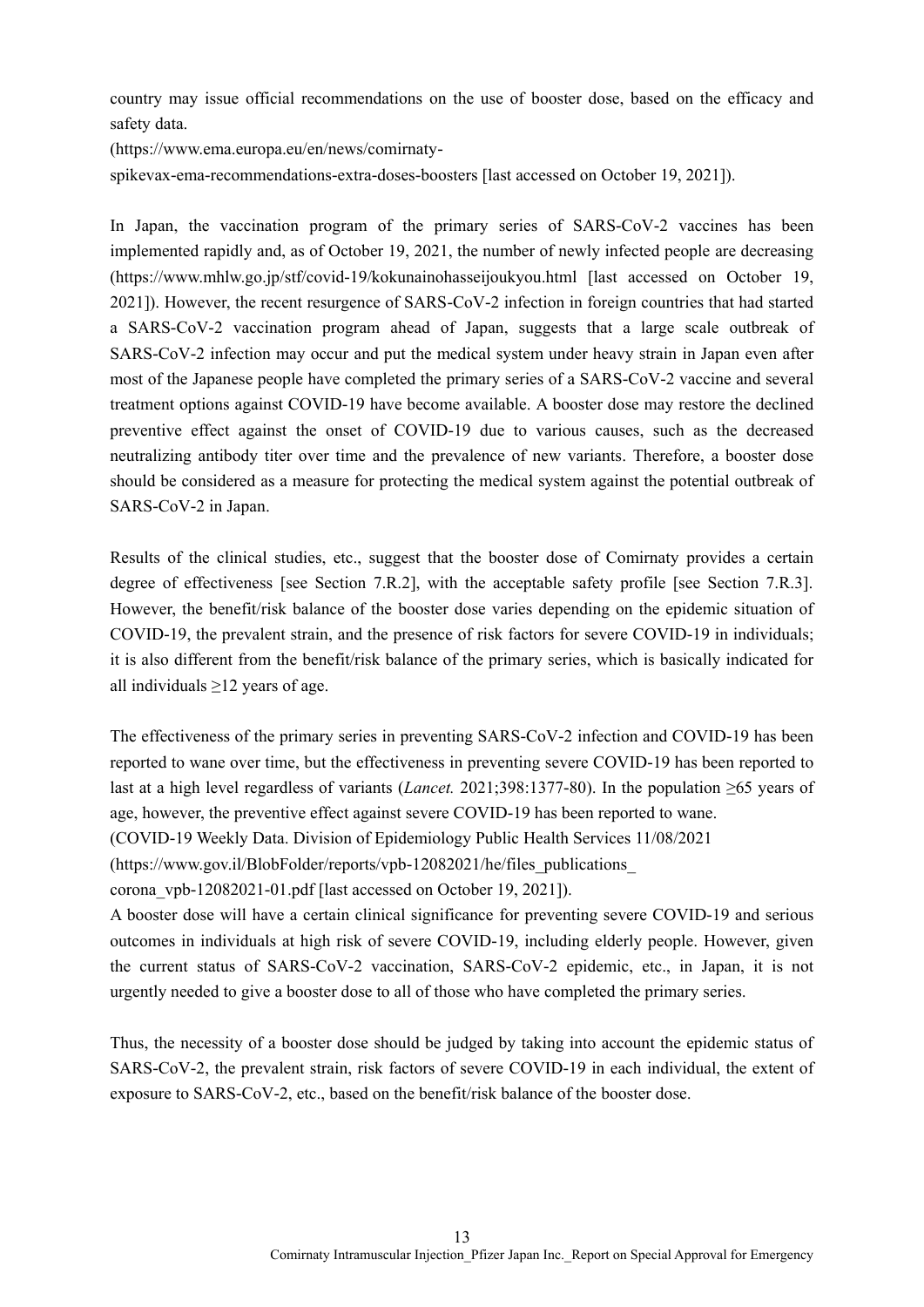# **7.R.2 Efficacy**

# **7.R.2.1 Protocol of Study C4591001**

The applicant's explanation about the plan for the sub-study of Study C4591001:

During the follow-up period after the primary series in Study C4591001, the study protocol was amended to include a sub-study to investigate the immunogenicity and safety of a booster dose of Comirnaty in subjects 18 to 55 years of age who had received the second dose approximately 6 months previously [see Section 7.11].

The sub-study was planned in accordance with the "Appendix 2: Evaluation of vaccines to address emerging SARS-CoV-2 variants" of FDA's "Guidance for Industry: Emergency Use Authorization for Vaccines to Prevent COVID-19" (February 2021 version available at the time of the planning).<sup>9)</sup> FDA confirmed to the applicant that the Appendix was applicable also to the development of booster vaccination with the same vaccine used for the primary series.

The timing of the booster dose was set at 6 months after the second dose of Comirnaty because the booster dose of other vaccines against infectious diseases is mostly given 6 months after the initial vaccination.

The eligible age range for the sub-study was set between 18 to 55 years in accordance with the Appendix of the FDA Guidance. Since the primary series of Comirnaty is approved for individuals ≥12 years of age, results of the sub-study can be extrapolated to the age ranges outside 18 to 55 years.

In accordance with the Appendix of FDA Guidance, the non-inferiority of the booster dose to the second dose was to be evaluated based on the following primary endpoints:

- (a) Geometric mean ratio (GMR) of the neutralizing antibody titer at 1 month after the booster dose to the titer at 1 month after the second dose.
- (b) Difference in the neutralizing antibody response rate between 1 month after the booster dose and 1 month after the second dose.

A survey of healthcare professionals has reported that SARS-CoV-2 infection in those who had received the primary series of Comirnaty was correlated with a decline in the neutralizing antibody titer (*N Engl J Med.* 2021;385:1474-84), suggesting that restoring the neutralizing antibody titer by the booster dose of Comirnaty may enhance the preventive effect against COVID-19. This sub-study does not plan to evaluate the efficacy of a booster dose. However, given the high effectiveness achieved by the primary series of Comirnaty, the booster dose can be considered effective if the immunogenicity (evaluated based on the protocol prepared in accordance with the Appendix of FDA Guidance) at 1 month after the booster dose is non-inferior to that at 1 month after the second dose.

As for the success criterion for GMR, FDA stated (at the discussion with the applicant) that GMR data with a low point estimate would be difficult to interpret. Therefore, a criterion for the point estimate of GMR was established with a 1.5-fold non-inferiority margin.

<sup>-</sup>9) https://www.fda.gov/regulatory-information/search-fda-guidance-documents/emergency-use-authorization-vaccines-prevent-covid-19 (last accessed on October 19, 2021)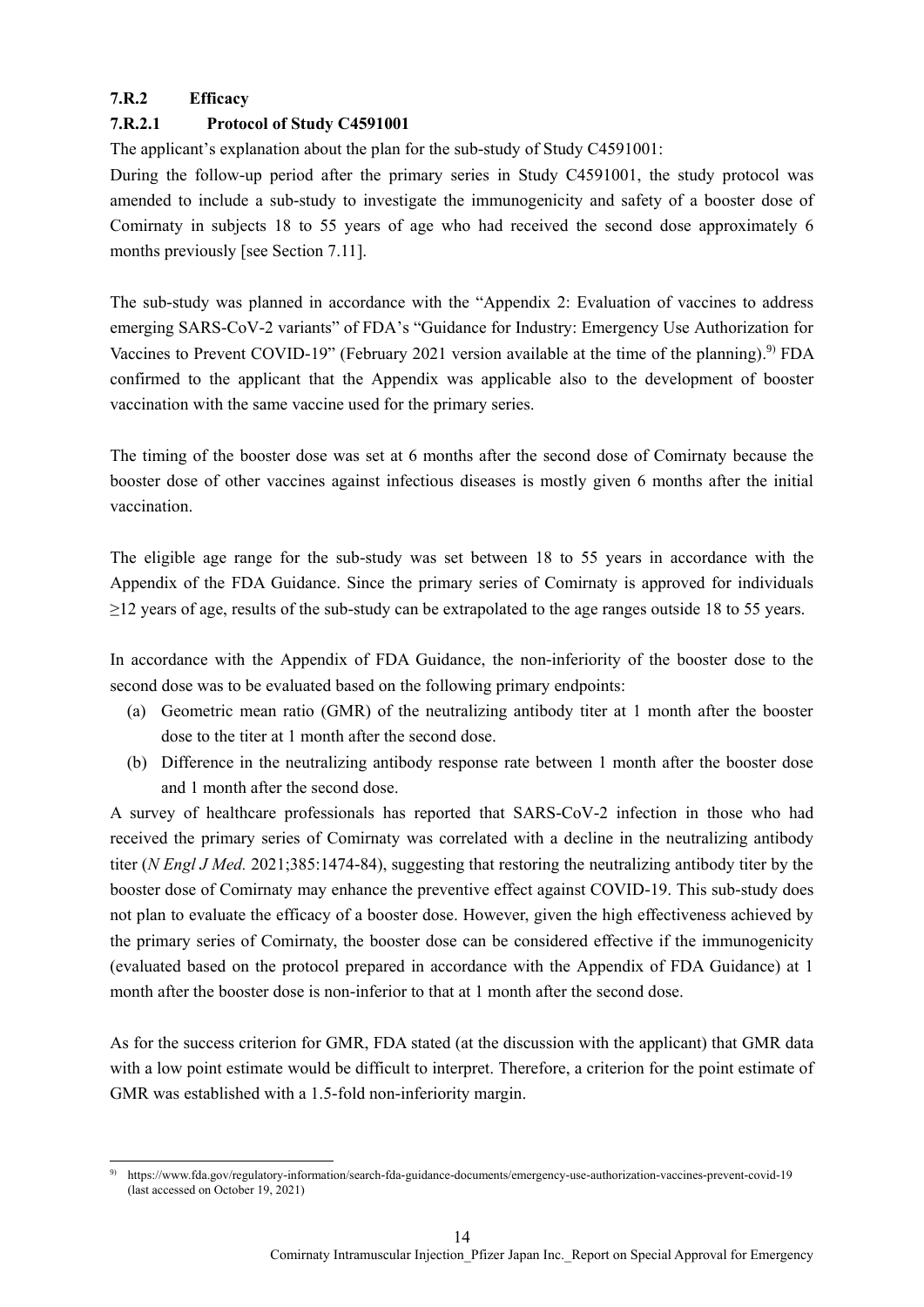### PMDA's view:

As for the method for evaluating the efficacy of booster dose, no threshold of neutralizing antibody titer has been established for evaluating the efficacy of SARS-CoV-2 vaccines. However, it is becoming clear that the neutralizing antibody titer after receiving a SARS-CoV-2 vaccine is correlated with the COVID-19-preventive effect (*Vaccine.* 2021;39:4423-8, *Nat Med.* 2021;27:1205-11). In Japan, "Principles for the Evaluation of Vaccines Against the Novel Coronavirus SARS-CoV-2 (Appendix 1): Evaluation of vaccines against variants" (dated April 5, 2021, issued by Office of Vaccines and Blood Products, PMDA) states that the efficacy of a booster dose against variants can be evaluated by comparing the immunogenicity of the booster dose and the primary series of the same vaccine. Thus, it is acceptable to employ the above principles in evaluating the efficacy of the booster dose in individuals who have completed the primary series of the same SARS-CoV-2 vaccine.

Since the primary series of Comirnaty has demonstrated the COVID-19-preventive effect, the following policy of the applicant is acceptable to a certain extent: To explain the efficacy of a booster dose of Comirnaty by demonstrating the non-inferiority of the booster dose to the second dose in terms of immunogenicity in the sub-study of Study C459100. However, the efficacy of Comirnaty should be evaluated, also by taking account of (a) the immunogenicity against variants after the booster dose and (b) data on the usefulness of the booster dose from foreign countries.

The efficacy, safety, and immunogenicity of primary series of Comirnaty were demonstrated in subjects including those 16 to 17 years of age and elderly people. It is therefore reasonable to extrapolate the efficacy and safety of the booster dose in subjects 18 to 55 years of age to other age groups. However, the age range eligible for the booster dose should be determined in a comprehensive manner, based also on the post-marketing safety data on the primary series of Comirnaty, the status of approval and the progress of vaccination program in foreign countries, and other information [see Section 7.R.4].

Appropriateness of the timing of the booster dose and its dosage regimen is discussed in Section 7.R.4.

## **7.R.2.2 Efficacy of booster dose**

The applicant's explanation about the efficacy of the booster dose of Comirnaty:

#### **(a) Immunogenicity results in sub-study of Study C4591001**

In the phase II/III part, the booster dose of Comirnaty was not inferior in immunogenicity to the second dose, as demonstrated in the following endpoints:

- (a) GMR of the neutralizing antibody titer at 1 month after the booster dose to the titer at 1 month after the second dose.
- (b) Difference in the neutralizing antibody response rate between 1 month after the booster dose and 1 month after the second dose.

The neutralizing antibody titer after the booster dose far exceeded the titer after the second dose [see Section 7.1.2].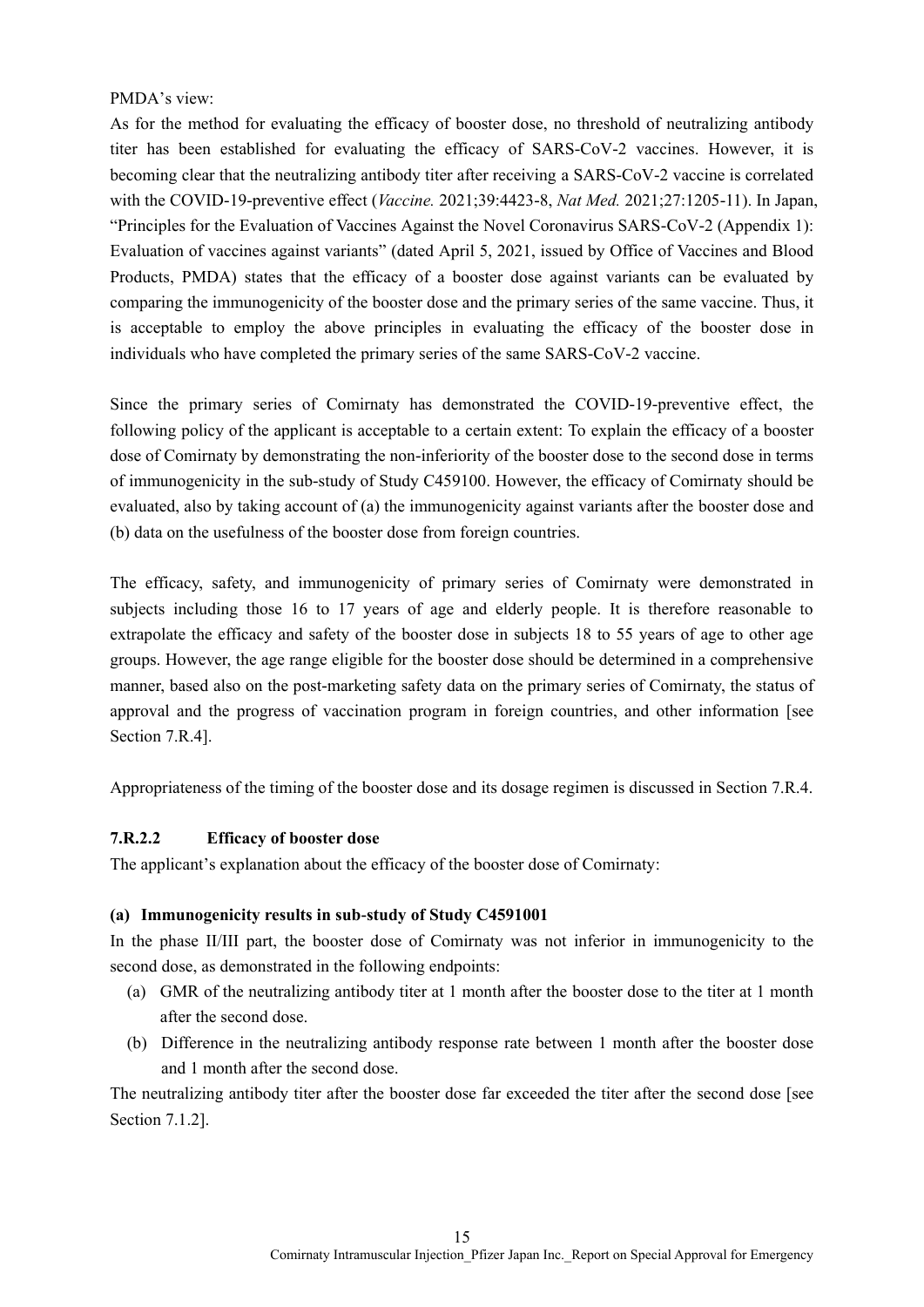As for the immunogenicity against variants, Table 8 shows the neutralizing antibody titer against Beta variant (which was evaluated in an exploratory manner in phase I part and was prevalent when the sub-study was planned) and Delta variant (which is currently prevalent). Against both variants, the neutralizing antibody titer was higher after the booster dose than after the second dose.

| 18 to 55 years of age ( $N = 11$ ) |                                                                         | 65 to 85 years of age ( $N = 12$ )                                          |                           |                        |                                                                              |
|------------------------------------|-------------------------------------------------------------------------|-----------------------------------------------------------------------------|---------------------------|------------------------|------------------------------------------------------------------------------|
|                                    |                                                                         | <b>GMR</b>                                                                  |                           |                        | <b>GMR</b>                                                                   |
| After booster<br>dose              | After second<br>dose                                                    | $[2-sided 95\%CI]$<br>"after booster"<br>dose''/<br>"after second<br>dose") | After booster<br>dose     | After second<br>dose   | $[2-sided 95\%CI]$<br>"after booster"<br>dose''/<br>"after second"<br>dose'' |
|                                    |                                                                         |                                                                             |                           |                        |                                                                              |
| 2119.0                             | 386.6                                                                   | 5.48                                                                        | 2031.9                    | 261.4                  | 7.77                                                                         |
| [1229.1, 3653.4]                   | [247.4, 604.0]                                                          | [3.18, 9.46]                                                                | 1232.6, 3349.31           | [151.9, 450.0]         | [5.25, 11.51]                                                                |
| 1546.4<br>[888.1, 2692.4]          | 102.9<br>[56.5, 187.4]                                                  | 15.02<br>[8.27, 27.28]                                                      | 1566.8<br>[875.2, 2804.7] | 75.5<br>[30.3, 188.4]  | 20.75<br>[9.61, 44.78]                                                       |
|                                    |                                                                         |                                                                             |                           |                        |                                                                              |
| 1546.4                             | 310.1                                                                   | 4.99                                                                        | 1612.7                    | 195.9                  | 8.23                                                                         |
| [896.9, 2666.0]                    | [203.3, 473.0]                                                          | [2.81, 8.84]                                                                | [875.5, 2970.8]           | [114.7, 334.4]         | [5.08, 13.35]                                                                |
| 1321.0<br>[698.5, 2498.3]          | 241.0<br>$180.1, 322.4$ ]                                               | 5.48<br>[3.12, 9.65]                                                        | 1478.9<br>[734.9, 2975.8] | 123.4<br>[70.2, 216.9] | 11.99<br>[5.73, 25.08]                                                       |
|                                    | Reference strain and Beta variant<br>Reference strain and Delta variant | GMT [2-sided 95%CI]                                                         |                           |                        | GMT [2-sided 95%CI]                                                          |

**Table 8. Neutralizing antibody titer in phase I parta) (all-available immunogenicity population)**

a) Neutralizing antibody titer was determined by plaque reduction neutralization test using SARS-CoV-2 (reference strain) and SARS-CoV-2 with spike protein gene substituted by the gene of Beta or Delta variant.

Some reports showed that the antibody induced by Comirnaty had a lower neutralizing activity against Beta and Delta variants than against the reference strain (*N Engl J Med.* 2021; 384: 1466-8, *Nature.* 2021; 596: 273-5). In the sub-study, the neutralizing antibody titer against Beta and Delta variants after the booster dose of Comirnaty was lower than the titer against the reference strain after the booster dose, but was sufficiently higher than the titer against the reference strain after the second dose.

In elderly people, the neutralizing antibody titers against the reference strain and Beta and Delta variants were higher after the booster dose of Comirnaty than after the second dose (Table 8).

COVID-19 did not occur in any subject after the booster dose either in phase I or phase II/III part. One subject without prior SARS-CoV-2 infection before the booster dose became positive for SARS-CoV-2 nucleocapsid-binding antibody, but showed no symptoms.

#### **(b) Results of epidemiological study outside Japan**

There are following reports on the effectiveness of the booster dose of Comirnaty:

On the basis of data from 1,137,804 people  $\geq 60$  years of age who had received the primary series of Comirnaty ≥5 months previously (extracted from the database of the Israel Ministry of Health [last accessed on September 2, 2021]), a comparison of the rates of SARS-CoV-2 infection and severe COVID-19 was made between the population who received a booster dose  $\geq$ 12 days previously and those not receiving a booster dose, during the period from June 30 through August 31, 2021 (*N Engl J Med.* 2021;385:1393-400). The rates of SARS-CoV-2 infection and severe COVID-19 were 11.3 and 19.5 times lower, respectively, in the population receiving a booster dose than in the population without a booster dose.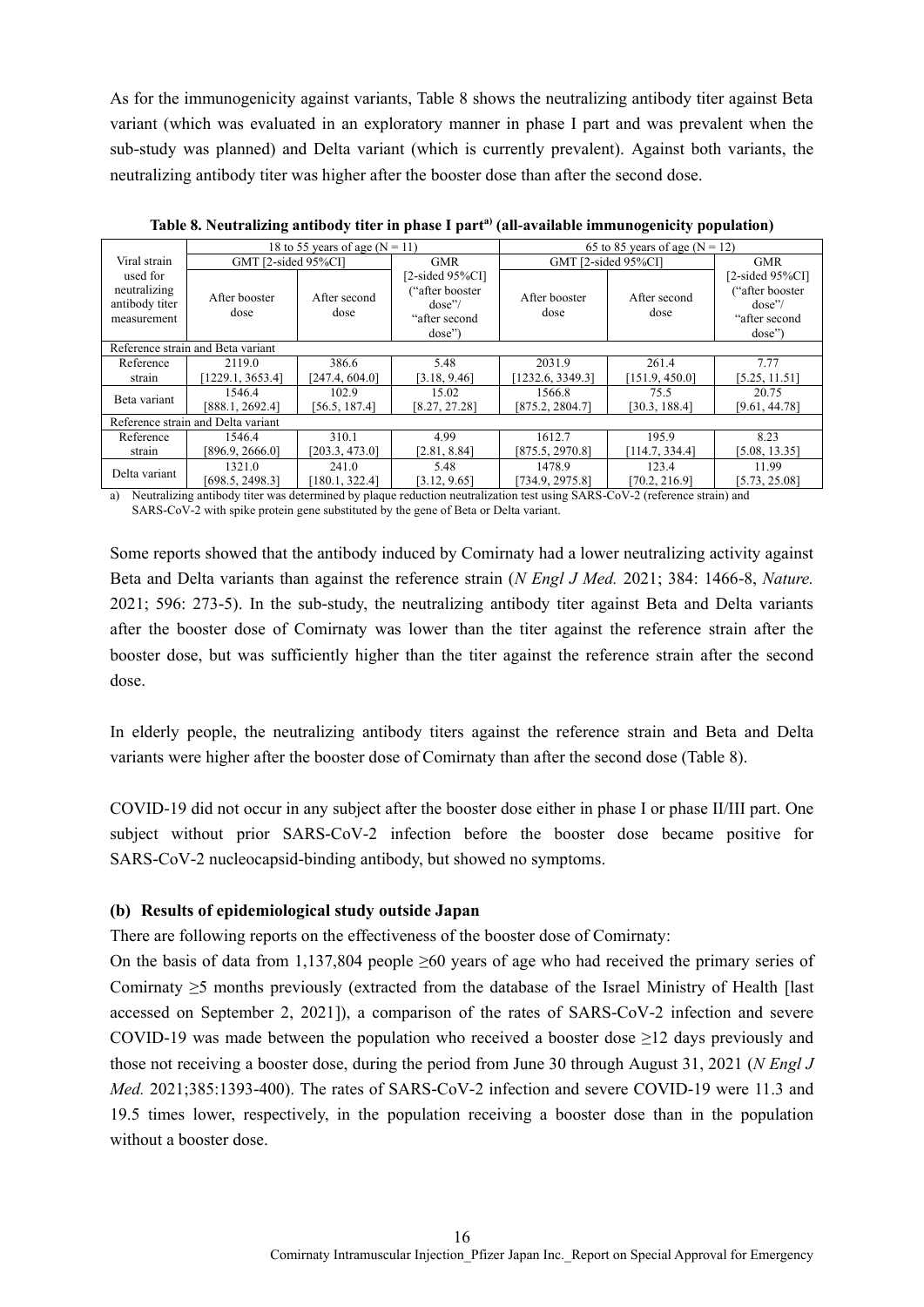This result suggests the preventive effect of the booster dose of Comirnaty against SARS-CoV-2 infection and severe COVID-19 under the prevalence of Delta variant, although the data were only from individuals ≥60 years of age.

Thus, the booster dose of Comirnaty is expected to be effective, as judged by the following findings:

- (a) The high efficacy of the primary series of Comirnaty has been demonstrated.
- (b) The sub-study of Study C4591001 demonstrated the non-inferiority of the booster dose to the second dose in terms of "GMR of the neutralizing antibody titer against the reference strain" and "the difference in antibody response rate."
- (c) An exploratory study showed that the neutralizing antibody titers against Beta and Delta variants were higher after the booster dose than after the second dose.
- (d) Reports from Israel suggest the effectiveness of the booster dose of Comirnaty.

The neutralizing activity in serum after vaccination with Comirnaty against Beta and Delta variants, Alfa and Gamma variants (classified as variants of concern [VOCs] by the World Health Organization [WHO] as of October 2021), and Lambda variant (classified as a variant of interest [VOI] as of October 2021), has been reported to be similar to that against the reference strain (Alfa and Gamma variants, *N Engl J Med.* 2021;384:1466-8; Lambda variant, *bioRxiv preprint doi*:

[https://doi.org/10.1101/2021.09.13.460163\)](https://doi.org/10.1101/2021.09.13.460163). This suggests the efficacy of a booster dose of Comirnaty against those variants. The neutralizing activity against Mu variant (classified as a VOI by WHO) is currently being evaluated.

A randomized, observer-blind, placebo-controlled, parallel-group study is ongoing since July 2021, to evaluate the booster dose of Comirnaty in approximately 10,000 individuals  $\geq 16$  years of age who have received the primary series of Comirnaty ≥6 months previously. The study will investigate the safety and the preventive effect against the onset of COVID-19 and severe COVID-19.

#### PMDA's view:

Study C4591001 had already demonstrated that the primary series of Comirnaty was highly effective in preventing COVID-19. The sub-study of Study C4591001 demonstrated the non-inferiority of the booster dose of Comirnaty to the second dose in terms of "GMR of the neutralizing antibody titer" and "the difference in the antibody response rate" against the reference strain. The neutralizing antibody titer was several times higher after the booster dose than after the second dose. Also, an exploratory study showed that the neutralizing antibody titers against Beta and Delta variants were higher after the booster dose than after the second dose. There are only a limited number of reports that evaluated the efficacy of the booster dose based on clinical events such as occurrence of COVID-19. Also, it should be noted that the target populations and the observation period are limited. Interactions of various factors may affect the evaluation of effectiveness. With these premises, some reports suggest that the booster dose tends to decrease the incidences of SARS-CoV-2 infection and severe COVID-19. A comprehensive evaluation of the above findings suggests a certain level of effectiveness of the booster dose of Comirnaty.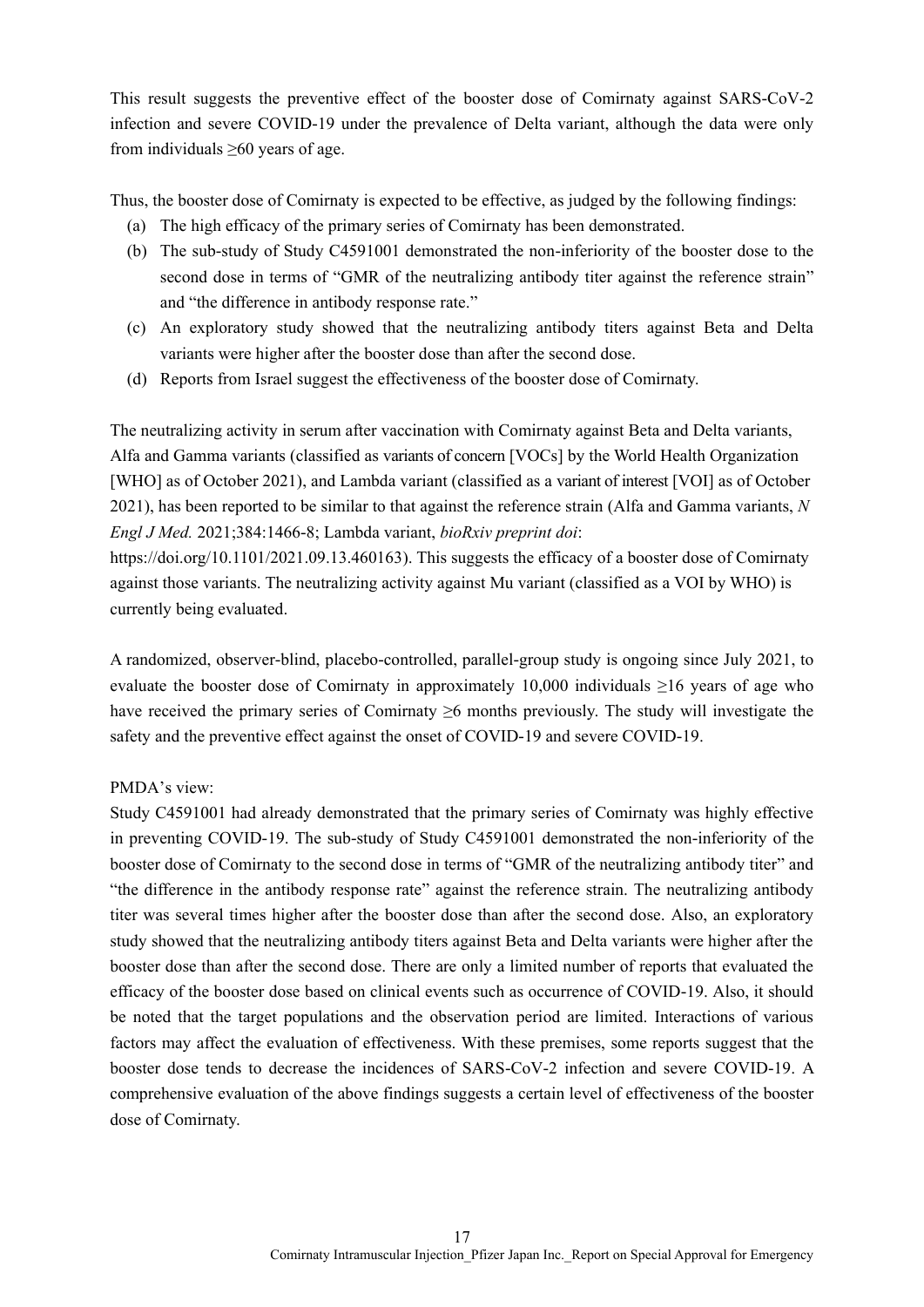At present, only short-term data on immunogenicity after the booster dose are available, with no data on changes over time in the neutralizing antibody titer after the booster dose or on the duration of efficacy. The number of countries and regions introducing a booster vaccination program is gradually increasing, and therefore the effectiveness and other findings of the booster dose will be continuously reported. Relevant information should be collected and additional actions should be considered such as providing new findings to healthcare professionals. When results are obtained from the ongoing randomized, observer-blind, placebo-controlled, parallel-group study of the booster dose, additional actions, such as providing information to healthcare professionals, should be considered.

As novel variants are emerging one after another, it is necessary to watch for the occurrence and prevalence of new variants, to collect information on the efficacy and immunogenicity of Comirnaty against variants, and to take actions appropriately depending on the situations.

## **7.R.3 Safety**

### **7.R.3.1 Safety profile**

The applicant's explanation about the safety of the booster dose of Comirnaty in the sub-study of Study C4591001:

The incidence of reactogenicity events observed within 7 days after the booster dose in the phase II/III part was compared with that after the primary series in subjects ≤55 years of age. Results are shown in Table 9. The incidence of events after the booster dose was similar to that observed after the second dose. No events of Grade ≥3 occurred more frequently after the booster dose than after the second dose. The median time to the onset of events (days after the booster dose) was 1 day for local reaction, 2 to 4 days for systemic reactions, with the median duration of 1 to 2 days for both local and systemic reactions, showing no clear difference from the tendency observed after the second dose.

|                            | Booster dose |                | Primary series (CTD 5.3.5.1.2) |                |             |                |
|----------------------------|--------------|----------------|--------------------------------|----------------|-------------|----------------|
| Dose $#$                   | Third        |                | First                          |                | Second      |                |
| Age range                  |              | 18-55          |                                |                | 16-55       |                |
| No. of subjects analyzed   | 289          |                | 2.899                          |                | 2.682       |                |
| Event terms                | Total        | Grade $\geq$ 3 | Total                          | Grade $\geq$ 3 | Total       | Grade $\geq$ 3 |
| Local reactions (total)    | 240 (83.0)   |                | 2,444 (84.3)                   |                | 2,108(78.6) |                |
| Injection site pain        | 240 (83.0)   | 1(0.3)         | 2,426 (83.7)                   | 39(1.3)        | 2,101(78.3) | 39(1.5)        |
| Swelling                   | 23(8.0)      | 1(0.3)         | 184(6.3)                       | 6(0.2)         | 183(6.8)    | 7(0.3)         |
| Redness                    | 17(5.9)      | $\theta$       | 156(5.4)                       | 7(0.2)         | 151 (5.6)   | 11(0.4)        |
| Systemic reactions (total) | 223(77.2)    |                | 1,979(68.3)                    |                | 2,034(75.8) |                |
| Fatigue                    | 184(63.7)    | 13(4.5)        | 1,431 (49.4)                   | 41 $(1.4)$     | 1,649(59.4) | 142(5.3)       |
| Headache                   | 140 (48.4)   | 3(1.0)         | 1,262 (43.5)                   | 33(1.1)        | 1,448(54.0) | 91 (3.4)       |
| Myalgia                    | 113(39.1)    | 4(1.4)         | 664(22.9)                      | 15(0.5)        | 1,055(39.3) | 62(2.3)        |
| Chills                     | 84(29.1)     | 3(1.0)         | 479 (16.5)                     | 15(0.5)        | 1,015(37.8) | 69(2.6)        |
| Arthralgia                 | 73(25.3)     | 1(0.3)         | 342 (11.8)                     | 5(0.2)         | 638 (23.8)  | 27(1.0)        |
| Diarrhoea                  | 25(8.7)      | $\Omega$       | 309 (10.7)                     | 3(0.1)         | 269(10.0)   | 6(0.2)         |
| Pyrexia <sup>a)</sup>      | 25(8.7)      | 1(0.3)         | 119(4.1)                       | 8(0.3)         | 440 (16.4)  | 40(1.5)        |
| Vomiting                   | 5(1.7)       | $\theta$       | 34(1.2)                        | $\Omega$       | 58 (2.2)    | 4(0.1)         |

**Table 9. Incidence of reactogenicity events within 7 days after each dose of Comirnaty (phase II/III part, safety analysis population, ≤55 years of age)**

Number of subjects with events  $(\%)$ 

a) Not graded in the study. In this table, pyrexia of >38.9°C was handled as Grade  $\geq$ 3.

In the phase II/III part, the incidence of adverse events and adverse reactions occurring within 1 month after the booster dose of Comirnaty was 14.4% (44 of 306 subjects) and 7.8% (24 of 306 subjects),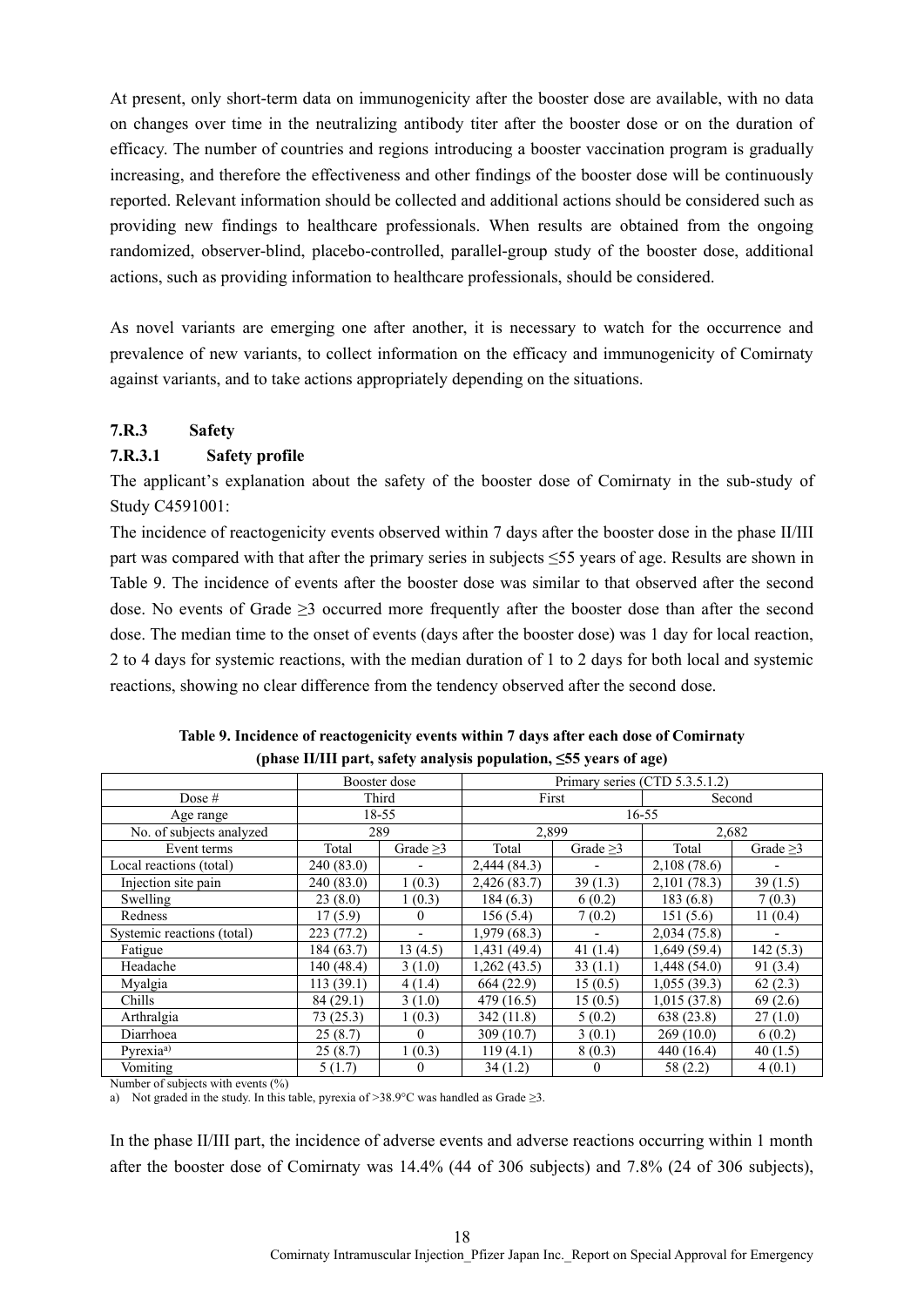respectively. The main adverse event was lymphadenopathy (5.2% [16 of 306 subjects]), which occurred more frequently than after the primary series (0.4% [83 of 21,926 subjects], CTD 5.3.5.1.2). Lymphadenopathy in all 16 subjects was considered to be related to Comirnaty. It occurred mainly in the axillary lymph nodes 1 to 4 days after the booster dose, but resolved within 5 days in most of the subjects. Grade ≥3 lymphadenopathy was observed in 1 subject; the outcome was "recovered." The increase in the incidence of lymphadenopathy after the booster dose appears to be related to the high neutralizing antibody titer exceeding the level after the second dose. In most subjects, the event was mild and resolved without requiring any treatment, suggesting that the event does not prevent the introduction of a booster dose. Reactogenicity events are likely to occur in association with immune response. The trend of the occurrence of reactogenicity events was similar to that observed after the second dose, as described above.

Table 10 shows the incidence of reactogenicity events observed within 7 days after the booster dose of Comirnaty in subjects 65 to 85 years of age in the phase I part, versus after the primary series. The incidences of headache, myalgia, and arthralgia after the booster dose were higher than those after the second dose, but were lower than those in non-elderly subjects in the phase I part (Table 3) and the phase II/III part (Table 9), showing a similar tendency as observed after the primary series. No adverse events were reported within 1 month after the booster dose in the phase I part.

|                            | Booster dose |            | Primary series (CTD 5.3.5.1.1 at initial application) |                  |         |            |
|----------------------------|--------------|------------|-------------------------------------------------------|------------------|---------|------------|
| Dose $#$                   |              | Third      |                                                       | First            |         | Second     |
| No. of subjects analyzed   |              | 12         |                                                       | 12               |         | 12         |
| Event terms                | Total        | Grade $>3$ | Total                                                 | Grade $>3$       | Total   | Grade $>3$ |
| Local reactions (total)    | 8(66.7)      |            | 9(75.0)                                               |                  | 8(66.7) |            |
| Injection site pain        | 8(66.7)      | $\theta$   | 9(75.0)                                               | $\mathbf{0}$     | 8(66.7) | $\theta$   |
| Swelling                   |              | $\theta$   |                                                       | $\theta$         |         | $\theta$   |
| Redness                    | $\theta$     | $\Omega$   | 0                                                     | $\theta$         |         | $\theta$   |
| Systemic reactions (total) | 8(66.7)      |            | 3(25.0)                                               |                  | 7(58.3) |            |
| Fatigue                    | 5(41.7)      | $\theta$   | 3(25.0)                                               | $\mathbf{0}$     | 5(41.7) | $\theta$   |
| Headache                   | 5(41.7)      | $\theta$   | U                                                     | $\overline{0}$   | 3(25.0) | $\theta$   |
| Myalgia                    | 4(33.3)      | $\theta$   | 0                                                     | $\theta$         | 3(25.0) | $\theta$   |
| Chills                     | 2(16.7)      | $\theta$   | 0                                                     | $\boldsymbol{0}$ | 2(16.7) | $\theta$   |
| Arthralgia                 | 2(16.7)      | $\Omega$   | 0                                                     | $\mathbf{0}$     | 1(8.3)  | $\theta$   |
| Diarrhoea                  |              | $\Omega$   | 0                                                     | $\theta$         |         | $\theta$   |
| Pyrexia <sup>a)</sup>      | $\Omega$     | $\Omega$   |                                                       | $\theta$         | 1(8.3)  | $\Omega$   |
| Vomiting                   |              |            |                                                       |                  |         |            |

**Table 10. Incidence of reactogenicity events within 7 days after each dose of Comirnaty (phase I part, safety analysis population, 65 to 85 years of age)**

Number of subjects with events  $(\%)$ 

a) Not graded in the study. In this table, pyrexia of >38.9°C was handled as Grade  $\geq$ 3.

A serious adverse event (acute myocardial infarction) was observed in 1 subject in the phase II/III part; its causal relationship to Comirnaty was ruled out.

Thus, in the sub-study of Study C4591001, reactogenicity events occurred in most subjects and lymphadenopathy also occurred as a common event. Most of the events, however, were mild to moderate in severity and resolved within a short period after the booster dose. The safety profile of the booster dose of Comirnaty was similar to that after the primary series, suggesting that the booster dose is unlikely to pose any serious safety concerns.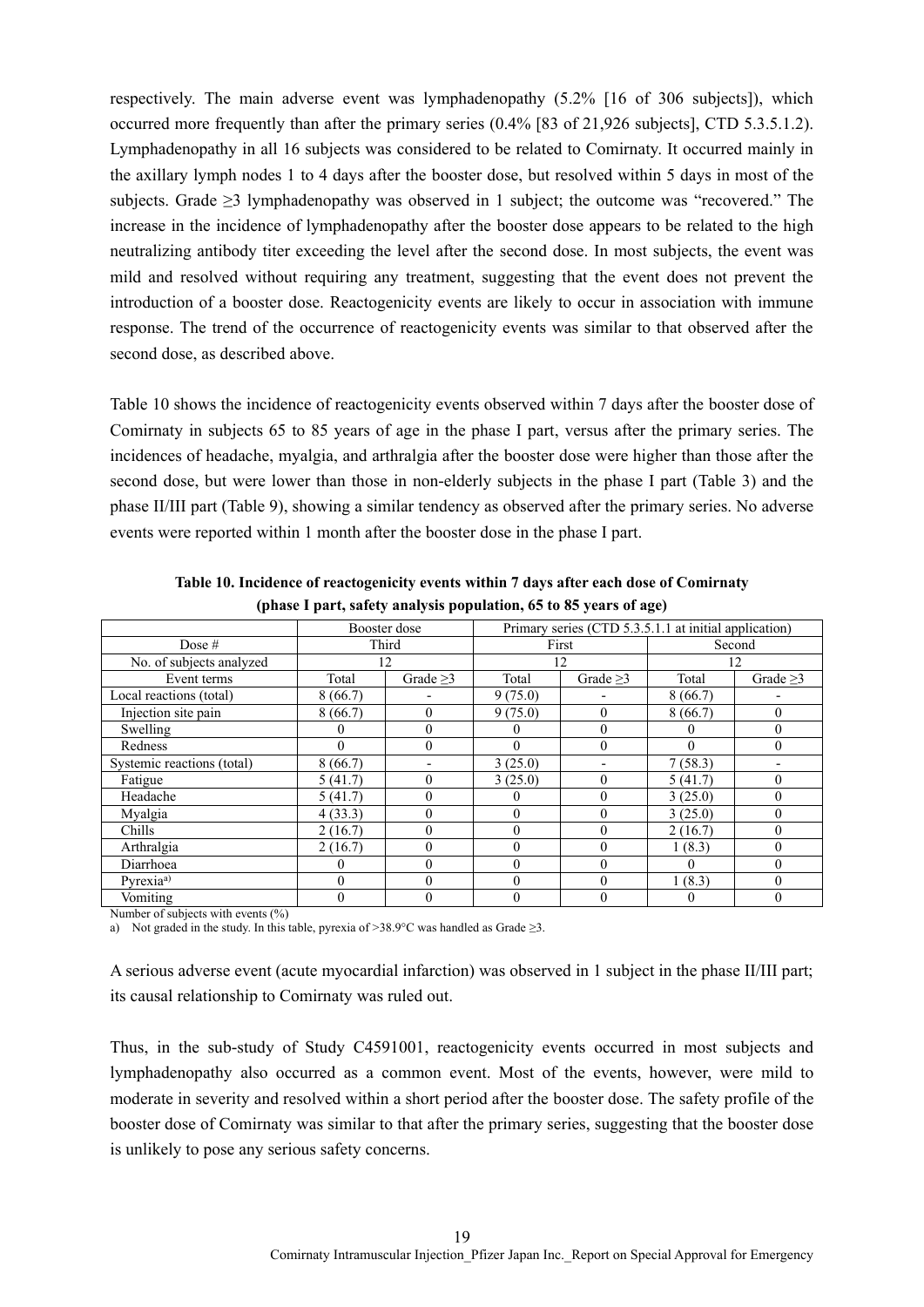### PMDA's view:

The currently available data from the sub-study of Study C4591001 demonstrate that the safety profile of the booster dose of Comirnaty is similar to that of the primary series. PMDA therefore concludes that there are no serious safety concerns associated with the booster dose, at this moment.

However, because of the limited number of subjects evaluated in the sub-study, information should be collected continuously in Japan and from foreign countries, and appropriate actions should be taken based on the information obtained.

Reactogenicity events affecting activities of daily living occurred in many subjects after the booster dose as after the primary series of Comirnaty. Lymphadenopathy occurred more frequently after the booster dose than after the primary series. Therefore, information regarding these events, including the timing of onset and duration, should be provided appropriately to healthcare professionals and to vaccine recipients.

The safety in specific populations and individual events are described in the following sections.

## **7.R.3.2 Safety in individuals with underlying diseases**

PMDA's view on the safety of a booster dose of Comirnaty in individuals with underlying diseases: The phase II/III part of Study C4591001 and the sub-study enrolled subjects with underlying diseases (diseases included in Charlson Comorbidity Index) and obesity (body mass index [BMI]  $\geq$ 30 kg/m<sup>2</sup>), a risk factor of severe COVID-19. During the review process for the approval of the primary series, the safety of the primary series in subjects with underlying diseases was confirmed to be similar to that in the entire study population, although their underlying diseases were in relatively stable conditions (Comirnaty Intramuscular Injection: Report on Special Approval for Emergency [dated February 8, 2021]). The safety profile in the entire population after the booster dose was similar to that after the primary series, although the sub-study of the booster dose enrolled a small number of subjects and therefore provides only limited data on the subpopulation [see Section 7.R.3.1]. This suggests that the safety profile of Comirnaty does not significantly differ between the booster dose and the primary series in subjects with underlying diseases as well, based on the follow-up data to date.

The first Periodic Safety Update Report (PSUR) on postmarketing safety information regarding the primary series of Comirnaty (published on August 19, 2021; reporting period from December 19 2020 through June 18, 2021) showed higher incidences of severe reactogenicity events in individuals with underlying diseases than in those without. However, at present, these results are unlikely to suggest any particular risk of the primary series in this population because the underlying diseases may have contributed to the severe events.

Based on the above, PMDA concluded that, at the current moment, there are no evident safety concerns affecting the appropriateness of the booster dose in individuals with underlying diseases.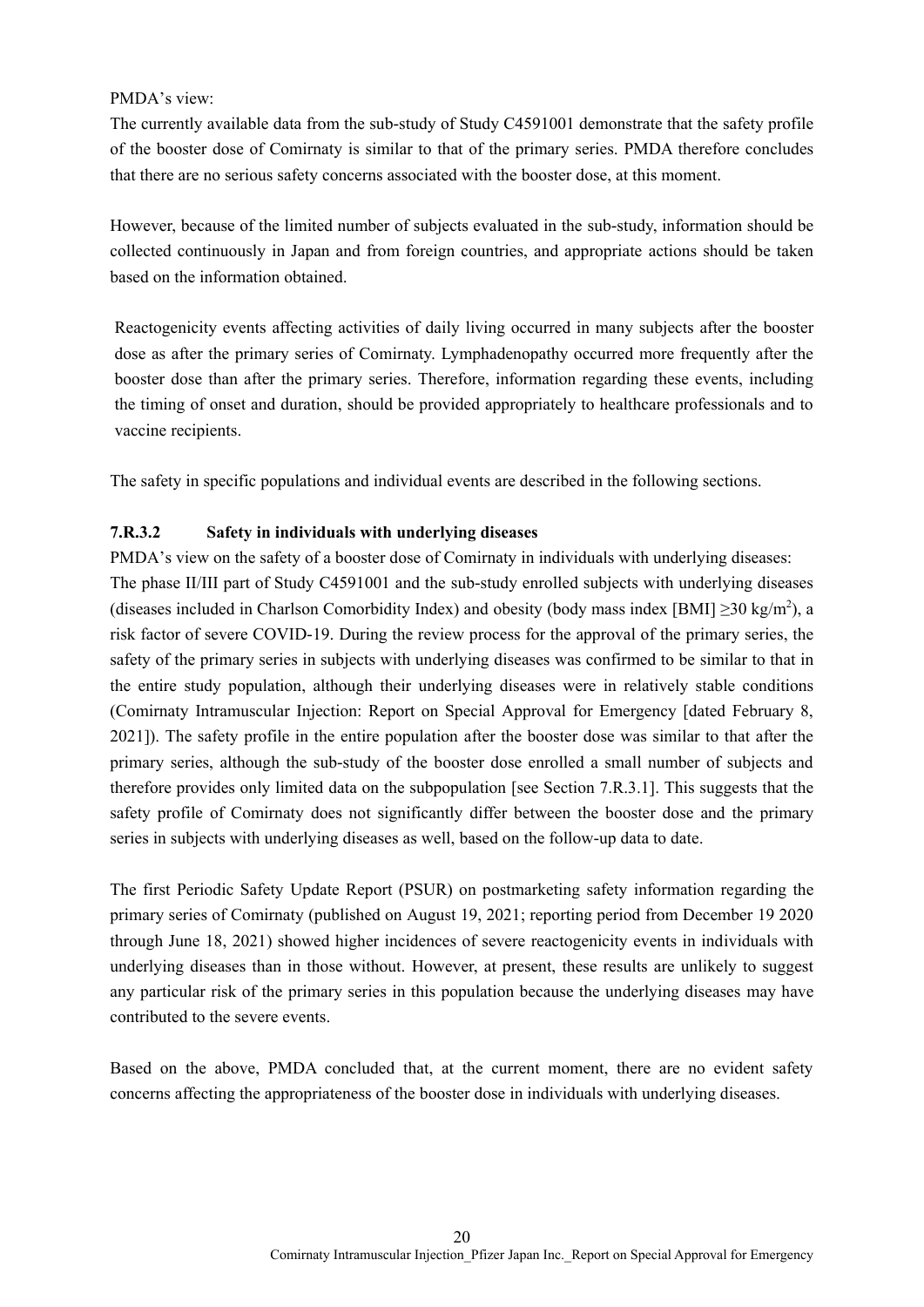### **7.R.3.3 Other**

#### **7.R.3.3.1 Myocarditis/pericarditis**

The postmarketing data on Comirnaty, etc., raise concerns regarding the risk of myocarditis/pericarditis occurring after administration of an mRNA vaccine against SARS-CoV-2.

The applicant's explanation about myocarditis/pericarditis:

Myocarditis/pericarditis occurring after administration of the primary series of Comirnaty was evaluated mainly in the 6th Summary Monthly Safety Report (SMSR) (published on June 13, 2021; reporting period from April 30 through May 31, 2021). The safety database of the applicant includes 495 reported events of myocarditis (260) and pericarditis (235) (Medical Dictionary for Regulatory Activities [MedDRA] preferred terms). A total of 18 events of myocarditis were definitively diagnosed (level 1) by the Brighton Collaboration case definition criteria  $(v.1.4.2)$ . The age and sex of patients with the reported myocarditis/pericarditis were consistent with those of patients with common myocarditis/pericarditis, and the incidences of the reported cases did not exceed the expected background rates, although only limited information is available regarding viral infection and other factors in the reported cases of myocarditis/pericarditis. Based on the comprehensive assessment of the incidences following ≥6 hundred million doses of Comirnaty, the applicant concludes that no data have shown the relationship between Comirnaty and myocarditis or pericarditis. Related information is being collected after the above report and being reported in monthly SMSR, but there have been no new safety concerns.

Myocarditis and pericarditis<sup>10)</sup> reported spontaneously between December 1, 2020 and September 30, 2021 (European Economic Area [EEA] and USA) were subjected to calculation of O/E ratio by age range and sex, using various background rates (risk window: 14 and 21 days after vaccination). Results are shown in Tables 11 and 12. According to the analysis based on the report in the United States, O/E ratio exceeded 1 in young males and females when a low background rate was used, and in young males when an intermediate or high background rate was used. According to the analysis based on the report from EEA, O/E ratio exceeded 1 in almost all age ranges and in both sexes when a low background rate was used, and in younger age groups when an intermediate or high background rate was used.

<sup>1</sup> <sup>10)</sup> MedDRA preferred terms: myocarditis, eosinophilic myocarditis, giant cell myocarditis, hypersensitivity myocarditis, autoimmune myocarditis, immune-mediated myocarditis, pericarditis, autoimmune pericarditis, pericarditis adhesive, pericarditis constrictive, pleuropericarditis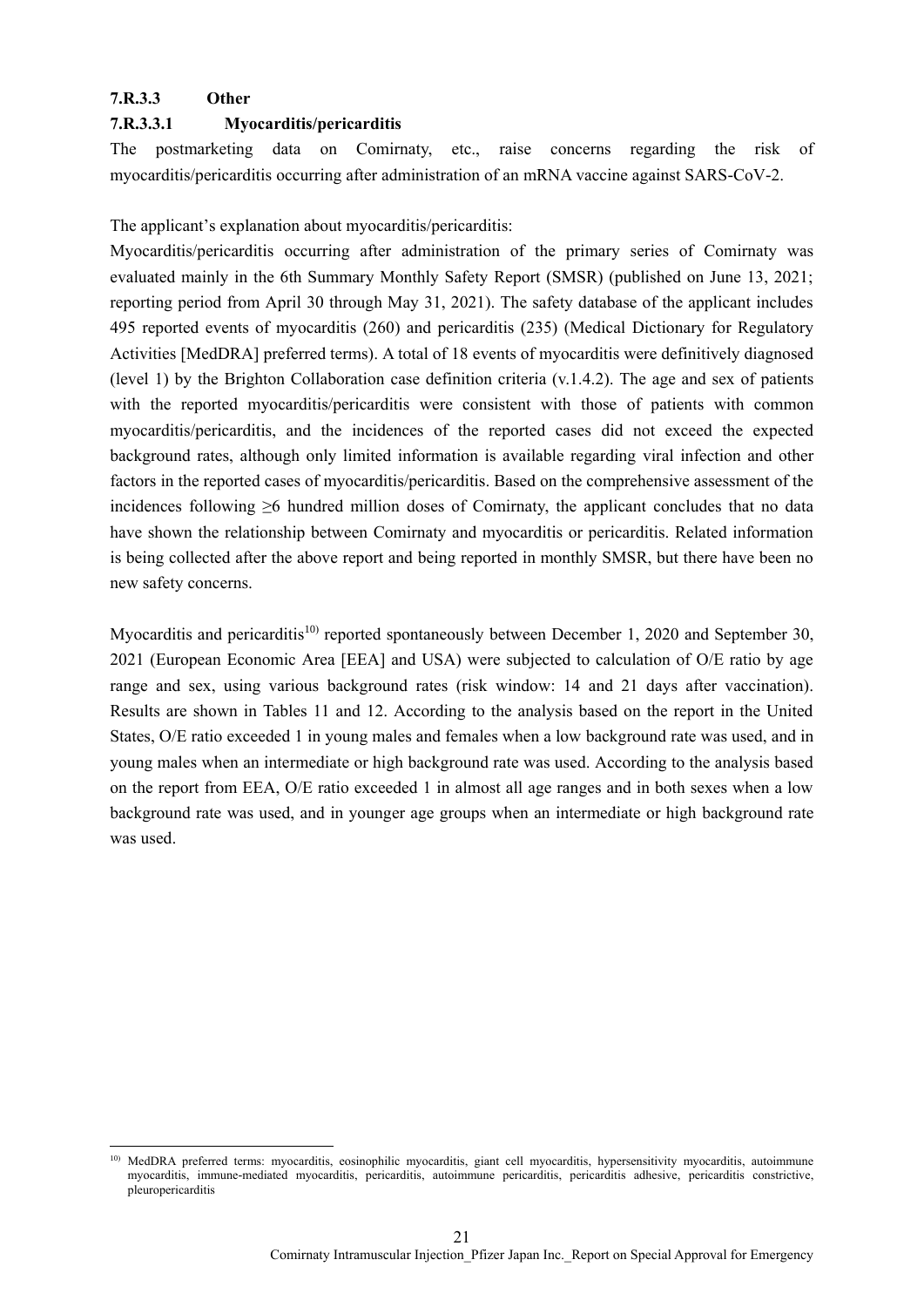| Background           | Low <sup>a</sup> |                 |                | $Mid^{b}$      | High <sup>a)</sup> |                |
|----------------------|------------------|-----------------|----------------|----------------|--------------------|----------------|
| rate                 |                  |                 |                |                |                    |                |
| Age                  | Male             | Female          | Male           | Female         | Male               | Female         |
| Risk window: 14 days |                  |                 |                |                |                    |                |
| $\leq$ 17 years      | 31.012           | 12.375          | 3.383          | 0.225          | 1.802              | 0.697          |
|                      | [22.155, 42.229] | [2.552, 36.166] | [2.417, 4.607] | [0.046, 0.658] | [1.287, 2.454]     | [0.144, 2.038] |
| $18-24$ years        | 4.101            | 2.324           | 2.581          | 0.391          | 0.562              | 0.378          |
|                      | [2.943, 5.563]   | [0.934, 4.788]  | [1.853, 3.502] | [0.157, 0.805] | [0.404, 0.763]     | [0.152, 0.779] |
| $25-49$ years        | 1.196            | 2.088           | 0.674          | 0.342          | 0.198              | 0.379          |
|                      | [0.862, 1.617]   | [1.338, 3.107]  | [0.486, 0.911] | [0.219, 0.508] | [0.143, 0.268]     | [0.243, 0.563] |
| $50-59$ years        | 0.365            | 1.246           | 0.138          | 0.275          | 0.071              | 0.349          |
|                      | [0.099, 0.934]   | [0.570, 2.365]  | [0.038, 0.352] | [0.126, 0.521] | [0.019, 0.183]     | [0.160, 0.663] |
| $60-69$ years        | 0.408            | 0.965           | 0.220          | 0.325          | 0.201              | 0.340          |
|                      | [0.150, 0.887]   | [0.463, 1.774]  | [0.081, 0.478] | [0.156, 0.597] | [0.074, 0.438]     | [0.163, 0.625] |
| $\geq$ 70 years      | 0.451            | 0.537           | 0.264          | 0.117          | 0.304              | 0.107          |
|                      | [0.195, 0.888]   | [0.146, 1.375]  | [0.114, 0.521] | [0.032, 0.300] | [0.131, 0.600]     | [0.029, 0.273] |
| Risk window: 21 days |                  |                 |                |                |                    |                |
| $\leq$ 17 years      | 21.360           | 11.088          | 2.330          | 0.202          | 1.241              | 0.625          |
|                      | [15.328, 28.977] | [3.021, 28.389] | [1.672, 3.161] | [0.055, 0.516] | [0.891, 1.684]     | [0.170, 1.599] |
| $18-24$ years        | 3.159            | 1.562           | 1.989          | 0.263          | 0.433              | 0.254          |
|                      | [2.321, 4.200]   | [0.628, 3.217]  | [1.461, 2.644] | [0.106, 0.541] | [0.318, 0.576]     | [0.102, 0.523] |
| $25-49$ years        | 0.861            | 1.578           | 0.485          | 0.258          | 0.143              | 0.286          |
|                      | [0.628, 1.152]   | [1.040, 2.296]  | [0.354, 0.650] | [0.170, 0.376] | [0.104, 0.191]     | [0.189, 0.416] |
| $50-59$ years        | 0.245            | 0.930           | 0.092          | 0.205          | 0.048              | 0.261          |
|                      | [0.067, 0.628]   | [0.446, 1.711]  | [0.025, 0.237] | [0.098, 0.377] | [0.013, 0.123]     | [0.125, 0.480] |
| $60-69$ years        | 0.320            | 0.648           | 0.172          | 0.218          | 0.158              | 0.228          |
|                      | [0.128, 0.659]   | [0.311, 1.192]  | [0.069, 0.355] | [0.105, 0.401] | [0.063, 0.325]     | [0.110, 0.420] |
| $\geq$ 70 years      | 0.341            | 0.361           | 0.200          | 0.079          | 0.230              | 0.072          |
|                      | [0.156, 0.647]   | [0.098, 0.924]  | [0.091, 0.379] | [0.021, 0.202] | [0.105, 0.437]     | [0.020, 0.184] |

**Table 11. O/E ratio of myocarditis by age group (cumulative) [2-sided 95% CI] (United States)**

a) Background rate given in ACCESS (vACcine Covid-19 monitoring readinESS)/VAC4EU (Vaccine monitoring Collaboration for Europe) (last accessed on August 27, 2021) (https://vac4eu.org/covid-19-tool/, as of October 19, 2021) Low, PHARMO HOSP (Netherlands); High, ARS (Italy)

b) *J Intern Med.* 2007;262:545-54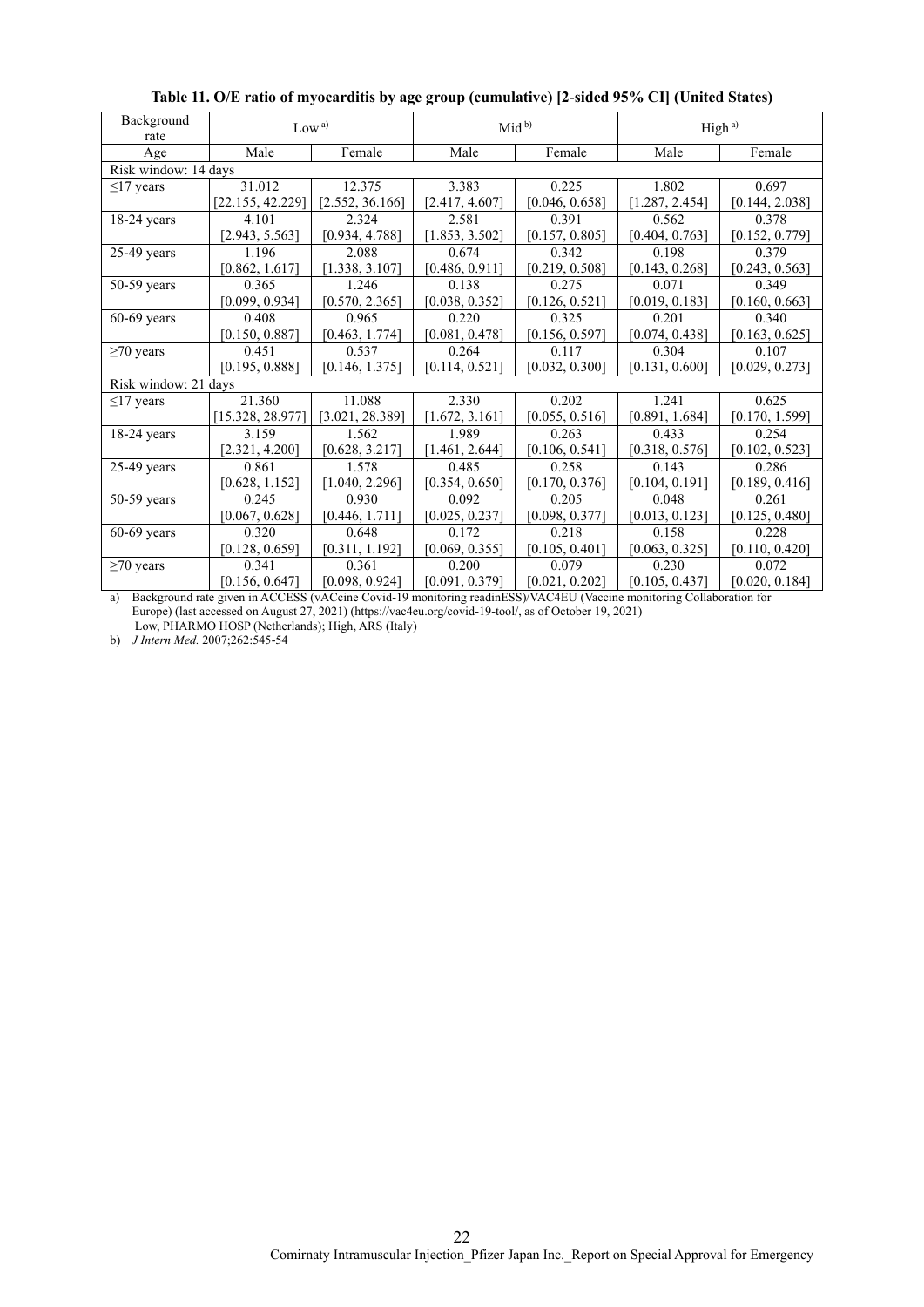| Background<br>rate   |                  | Low <sup>a</sup> | Mid <sup>b</sup> |                | High <sup>a)</sup> |                |
|----------------------|------------------|------------------|------------------|----------------|--------------------|----------------|
| Age                  | Male             | Female           | Male             | Female         | Male               | Female         |
| Risk window: 14 days |                  |                  |                  |                |                    |                |
| $\leq$ 17 years      | 74.170           | 54.028           | 8.091            | 0.982          | 4.310              | 3.044          |
|                      | [63.378, 86.273] | [34.249, 81.069] | [6.914, 9.412]   | [0.623, 1.474] | [3.683, 5.013]     | [1.930, 4.567] |
| $18-24$ years        | 21.515           | 13.097           | 13.545           | 2.203          | 2.950              | 2.130          |
|                      | [19.317, 23.895] | [10.086, 16.724] | [12.161, 15.043] | [1.696, 2.813] | [2.649, 3.277]     | [1.640, 2.720] |
| $25-49$ years        | 6.151            | 7.589            | 3.467            | 1.242          | 1.019              | 1.376          |
|                      | [5.571, 6.776]   | [6.478, 8.835]   | [3.140, 3.819]   | [1.060, 1.446] | [0.923, 1.123]     | [1.175, 1.602] |
| $50-59$ years        | 4.338            | 4.652            | 1.637            | 1.025          | 0.849              | 1.304          |
|                      | [3.497, 5.320]   | [3.590, 5.929]   | [1.319, 2.007]   | [0.791, 1.307] | [0.685, 1.042]     | [1.006, 1.662] |
| $60-69$ years        | 1.570            | 2.167            | 0.845            | 0.729          | 0.775              | 0.764          |
|                      | [1.099, 2.173]   | [1.509, 3.014]   | [0.592, 1.170]   | [0.508, 1.014] | [0.543, 1.073]     | [0.532, 1.062] |
| $\geq$ 70 years      | 0.923            | 1.725            | 0.541            | 0.376          | 0.624              | 0.343          |
|                      | [0.650, 1.273]   | [1.155, 2.477]   | [0.381, 0.746]   | [0.252, 0.541] | [0.439, 0.860]     | [0.230, 0.492] |
| Risk window: 21 days |                  |                  |                  |                |                    |                |
| $\leq$ 17 years      | 54.243           | 41.688           | 5.917            | 0.758          | 3.152              | 2.349          |
|                      | [46.608, 62.771] | [27.232, 61.083] | [5.084, 6.848]   | [0.495, 1.111] | [2.708, 3.648]     | [1.534, 3.441] |
| $18-24$ years        | 15.147           | 9.367            | 9.536            | 1.575          | 2.077              | 1.523          |
|                      | [13.633, 16.784] | [7.274, 11.875]  | [8.582, 10.566]  | [1.223, 1.997] | [1.869, 2.302]     | [1.183, 1.931] |
| $25-49$ years        | 4.660            | 5.583            | 2.626            | 0.914          | 0.772              | 1.013          |
|                      | [4.245, 5.104]   | [4.801, 6.456]   | [2.393, 2.877]   | [0.786, 1.056] | [0.703, 0.846]     | [0.871, 1.171] |
| $50-59$ years        | 3.188            | 3.736            | 1.203            | 0.824          | 0.624              | 1.047          |
|                      | [2.596, 3.873]   | [2.953, 4.663]   | [0.980, 1.461]   | [0.651, 1.028] | [0.508, 0.758]     | [0.828, 1.307] |
| $60-69$ years        | 1.341            | 1.698            | 0.723            | 0.571          | 0.662              | 0.598          |
|                      | [0.982, 1.789]   | [1.218, 2.303]   | [0.529, 0.964]   | [0.410, 0.775] | [0.485, 0.883]     | [0.429, 0.812] |
| $\geq$ 70 years      | 0.734            | 1.431            | 0.430            | 0.312          | 0.496              | 0.284          |
|                      | [0.533, 0.985]   | [1.002, 1.981]   | [0.313, 0.578]   | [0.219, 0.432] | [0.360, 0.665]     | [0.199, 0.394] |

**Table 12. OE ratio of myocarditis by age group (cumulative) [2-sided 95% CI] (EEA)**

a) Background rate given in ACCESS (vACcine Covid-19 monitoring readinESS)/VAC4EU (Vaccine monitoring Collaboration for Europe) (last accessed on August 27, 2021) (https://vac4eu.org/covid-19-tool/, as of October 19, 2021) Low, PHARMO HOSP (the Netherlands); High, ARS (Italy)

b) *J Intern Med.* 2007;262:545-54

In the sub-study of Study C4591001, myocarditis or pericarditis after the booster dose of Comirnaty has not been observed up to now.<sup>11)</sup> Myocarditis and pericarditis are potential risks associated with mRNA vaccines against SARS-CoV-2 including Comirnaty, but they do not affect the benefit/risk balance of Comirnaty, and the same holds for the booster dose. Information on myocarditis and pericarditis, including the information obtained following a booster dose, will be collected continuously from the postmarketing settings, clinical studies, research reports, etc., and appropriate actions will be taken as necessary. The applicant plans to conduct a clinical study to evaluate the risk of myocarditis and pericarditis after vaccination with Comirnaty.

PMDA confirmed the following data from Japan and other areas:

CDC analyzed cases of myocarditis or pericarditis that had been reported to VAERS (Vaccine Adverse Event Reporting System) up to August 18, 2021, by vaccine product, sex, dose number, and age (https://www.cdc.gov/vaccines/acip/meetings/downloads/slides-2021-08-30/03-COVID-Su-508.pdf [last accessed on October 19, 2021]). Table 13 shows the frequency of myocarditis/pericarditis within 7 days after Comirnaty vaccination per one million doses. The event was reported predominantly in young males, particularly after the second dose.

<sup>1</sup> <sup>11)</sup> Monitoring of myocarditis/ pericarditis was added to the clinical study protocol on September 7, 2021 (monitoring of clinical symptoms of myocarditis/pericarditis during 4 weeks after the booster dose and, if symptoms are reported, measurement of electrocardiogram, troponin concentration, etc.)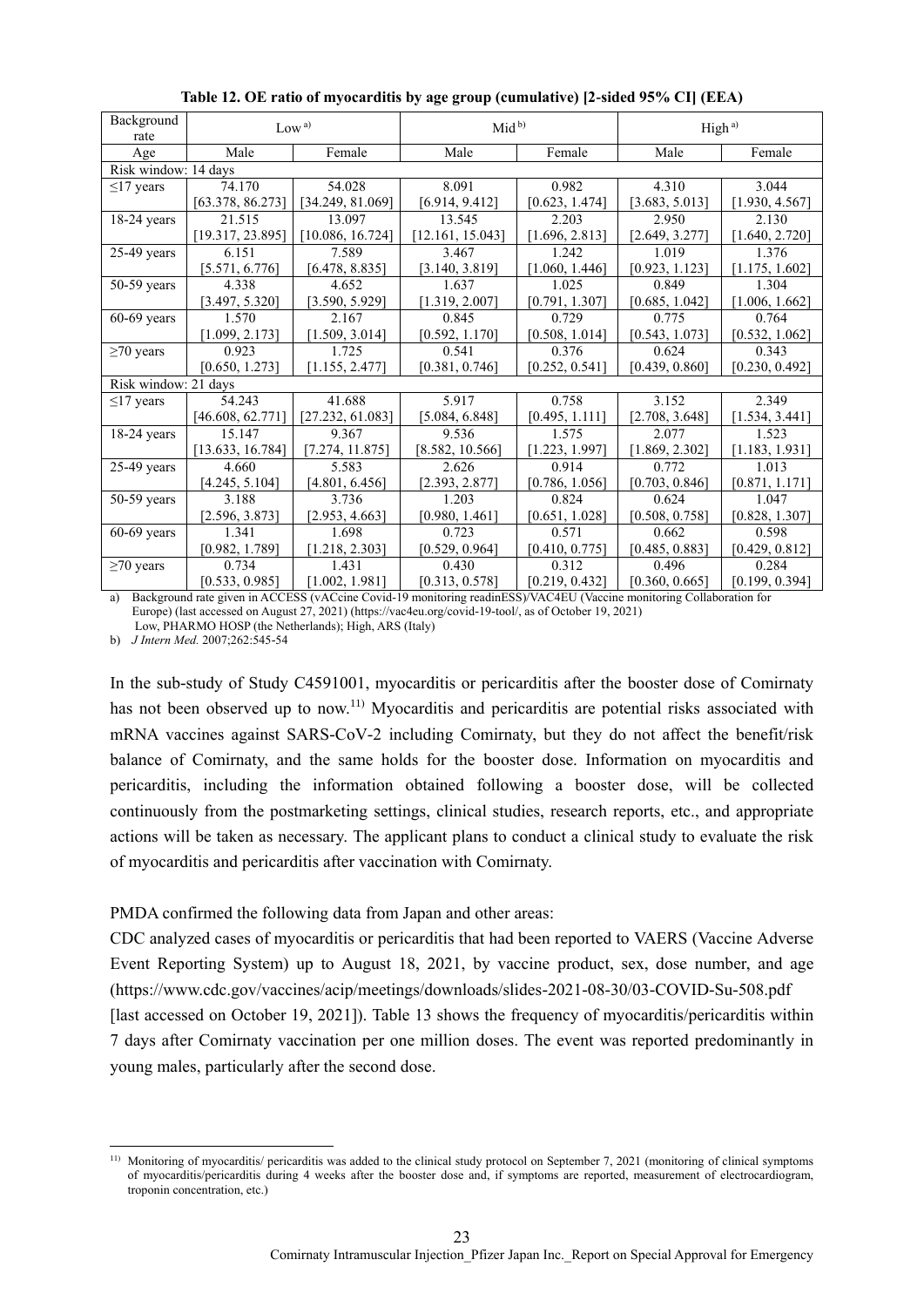| $\mathbf{v} = -1$ , and a second $\mathbf{v} = -1$ . The second second second second second second second second second second second second second second second second second second second second second second second second second s |          |                            |          |          |          |          |
|-------------------------------------------------------------------------------------------------------------------------------------------------------------------------------------------------------------------------------------------|----------|----------------------------|----------|----------|----------|----------|
|                                                                                                                                                                                                                                           |          | Males and females combined |          | Males    |          | Females  |
| Age                                                                                                                                                                                                                                       | 1st dose | 2nd dose                   | 1st dose | 2nd dose | 1st dose | 2nd dose |
| $12-15$ years                                                                                                                                                                                                                             | 2.6      | 20.9                       | 4.8      | 42.6     | 0.5      | 4.3      |
| $16-17$ years                                                                                                                                                                                                                             | 2.5      | 34.0                       | 5.2      | 71.5     | 0.0      | 8.1      |
| $18-24$ years                                                                                                                                                                                                                             | 1.1      | 18.5                       | 2.4      | 37.1     | 0.0      | 2.6      |
| $25-29$ years                                                                                                                                                                                                                             | $1.0\,$  | 7.2                        | 1.8      | 11.1     | 0.3      | 1.3      |
| 30-39 years                                                                                                                                                                                                                               | 0.8      | 3.4                        | 1.1      | 6.8      | 0.6      | 1.0      |
| $40-49$ years                                                                                                                                                                                                                             | 0.4      | 2.8                        | 0.7      | 4.4      | 0.1      | 1.8      |
| $50-64$ years                                                                                                                                                                                                                             | 0.2      | 0.5                        | 0.2      | 0.5      | 0.3      | 0.8      |
| $\geq 65$ years                                                                                                                                                                                                                           | 0.2      | 0.3                        | 0.2      | 0.4      | 0.2      | 0.4      |

#### **Table 13. Frequency of reports of myocarditis/pericarditis within 7 days after Comirnaty vaccination (per 1,000,000 doses, United States)**

Data of "Pfizer" excerpted from Slide No. 13 of

https://www.cdc.gov/vaccines/acip/meetings/downloads/slides-2021-08-30/03-COVID-Su-508.pdf (last accessed on October 19, 2021).

After the market launch in Japan, a total of 160 suspected cases of myocarditis-related events were reported by the marketing authorization holder between the start of vaccination (February 17, 2021) and October 3, 2021; the reporting frequency tended to be high in males in their twenties (Table 14).

|                 | Male              |          | Female            |          |
|-----------------|-------------------|----------|-------------------|----------|
| Age             | 1st and 2nd doses | 2nd dose | 1st and 2nd doses | 2nd dose |
| $10-19$ years   | 2.38              | 2.89     | 1.41              | 1.00     |
| $20-29$ years   | 5.75              | 10.74    | 0.65              | 0.51     |
| $30-39$ years   | 1.63              | 2.00     | 0.96              | 0.76     |
| $40-49$ years   | 0.98              | 0.85     | 0.58              | 0.43     |
| $50-59$ years   | 0.51              | 0.44     | 0.94              | 1.09     |
| $60-69$ years   | 1.26              | 1.03     | 0.76              | 0.77     |
| $70-79$ years   | 1.19              | 0.75     | 0.63              | 0.38     |
| $\geq 80$ years | 1.02              | 0.77     | 1.11              | 1.19     |

**Table 14. Frequency of reports of myocarditis/pericarditis (per 1,000,000 doses, Japan)**

Material for the Side Effect Subcommittee of the Immunization and Vaccine Section Meeting in the Health Science Council (the 70th meeting), and the 2021 Subcommittee on Drug Safety of the Committee on Drug Safety in the Pharmaceutical Affairs Department of the Pharmaceutical Affairs and Food Sanitation Council (the 19th meeting) (joint meeting) (slide under 1-1-1) (https://www.mhlw.go.jp/stf/shingi2/0000208910\_00032.html) (last accessed on October 19, 2021)

PMDA's view on the risk of myocarditis/pericarditis after vaccination with Comirnaty:

Myocarditis/pericarditis after administration of mRNA vaccine against SARS-CoV-2, including Comirnaty, is reported to occur at a higher frequency in young males than in those of other age ranges, but it is rare and asymptomatic or mild in most cases (*Circulation.* 2021;144:471-84, etc.).

Myocarditis-related events after the primary series of mRNA vaccines against SARS-CoV-2, including Comirnaty, were discussed on October 15, 2021 at a joint meeting of the Side Effect Subcommittee of the Immunization and Vaccine Section Meeting in the Health Science Council (the 70th meeting), and the 2021 Subcommittee on Drug Safety of the Committee on Drug Safety in the Pharmaceutical Affairs Department of the Pharmaceutical Affairs and Food Sanitation Council (the 19th meeting) (https://www.mhlw.go.jp/stf/shingi2/0000208910\_00032.html (last accessed on October 19, 2021). The meeting concluded that the incidence rate of myocarditis-related events after administration of mRNA vaccine is lower than that of COVID-19-associated myocarditis, and therefore that vaccination with mRNA vaccines can be continued in younger males as well on the condition that precautionary statements are provided in the package insert, etc. (Information for males in their 10s to 20s and their guardians: On myocarditis/pericarditis after vaccination against the novel coronavirus [Ministry of Health, Labour and Welfare] https://www.mhlw.go.jp/content/000844011.pdf [last accessed on October 19, 2021]).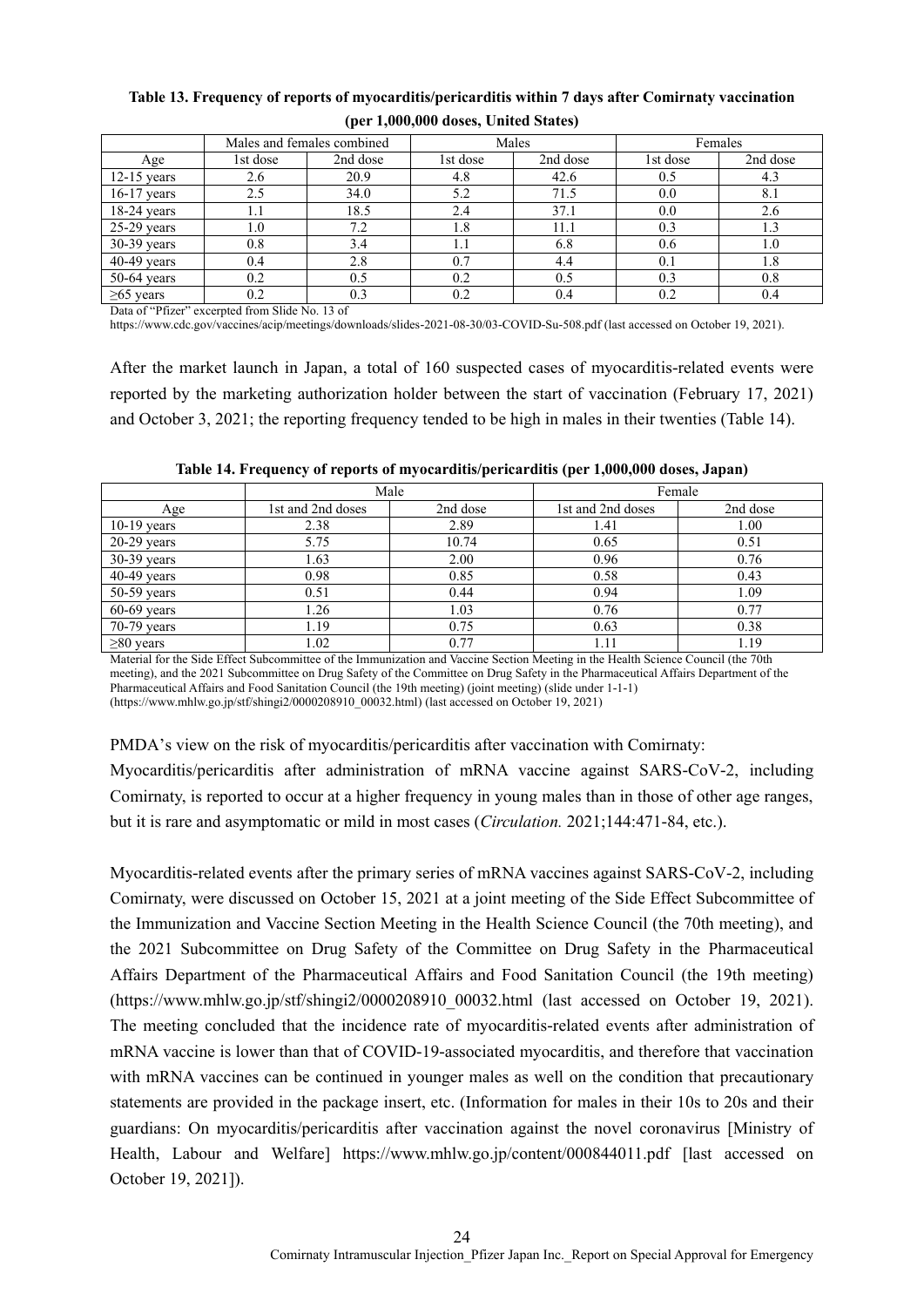Because of the extremely limited number of individuals who have received a booster dose of Comirnaty, the frequency, severity, and recipient characteristics-dependent risk of myocarditis/pericarditis after a booster dose of Comirnaty are unknown at present. Caution should be raised against myocarditis/pericarditis as in the primary series, and relevant information should continue to be collected from Japanese and non-Japanese cases after a booster dose as well as the primary series. Appropriate measures should be taken based on the information thus obtained.

#### **7.R.3.3.2 Matters related to safety investigations in the primary series of Comirnaty**

The applicant has compiled safety information on the primary series of Comirnaty obtained after the market launch in the first PSUR (published on August 19, 2021; reporting period from December 19, 2020 through June 18, 2021). In this PSUR, the applicant reported the following results on the important potential risk (vaccine-associated enhanced disease [VAED]/vaccine-associated enhanced respiratory disease  $[VAERD]^{12}$ ) and the important missing information (safety in pregnant and lactating women), both were identified at the initial approval. The applicant explained that there were no new safety signals and that information will be collected continuously.

#### **(a) VAED/VAERD**

A total of 631 cases of suspected VAED/VAERD were reported. In 47 of them, the event occurred early after the first dose, and was therefore considered unrelated to VAED/VAERD. A total of  $1.261^{13}$ serious events were reported in the remaining 584 cases and SARS-CoV-2 infection was confirmed in 425 cases, but definitive diagnosis of VAED/VAERD was not made in any of them.

#### **(b) Vaccination in pregnant and lactating women**

There were 1,661 spontaneous reports during pregnancy, including 659 reports related to maternal vaccine exposure during pregnancy (there were no events with clinical symptoms), 945 reports of events with clinical symptoms in mothers, and 57 reports on fetuses/infants. Of the events with clinical symptoms in mothers, the following pregnancy-related events had ≥10 reports: abortion spontaneous (275 reports), vaginal hemorrhage (27), abortion missed (21), and foetal death (16). The breakdown of the reports in fetuses/infants was newborns without congenital anomaly (18 reports), abortion spontaneous (14), newborns with congenital anomaly (9), stillbirth (9), and selective abortion (7).

There were 966 spontaneous reports of lactation (802 on infants and 164 on mothers). Of the reports in infants, 147 were related to events with clinical symptoms. Events reported in  $\geq$ 10 reports were pyrexia (32 reports), rash (19), diarrhoea (11), infant irritability (11), and malaise (10).

#### PMDA's view:

1

"VAED/VAERD" and "safety in pregnant and lactating women," which were identified as the important potential risks and the important missing information, respectively, at the initial approval, were assessed based on the postmarketing safety information. At the current moment, there is no

<sup>&</sup>lt;sup>12)</sup> Main retrieval conditions for VAED/VAERD: Report of  $\geq 1$  of the following: (a) vaccine associated enhanced disease or vaccine associated enhanced respiratory disease (MedDRA preferred terms), (b) report of ineffective vaccine and more than 1 report of events suggestive of severe or severity-unspecified COVID-19 (dyspnoea, tachypnoea, hypoxia, COVID-19 pneumonia, respiratory failure, acute respiratory distress syndrome, etc. (MedDRA preferred terms).

<sup>&</sup>lt;sup>13)</sup> Main events included dyspnoea (180 events), COVID-19 pneumonia (179), diarrhoea (111), respiratory failure (52), and vomiting (50).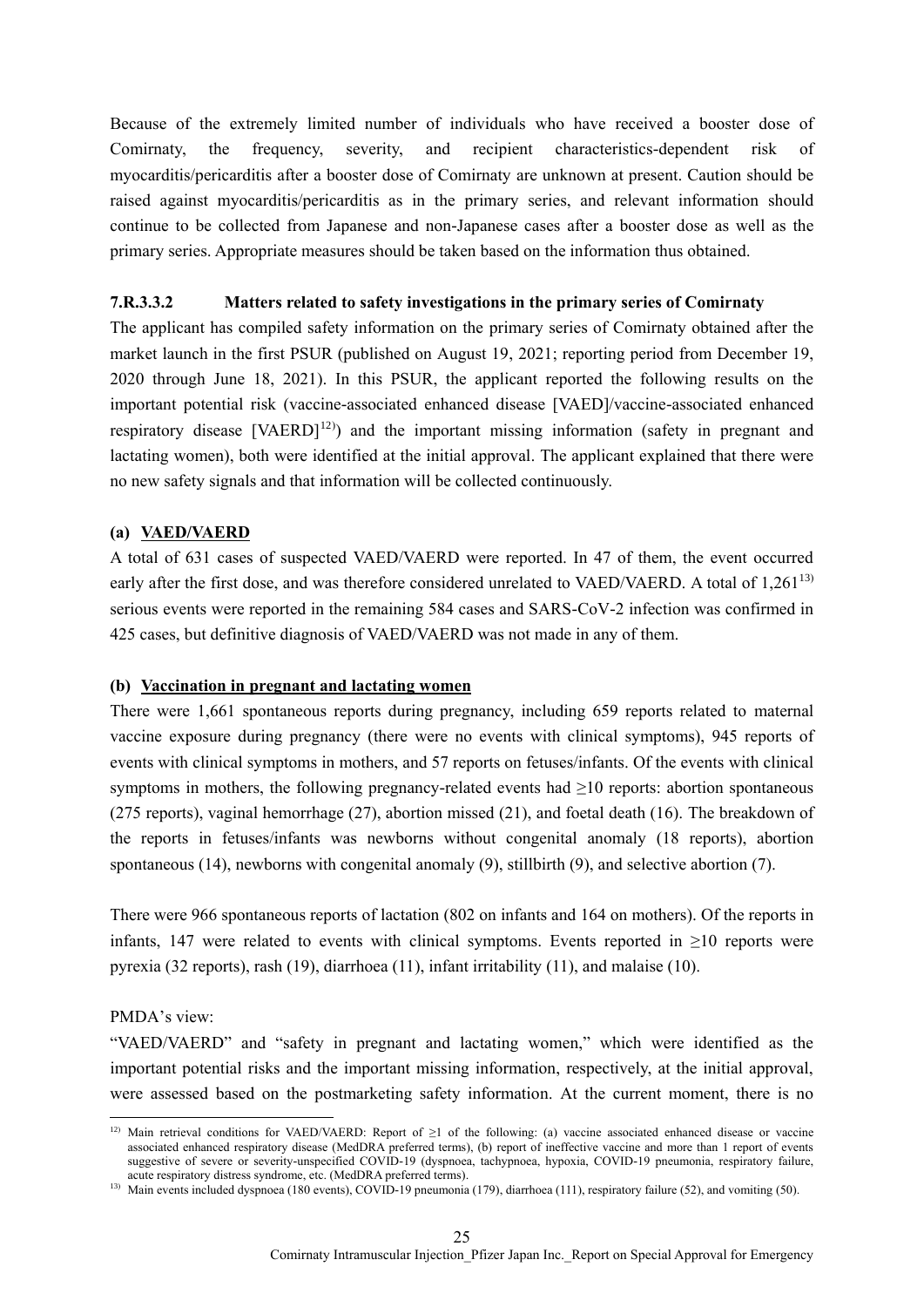information suggestive of safety concerns affecting the benefit/risk balance of Comirnaty. Relevant information regarding the booster dose and data from overseas countries, should be collected continuously, and appropriate actions should be taken based on the information thus obtained.

At the time of the initial approval, there was only limited information on Comirnaty vaccination in pregnant and lactating women. The Japan Society of Obstetrics and Gynecology, the Japan Association of Obstetricians and Gynecologists, and the Japan Society for Infectious Diseases in Obstetrics and Gynecology, published a report for pregnant women, titled "Messenger RNA vaccines against the novel corona virus (2nd report) (in Japanese)" (dated August 14, 2021)

(https://www.jsog.or.jp/news/pdf/20210814\_COVID19\_02.pdf [last accessed on October 19, 2021]), based on the accumulated foreign postmarketing data  $14$ ) and recommendations  $15$ ) related to SARS-CoV-2 vaccines issued by related academic societies outside Japan. In this report, the societies and association in Japan recommend pregnant and lactating women to receive a SARS-CoV-2 vaccine.

### **7.R.4 Dosage and administration**

The proposed dosage and administration for the booster dose is "a single dose of 0.3 mL injected intramuscularly." The "precautions concerning dosage and administration" section of the proposed package insert states that "a booster dose may be administered usually approximately 6 months after the second dose in individuals ≥16 years of age."

As reviewed in Sections "7.R.1 Clinical significance of booster dose," "7.R.2 Efficacy," and "7.R.3 Safety," and in Sections 7.R.4.1 to 7.R.4.3, PMDA reached the following conclusion:

"A single dose of 0.3 mL injected intramuscularly" is acceptable for the booster dose of Comirnaty.

The precautions concerning dosage and administration in the package insert should include a statement that the third dose may be given as a booster dose at ≥6 months after the second dose and that individuals ≥18 years are eligible for the booster dose. The precautions should also include a statement that the necessity of a booster dose should be judged based on the benefit/risk balance, the prevalence status of SARS-CoV-2, and the characteristics of each person [see Section 7.R.1].

## **7.R.4.1 Dose setting**

-

The applicant's explanation about the dose setting for a booster dose of Comirnaty:

In the plan for the sub-study of Study C4591001, the dose for the booster dose was set at  $30 \mu$ g, the same dose as in the primary series. The pre-defined immunogenicity criteria were achieved by this dosage regimen, suggesting the effectiveness of the booster dose [see Section 7.R.2]. The safety

<sup>15)</sup> The American College of Obstetricians and Gynecologists: Statement of Strong Medical Consensus for Vaccination of Pregnant Individuals Against COVID-19 (https://www.acog.org/news/news-releases/2021/08/statement-of-strong-medical-consensus-forvaccination-of-pregnant-individuals-against-covid-19?fbclid=IwAR00YKT64YvN5yq4NwuB-oiIuGs1H2vgPhqsydYsR9ZDAPyXYQpb Kk090F4 [last accessed on October 19, 2021]), COVID-19 Vaccines While Pregnant or Breastfeeding

<sup>&</sup>lt;sup>14)</sup> CDC: Interim Clinical Considerations for Use of COVID-19 Vaccines Currently Approved or Authorized in the United States (https://www.cdc.gov/vaccines/covid-19/clinical-considerations/covid-19-vaccines-us.html?CDC\_AA\_refVal=https%3A%2F%2Fwww.c dc.gov%2Fvaccines%2Fcovid-19%2Finfo-by-product%2Fclinical-considerations.html#pregnant [last accessed on October 19, 2021])

<sup>(</sup>https://s3.amazonaws.com/cdn.smfm.org/media/3040/COVID\_vaccine\_Patients\_JULY\_29\_2021\_final.pdf [last accessed on October 19, 2021])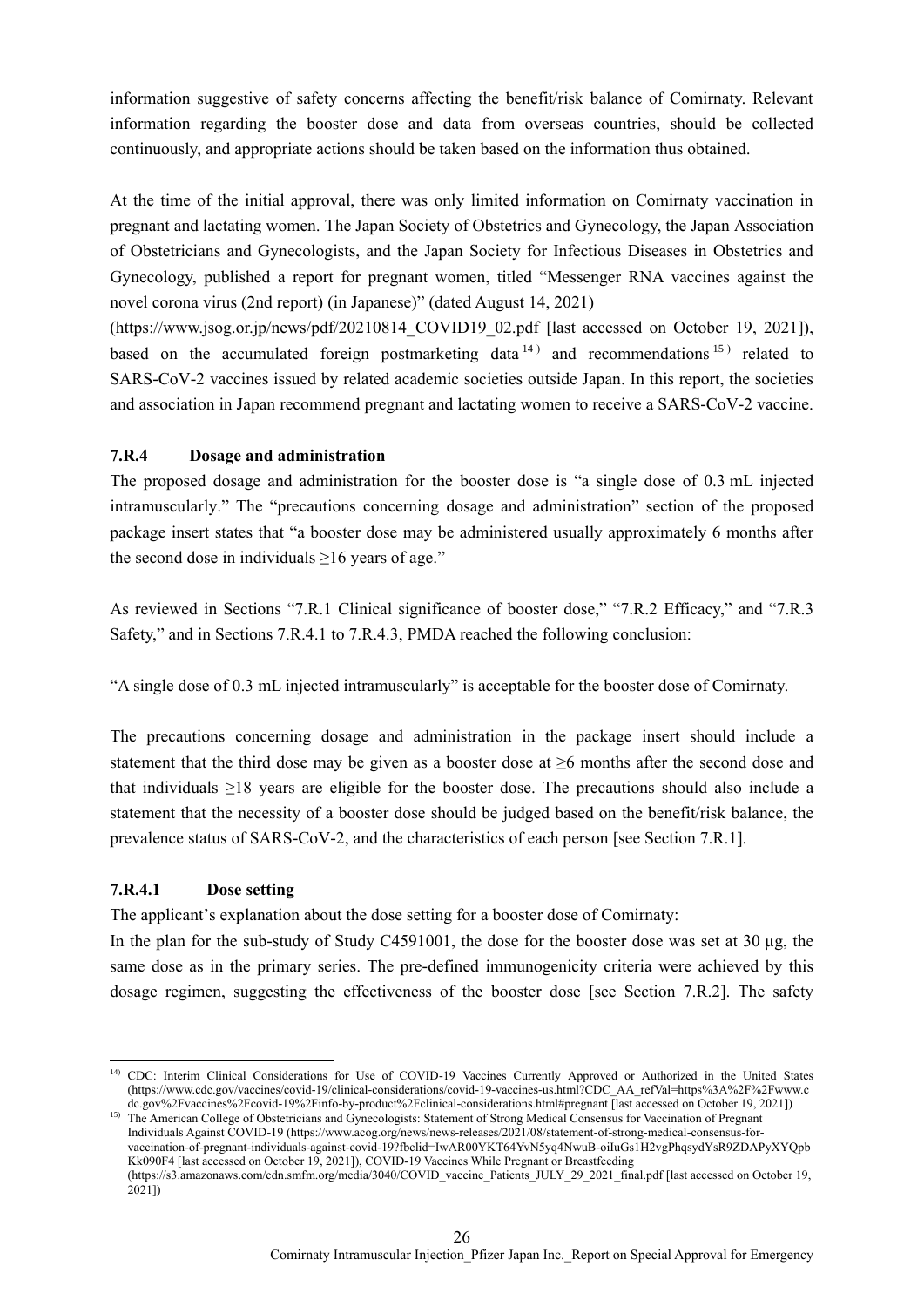profile was generally similar to that of the primary series without any serious safety concerns [see Section 7.R.3]. Accordingly, the dose 30 µg (0.3 mL solution) was proposed for the booster dose.

Based on the reviews in Sections 7.R.1, 7.R.2, and 7.R.3, PMDA concludes that 30 µg (0.3 mL) solution) is acceptable for the booster dose, the same dose used in the primary series.

# **7.R.4.2 Timing of booster dose (interval between primary series and booster dose)**

The applicant's explanation:

In the sub-study of Study C4591001, the booster dose was given to subjects who had received the second dose approximately 6 months previously (6 to 12 months in phase I part, 5 to 7 months in phase II/III part), because the booster dose of other vaccines against infectious disease is mostly given at 6 months after the first dose. The sub-study results suggested the efficacy of the booster dose and showed a favorable safety profile [see Sections 7.R.2 and 7.R.3]. The median interval (range) between the second dose of Comirnaty and the booster dose was 8.2 (7.9-8.8) months in the population of 18 to 55 years of age and 8.4 (8.2-8.5) months in the population of 65 to 85 years of age in the phase I part; and 6.8 (4.8-8.0) months in the phase II/III part.

The follow-up data after the primary series in Study C4591001 showed that the neutralizing antibody titer after the primary series of Comirnaty had declined at 6 months after the second dose. Foreign observational studies also reported that the efficacy waned approximately 6 to 8 months after the second dose [see Section 7.R.1].

Accordingly, the applicant concluded that the booster dose should be administered approximately 6 months after the second dose.

## PMDA's view:

No definitive conclusion has been reached on the duration of efficacy after the primary series of Comirnaty. Also, there are no data regarding a booster dose administered more than or less than 6 months after the first dose. However, given the results from clinical studies, together with the fact that the booster dose "≥6 months after the second dose of Comirnaty" is approved in the United States and EU, the proposed timing of the booster dose (≥6 months after the second dose of Comirnaty) is acceptable in Japan as well.

However, the actual timing of a booster dose in the vaccination program should be considered separately, because the appropriate timing for a booster dose may differ depending on the risks for COVID-19 in individual persons.

There are no data on the booster dose of Comirnaty in people who have received the primary series of other SARS-CoV-2 vaccines. This should be stated in an appropriate manner in the package insert, etc.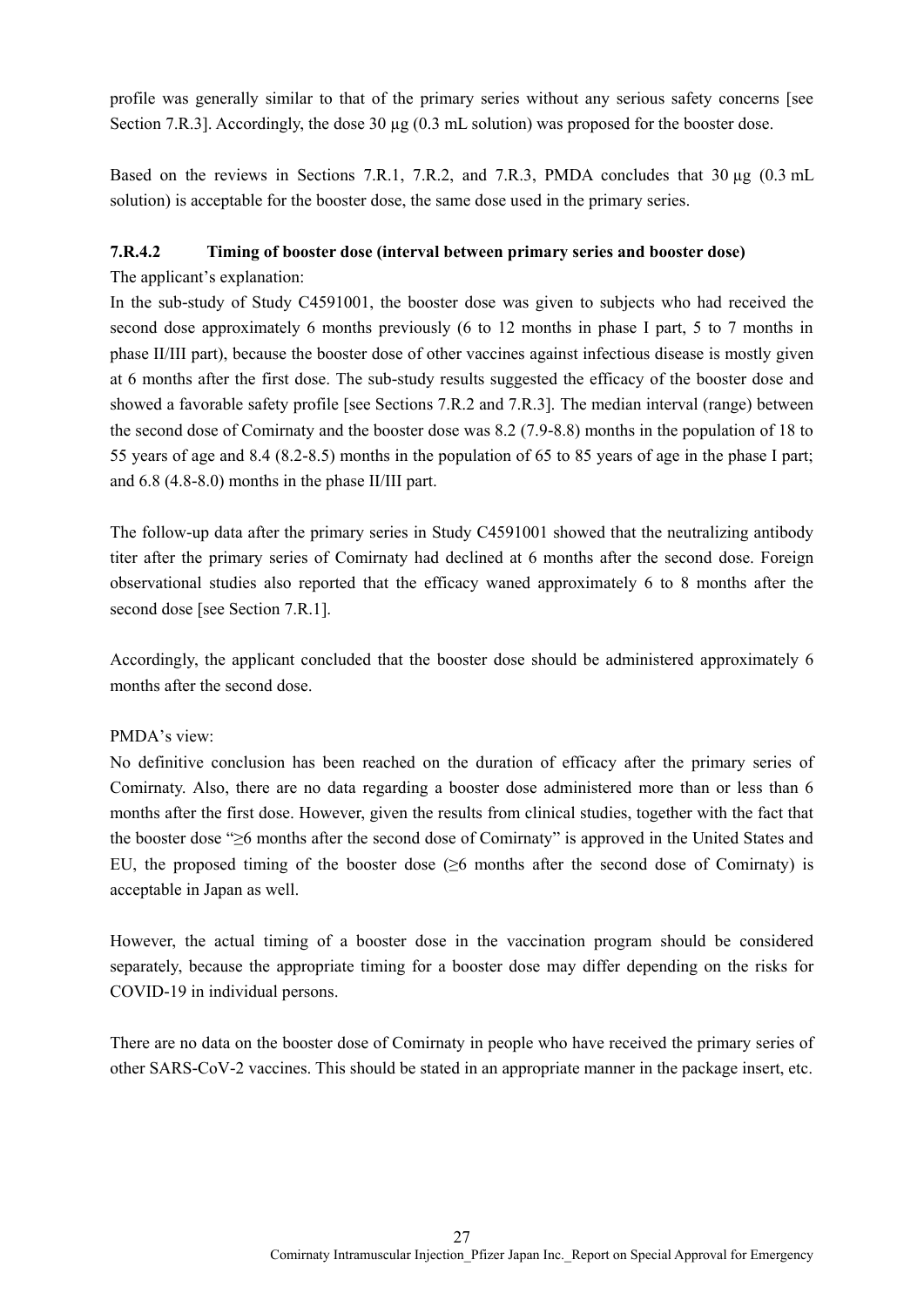# **7.R.4.3 Eligible age range**

The applicant's explanation about the eligible age range:

Since those  $\geq$ 12 years of age are eligible for the primary series of Comirnaty, data obtained from subjects 18 to 55 years of age in the sub-study of Study C4591001 were extrapolated to other age ranges [see Section 7.R.2.1]. Then, the age range eligible for the booster dose was determined to be  $\geq$ 16 years because, in this age range, the safety has been confirmed for at least 6 months after the primary series of Comirnaty.

### PMDA's view:

The eligible age range should be ≥18 years, as are the cases with the United States and EU, based on the data submitted and the fact that the present review is conducted based on the "Handling of drugs submitted for Special Approval for Emergency (Request) " (PSEHB/PED Notification No. 1011-1, dated October 11, 2021).

## **7.R.5 Post-marketing investigations**

### The applicant's explanation:

Results of Study C4591001 showed that the safety profile of the booster dose of Comirnaty was similar to that of the primary series, with no safety concerns specific to the booster dose. Accordingly, it is unnecessary to collect postmarketing information on the booster dose.

### PMDA's view:

Given the limited information on the booster dose of Comirnaty and the lack of information in Japanese people, it is necessary to collect safety information related to the booster dose of Comirnaty in Japan and to disseminate the information in an appropriate manner. PMDA instructed the applicant to consider actions to be taken on the booster dose after the market launch.

The applicant accepted the PMDA's opinion and replied that they would consider collecting safety information in routine clinical practice in Japan.

- <span id="page-32-0"></span>**8. Results of Compliance Assessment Concerning the New Drug Application Data and Conclusion Reached by PMDA**
- **8.1 PMDA's conclusion concerning the results of document-based GLP/GCP inspections and data integrity assessment**

The inspection is currently ongoing. Results and the conclusion of PMDA will be reported in Review Report (2).

## **8.2 PMDA's conclusion concerning the results of the on-site GCP inspection**

The inspection is currently ongoing. Results and the conclusion of PMDA will be reported in Review Report (2).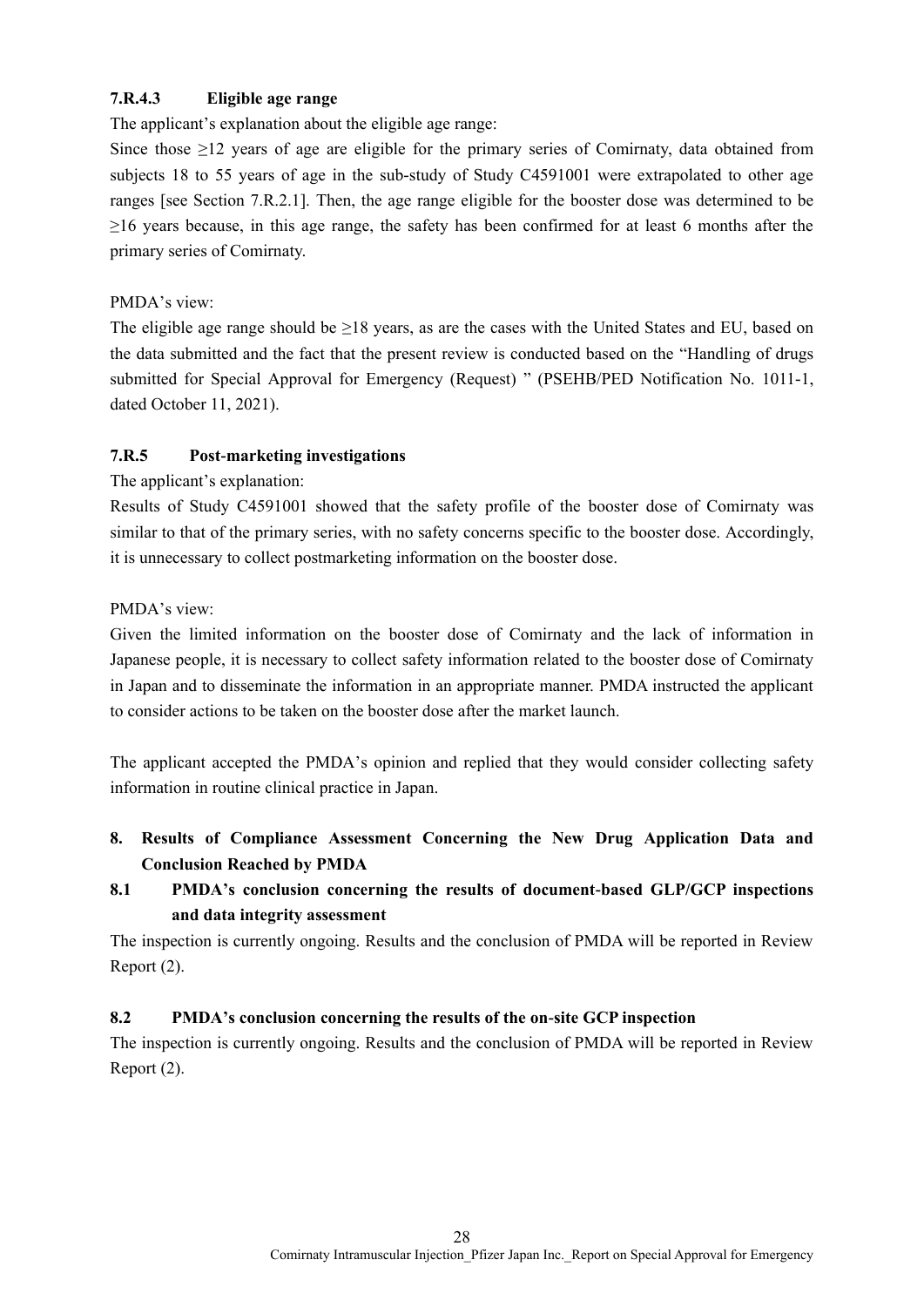# <span id="page-33-0"></span>**9. Overall Evaluation during Preparation of the Report on Special Approval for Emergency (1)**

On the basis of the data submitted, PMDA has concluded that the booster dose of Comirnaty has efficacy in preventing disease caused by SARS-CoV-2 infection (COVID-19) with acceptable safety without serious safety concerns. Making a booster dose of Comirnaty available has a certain clinical significance on the condition that the vaccine is used after assessing the benefit/risk balance based on the prevalence of SARS-CoV-2 and the characteristics of individual recipients.

PMDA has concluded that Comirnaty may be approved if Comirnaty is not considered to have any particular problems based on comments from the Expert Discussion.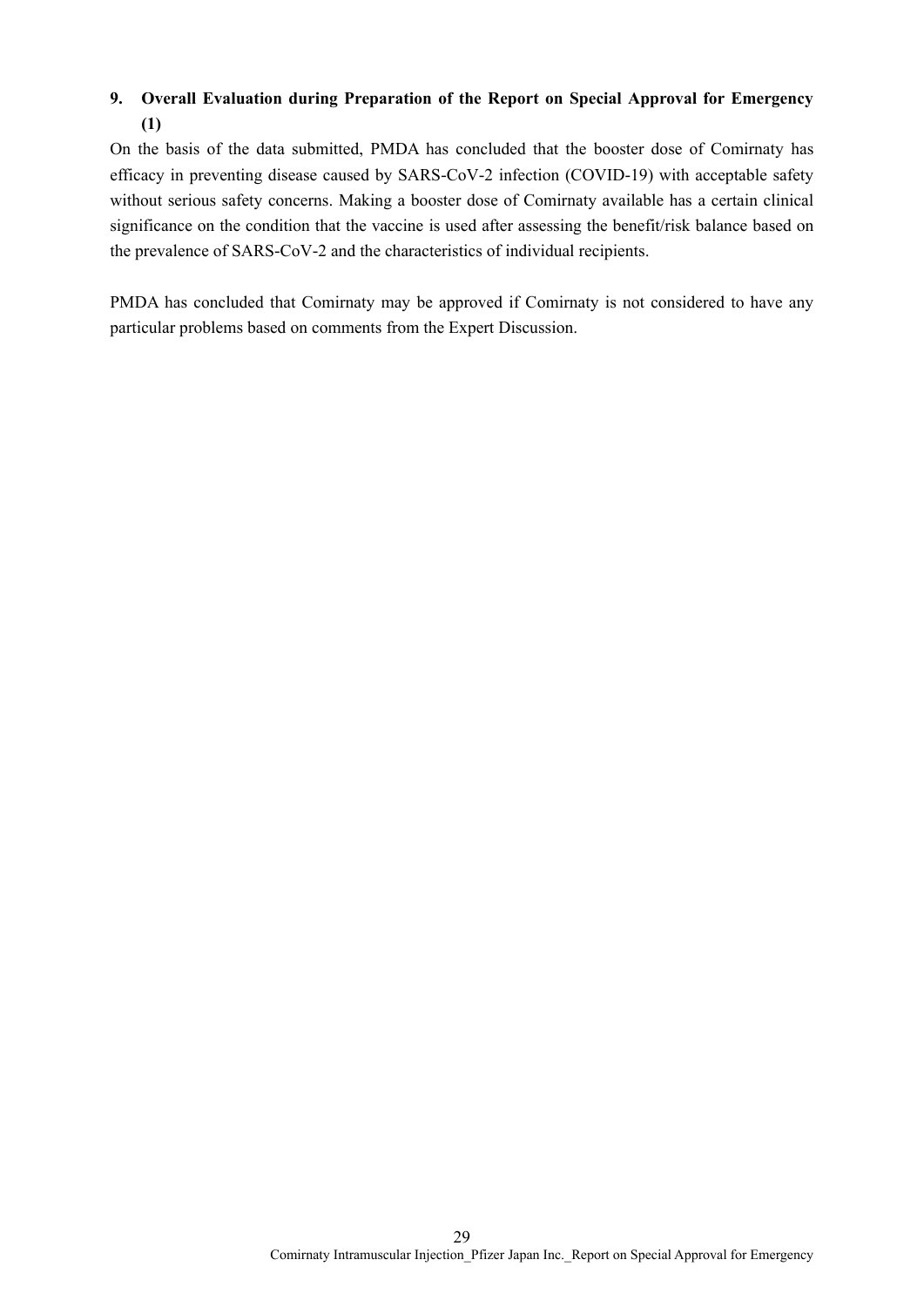#### **Product Submitted for Approval**

| <b>Brand Name</b>           | Comirnaty Intramuscular Injection                                                         |
|-----------------------------|-------------------------------------------------------------------------------------------|
| <b>Non-proprietary Name</b> | Coronavirus Modified Uridine RNA Vaccine (SARS-CoV-2)<br>(Active ingredient: Tozinameran) |
| Applicant                   | Pfizer Japan Inc.                                                                         |
| Date of Application         | September 28, 2021                                                                        |

### **List of Abbreviations**

See Appendix.

#### **1. Content of the Review**

Comments made during the Expert Discussion and the subsequent review conducted by the Pharmaceuticals and Medical Devices Agency (PMDA) are summarized below. The expert advisors present during the Expert Discussion were nominated based on their declarations, etc., concerning the product submitted for marketing approval, in accordance with the provisions of the Rules for Convening Expert Discussions, etc., by Pharmaceuticals and Medical Devices Agency (PMDA Administrative Rule No. 8/2008 dated December 25, 2008).

#### **1.1 Clinical significance of booster dose**

At the expert discussion, expert advisors supported the PMDA's conclusion presented in Section "7.R.1 Clinical significance of booster dose" of Report (1). Also, they stated that the vaccination program of a booster dose should be accessible to people at high risk of exposure to SARS-CoV-2 and those who wish to receive a booster dose.

#### **1.2 Efficacy and safety**

At the expert discussion, the expert advisors supported the PMDA's conclusions presented in Sections "7.R.2 Efficacy" and "7.R.3 Safety," and made the following comments:

- In the press release issued on October, 21, 2021, the applicant published results of the interim analysis on the efficacy of a booster dose of Comirnaty in preventing COVID-19 in a randomized, placebo-controlled, observer-blind, parallel-group study (https://www.businesswire.com/news/home/20211021005491/en/ [last accessed on October 29, 2021]). The results are also likely to support the efficacy of the booster dose of Comirnaty.
- Currently available data are only from limited populations during a short period after the booster dose of Comirnaty. Information on the efficacy, immunogenicity, and safety of the booster dose of Comirnaty should be collected continuously from clinical trials, clinical investigations, and routine clinical practice, and appropriate actions should be taken based on the information thus obtained. In particular, information on the cellular immunity elicited by the booster dose of Comirnaty should be collected and published.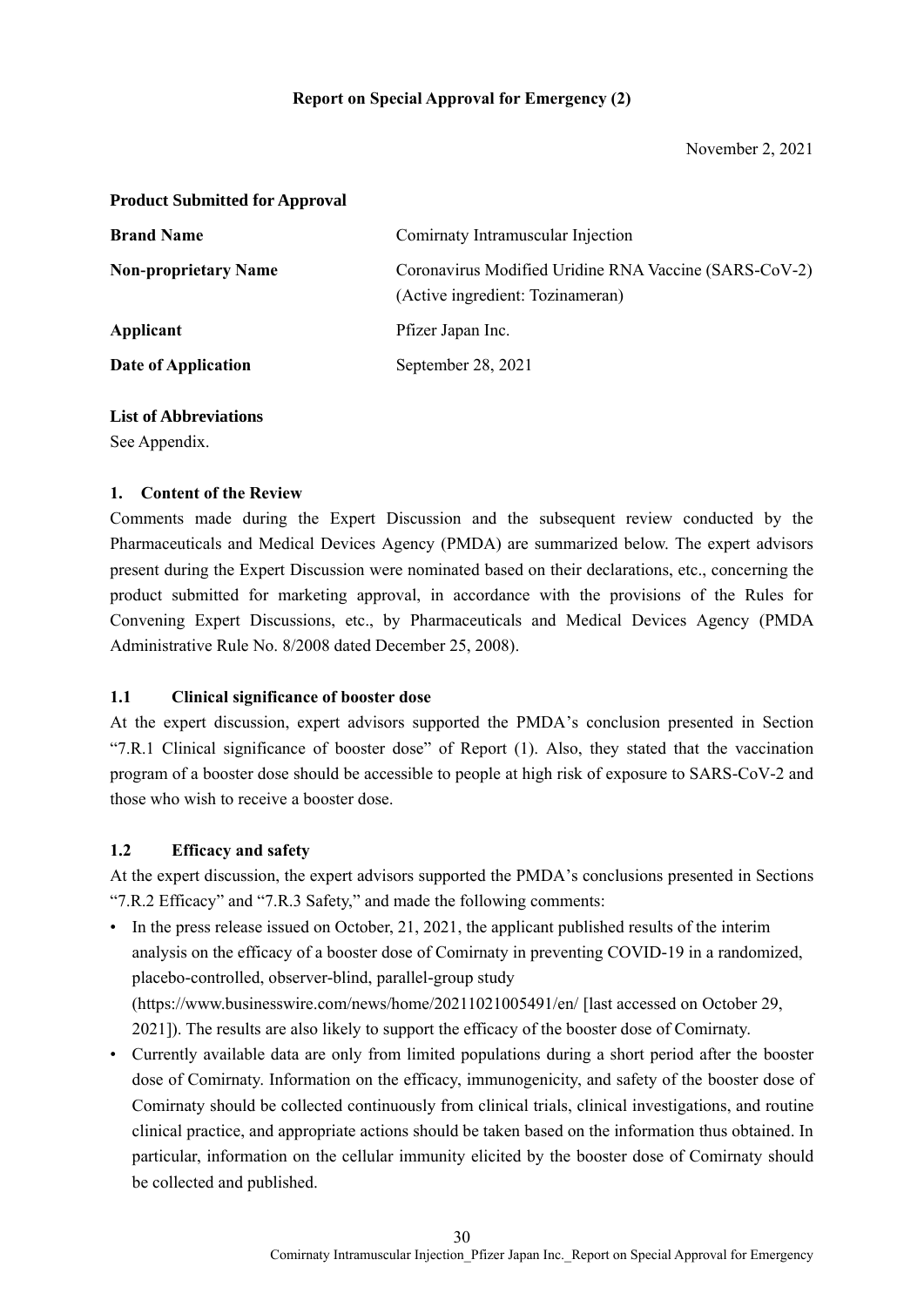PMDA informed the applicant about the above comments. The applicant responded that they would continue to collect information and take appropriate actions based on the findings obtained.

### **1.3 Dosage and administration**

At the expert discussion, the expert advisors supported PMDA's conclusion presented in Section "7.R.4 Dosage and administration."

### **1.4 Risk management plan (draft)**

At the Expert Discussion, the expert advisors supported PMDA's conclusions described in Section "7.R.5 Postmarketing investigations" of Report (1).

PMDA has concluded that the risk management plan (draft) for Comirnaty should include the safety specifications presented in Table 15, and that the applicant should conduct additional pharmacovigilance activities and risk minimization activities presented in Table 16.

| Safety specification       |                                                                                                                                                  |                                             |
|----------------------------|--------------------------------------------------------------------------------------------------------------------------------------------------|---------------------------------------------|
| Important identified risks | Important potential risks                                                                                                                        | Important missing information               |
| • Shock, anaphylaxis       | • Myocarditis, pericarditis<br>• Vaccine-associated enhanced disease<br>(VAED) and vaccine-associated<br>enhanced respiratory disease<br>(VAERD) | • Safety in pregnant and lactating<br>women |
| Efficacy specification     |                                                                                                                                                  |                                             |
| Not applicable             |                                                                                                                                                  |                                             |

**Table 15. Safety and efficacy specifications in the risk management plan (draft)**

# **Table 16. Summary of additional pharmacovigilance activities and risk minimization activities included under the risk management plan (draft)**

| Additional pharmacovigilance activities                                                                                                                                                                                                                                                                                                                                                               | Additional risk minimization activities                                                                                                                                                                                                                                                                               |
|-------------------------------------------------------------------------------------------------------------------------------------------------------------------------------------------------------------------------------------------------------------------------------------------------------------------------------------------------------------------------------------------------------|-----------------------------------------------------------------------------------------------------------------------------------------------------------------------------------------------------------------------------------------------------------------------------------------------------------------------|
| • Early post-marketing phase vigilance                                                                                                                                                                                                                                                                                                                                                                | • Disseminate data gathered during early                                                                                                                                                                                                                                                                              |
| • Post-marketing clinical study (Study C4591005)                                                                                                                                                                                                                                                                                                                                                      | post-marketing phase vigilance                                                                                                                                                                                                                                                                                        |
| • Use-results survey on post-approval early vaccine recipients<br>(healthcare professionals) (follow-up study) (C4591006)<br>• Specified use-results survey on vaccine recipients with<br>underlying diseases who are at high risk of severe COVID-19<br>(C4591019)<br>• Foreign phase II/III study (Study C4591011) <sup>a)</sup><br>• Foreign phase II/III study in pregnant women (Study C4591015) | • Organize and disseminate information for healthcare<br>professionals (a proper use guide for Comirnaty) <sup>a)</sup><br>• Organize and disseminate information (a brochure)<br>for vaccine recipients and their family members <sup>a)</sup><br>• Periodical publication of the occurrence of adverse<br>reactions |
| a) To be conducted for the newly added dosage as well                                                                                                                                                                                                                                                                                                                                                 |                                                                                                                                                                                                                                                                                                                       |

a) To be conducted for the newly added dosage as well.

As described in Section "7.R.5 Postmarketing investigations" of Report (1), the applicant had explained that they would consider collecting safety information on the booster dose of Comirnaty in routine clinical practice in Japan.

Subsequently the applicant provided the following explanation about their plan about safety data collection:

The safety information on the primary series of Comirnaty (i.e., data until 28 days after the second dose) was collected through a government-led program "Cohort Survey at the Beginning of SARS-CoV-2 Vaccination in Japan" (Health, Labor and Welfare Policy Research Grants, Research on Emerging and Re-emerging Infectious Diseases and Immunization, 2020). If another government-led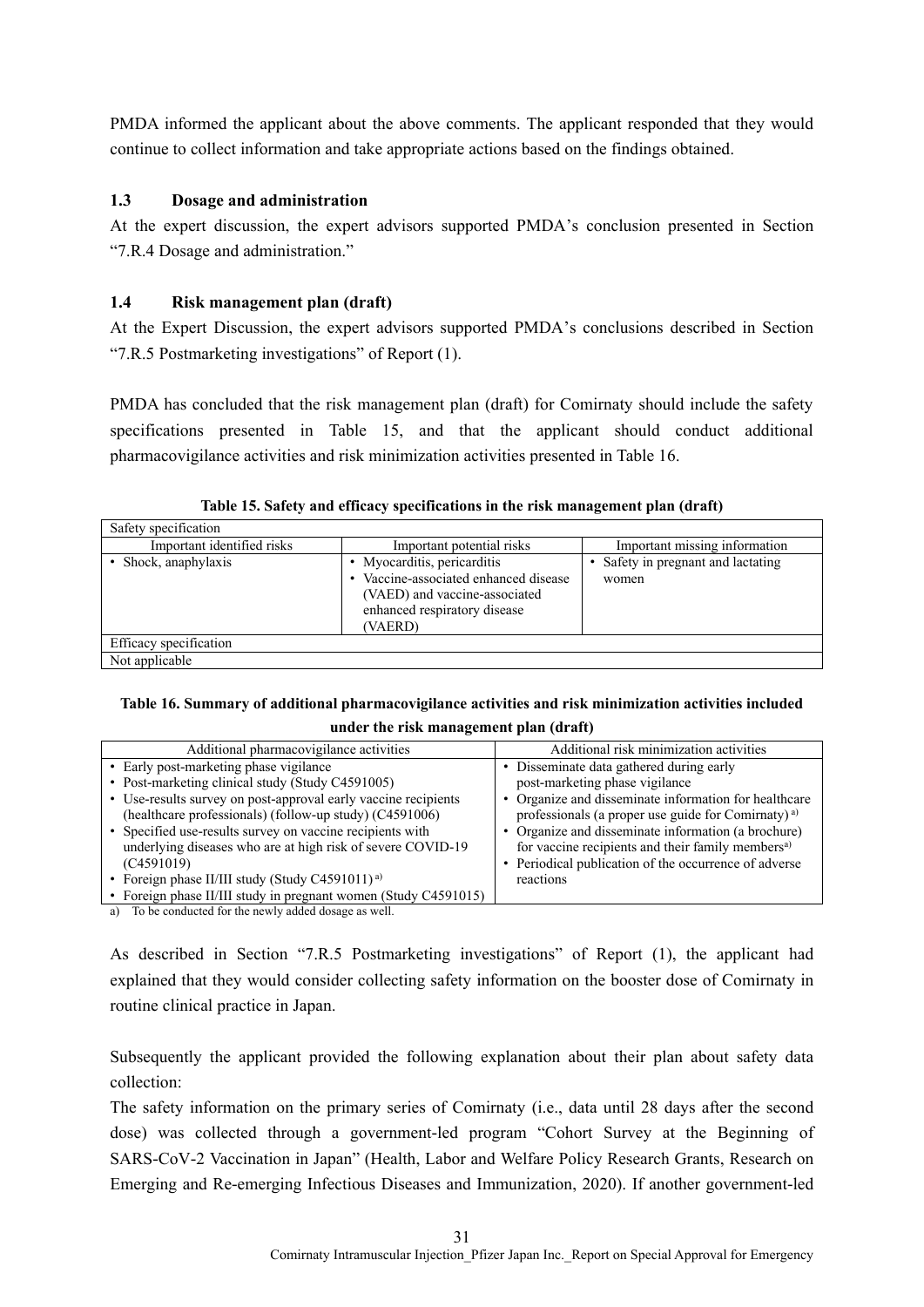surveillance is initiated for the booster dose of Comirnaty in a similar manner, an independent surveillance conducted by the applicant may become redundant in its objective and the target population, possibly posing unnecessary burdens on medical institutions. Accordingly, the applicant will confirm whether the government plans to conduct a cohort surveillance on the booster dose, and then will determine whether or how to collect safety data on the booster dose in clinical practice in Japan.

PMDA accepted the applicant's explanation.

- **2. Results of Compliance Assessment Concerning the New Drug Application Data and Conclusion Reached by PMDA**
- **2.1 PMDA's conclusion concerning the results of document-based GLP/GCP inspections and data integrity assessment**

The new drug application data were subjected to a document-based compliance inspection and a data integrity assessment in accordance with the provisions of the Act on Securing Quality, Efficacy and Safety of Products Including Pharmaceuticals and Medical Devices. On the basis of the inspection and assessment, PMDA concluded that there were no obstacles to conducting its review based on the application documents submitted.

# **2.2 PMDA's conclusion concerning the results of the on-site GCP inspection**

The new drug application data (CTD 5.3.5.1.1) were subjected to an on-site GCP inspection, in accordance with the provisions of the Act on Securing Quality, Efficacy and Safety of Products Including Pharmaceuticals and Medical Devices. On the basis of the inspection, PMDA concluded that there were no obstacles to conducting its review based on the application documents submitted.

# **3. Overall Evaluation**

As a result of the above review on the submitted data, PMDA has concluded that the product may be approved for the following dosage and administration, with approval conditions shown below. Although this is an application for a drug with a new dosage, the re-examination period for the present application is the remainder of re-examination period for the initial approval (until February 13, 2029) because it has more than 4 years left.

## **Indication**

Prevention of disease caused by SARS-CoV-2 infection (COVID-19)

(No change)

## **Dosage and Administration**

The product is diluted with 1.8 mL of physiological saline (Japanese Pharmacopoeia grade). For the primary series, 2 doses (0.3 mL each) are injected intramuscularly, usually 3 weeks apart. For a booster dose, a single dose of 0.3 mL is injected intramuscularly.

(Underlines donate additions)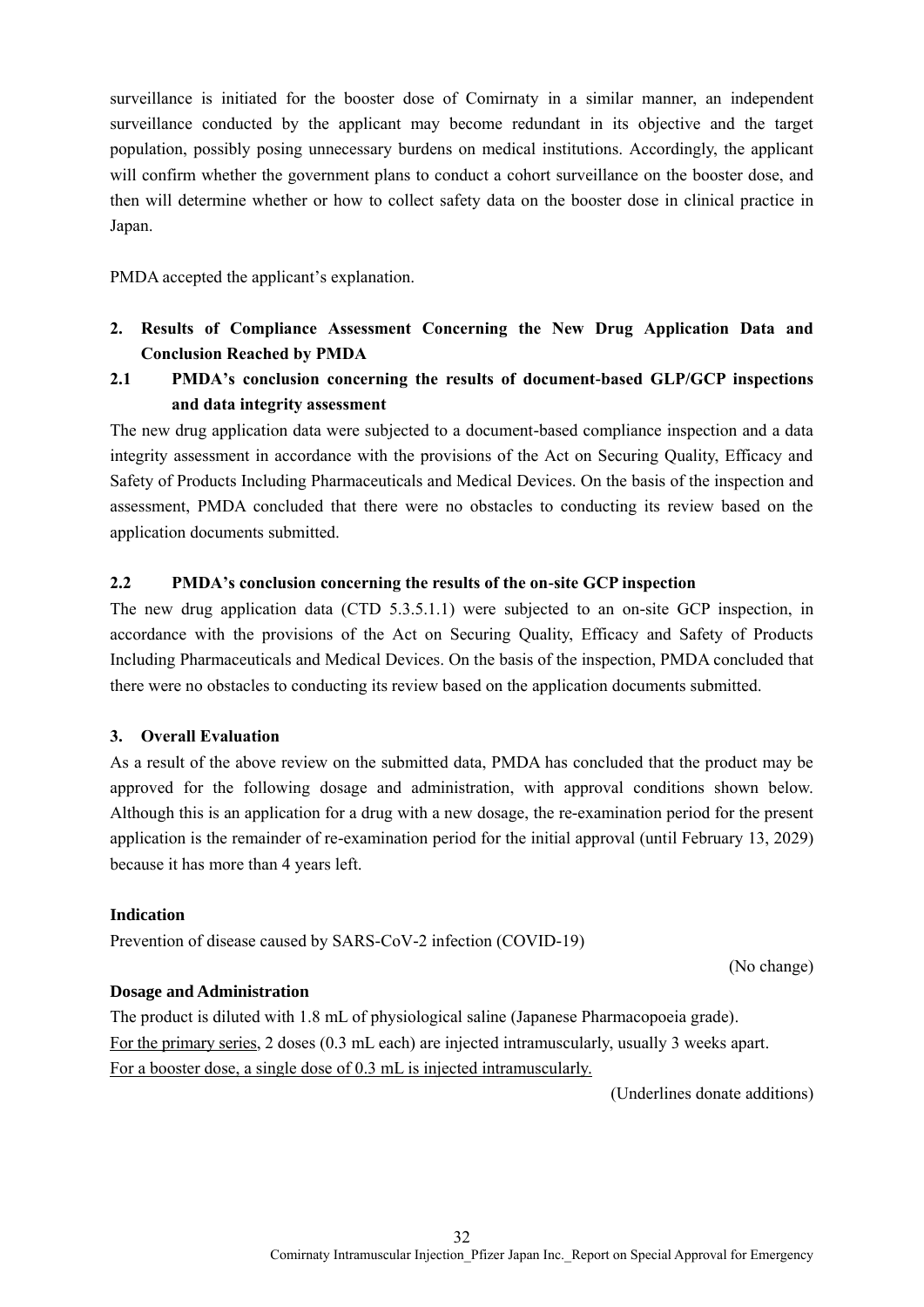### **Approval Conditions and Other Requirements**

- 1. The applicant is obliged to fulfill the following duties set forth in each Item of Article 28, Paragraph 3 of the Cabinet Order for Enforcement of Pharmaceuticals and Medical Devices Act, pursuant to the provisions of Article 14-3, Paragraph 2 of the Pharmaceuticals and Medical Devices Act.
	- (1) Matters related to Item 2

When learning about diseases, disorders, or death suspected to be caused by the product, the applicant is required to report them promptly.

(2) Matters related to Item 3

The applicant is required to take necessary actions to ensure that healthcare professionals who use the product can understand, and appropriately explain to patients (or their legally acceptable representatives), that the product has been granted Special Approval for Emergency and the objectives of said approval.

- (3) Matters related to Item 4 The applicant is required to report the quantity of the product sold or provided, as necessary.
- 2. The product is approved with the following conditions, based on the provisions of Article 79, Paragraph 1 of the Pharmaceuticals and Medical Devices Act:
	- (1) The applicant is required to develop and appropriately implement a risk management plan.
	- (2) Since there is limited information on the product at the current moment, the applicant is required to promptly collect the safety data of the product, such as information on adverse reactions, after the market launch based on the pre-designed schedule, submit the data to the Pharmaceuticals and Medical Devices Agency (PMDA), and take necessary actions to ensure the proper use of the product. Information obtained from the national health survey, etc., should be reflected appropriately.
	- (3) Results of the ongoing or planned Japanese and foreign clinical studies should be submitted to PMDA promptly whenever they become available. The most updated information on the efficacy and safety of the product should be made easily accessible to healthcare professionals and vaccine recipients. The applicant is required to appropriately assist the government in disseminating information on the efficacy and safety of the product.
	- (4) The efficacy and safety data of the product will be accumulated with the progress of the vaccination program. The applicant is required to give physicians appropriate instructions to ensure that they administer the product to vaccine recipients who, or whose legally acceptable representatives, have been provided with the most updated efficacy and safety information of the product in written form and have provided written informed consent through the vaccine screening questionnaire in advance.
- 3. The product is approved based on Article 14-3, Paragraph 1 of the Pharmaceuticals and Medical Devices Act. The approval may be withdrawn in accordance with the provision in Article 75-3 of the Act in a case where (1) the product does not conform to any Item of Article 14-3, Paragraph 1 of the Act or (2) the withdrawal is necessary to prevent the emergence or expansion of public health risks.